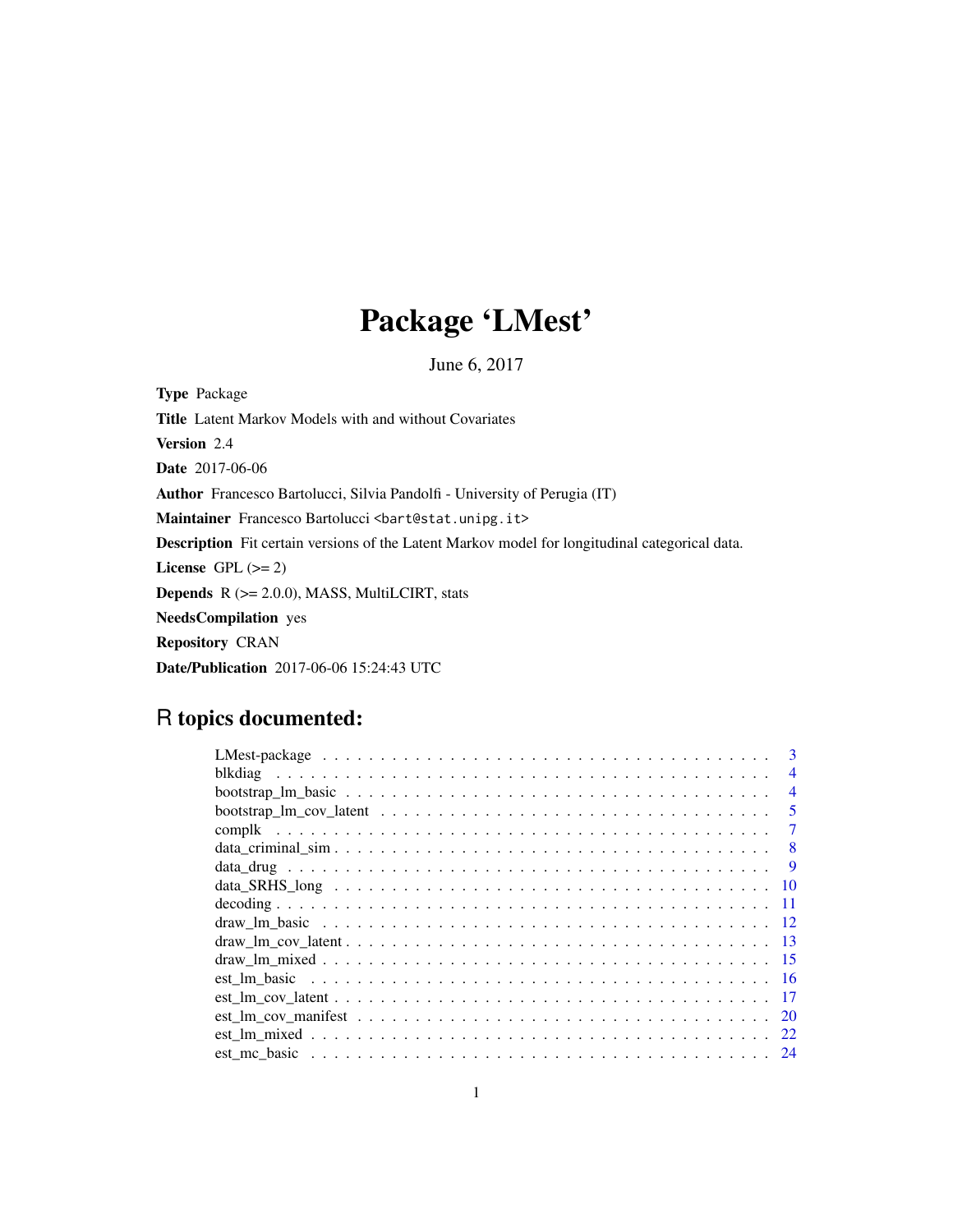|                                                                                                             | 28 |
|-------------------------------------------------------------------------------------------------------------|----|
|                                                                                                             | 28 |
|                                                                                                             | 29 |
|                                                                                                             | 29 |
|                                                                                                             | 30 |
|                                                                                                             | 31 |
|                                                                                                             | 32 |
|                                                                                                             | 33 |
|                                                                                                             | 34 |
|                                                                                                             | 35 |
|                                                                                                             | 35 |
|                                                                                                             | 36 |
|                                                                                                             | 37 |
|                                                                                                             | 38 |
|                                                                                                             | 38 |
|                                                                                                             | 39 |
|                                                                                                             | 39 |
|                                                                                                             | 40 |
|                                                                                                             | 40 |
|                                                                                                             | 41 |
|                                                                                                             | 41 |
|                                                                                                             | 42 |
| $prob\_post\_cov \dots \dots \dots \dots \dots \dots \dots \dots \dots \dots \dots \dots \dots \dots \dots$ | 42 |
|                                                                                                             | 44 |
|                                                                                                             | 44 |
|                                                                                                             | 45 |
|                                                                                                             | 46 |
|                                                                                                             | 47 |
|                                                                                                             | 48 |
|                                                                                                             | 49 |
|                                                                                                             | 50 |
|                                                                                                             |    |
|                                                                                                             | 51 |
|                                                                                                             | 51 |
|                                                                                                             | 52 |
|                                                                                                             | 53 |
|                                                                                                             | 53 |
|                                                                                                             | 54 |
|                                                                                                             | 54 |
|                                                                                                             |    |

**Index**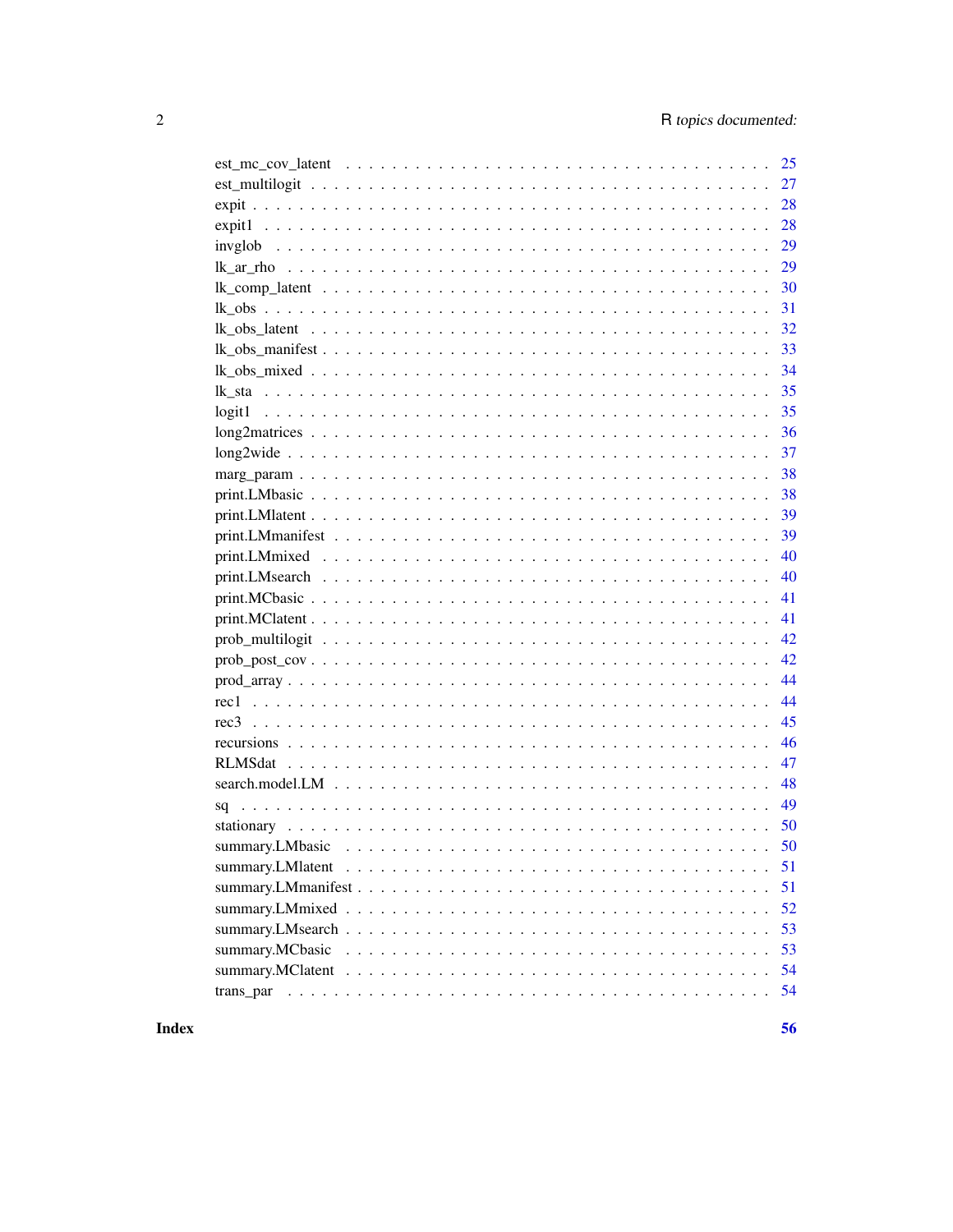<span id="page-2-0"></span>

Set of functions to fit latent Markov models in the basic version and in the extended version with individual covariates.

## Details

| Package: | LMest      |
|----------|------------|
| Type:    | Package    |
| Version: | 2.4        |
| Date:    | 2017-06-06 |
| License: | Unlimited  |
|          |            |

The most important functions are est\_lm\_basic, est\_lm\_cov\_manifest, and est\_lm\_cov\_latent which estimate the basic LM model and its extensions including covariates

#### Author(s)

Francesco Bartolucci, Silvia Pandolfi - University of Perugia (IT) Maintainer: Francesco Bartolucci <bart@stat.unipg.it>

#### References

Bartolucci, F., Farcomeni, A. and Pennoni, F. (2013), Latent Markov Models for Longitudinal Data, Chapman and Hall/CRC press.

#### Examples

```
# Example of drug consumption data
# load data
data(data_drug)
data_drug = as.matrix(data_drug)
S = data_drug[, 1:5]-1yv = data_drug[, 6]n = sum(yv)# fit of the Basic LM model
k = 3out1 = est_lm_basic(S,yv,k,mod=1,out_se=TRUE)
## Not run:
out2 = bootstrap_lm_basic(out1$piv,out1$Pi,out1$Psi,n,mod=1,B=1000)
```
## End(Not run)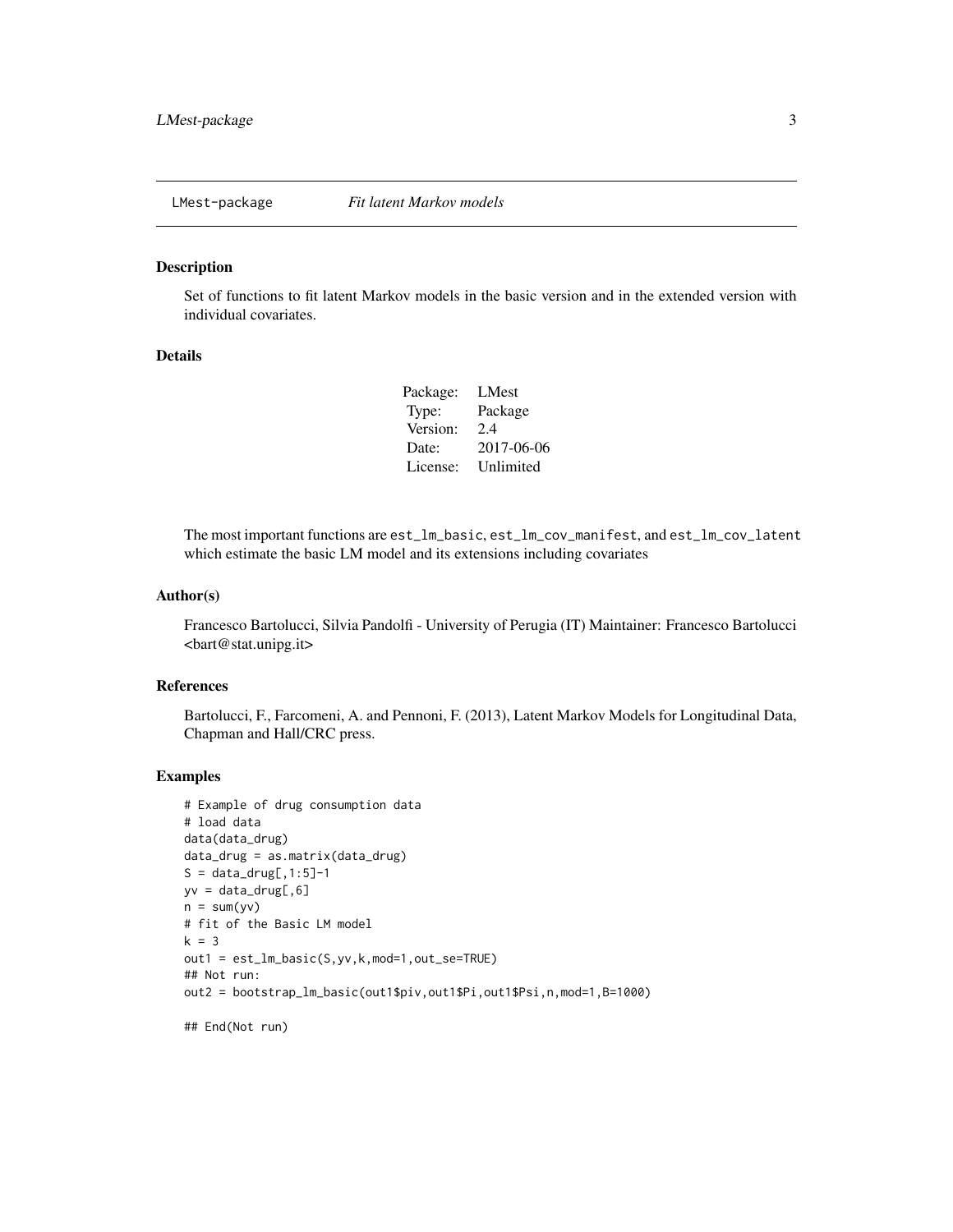<span id="page-3-0"></span>

Function to build a block diagonal matrix (internal function).

## Usage

blkdiag(A, B)

## Arguments

| A | The first non-empty, numeric matrix  |
|---|--------------------------------------|
| R | The second non-empty, numeric matrix |

# Value

|  | A numeric block diagonal matrix |  |
|--|---------------------------------|--|
|--|---------------------------------|--|

## Author(s)

Francesco Bartolucci, Silvia Pandolfi - University of Perugia (IT)

bootstrap\_lm\_basic *Parametric bootstrap for the basic LM model*

# Description

Function that performs bootstrap parametric resampling to compute standard errors for the parameter estimates.

## Usage

bootstrap\_lm\_basic(piv, Pi, Psi, n, B = 100, start = 0, mod = 0, tol = 10^-6)

# Arguments

| piv   | initial probability vector                                                                                                    |
|-------|-------------------------------------------------------------------------------------------------------------------------------|
| Pi    | probability transition matrices $(k \times k \times TT)$                                                                      |
| Psi   | matrix of conditional response probabilities (mb $x$ k $x$ r)                                                                 |
| n     | sample size                                                                                                                   |
| B     | number of bootstrap samples                                                                                                   |
| start | type of starting values $(0 =$ deterministic, $1 =$ random)                                                                   |
| mod   | model on the transition probabilities (0 for time-heter, 1 for time-homog., from<br>2 to (TT-1) partial homog. of that order) |
| tol   | tolerance level for convergence                                                                                               |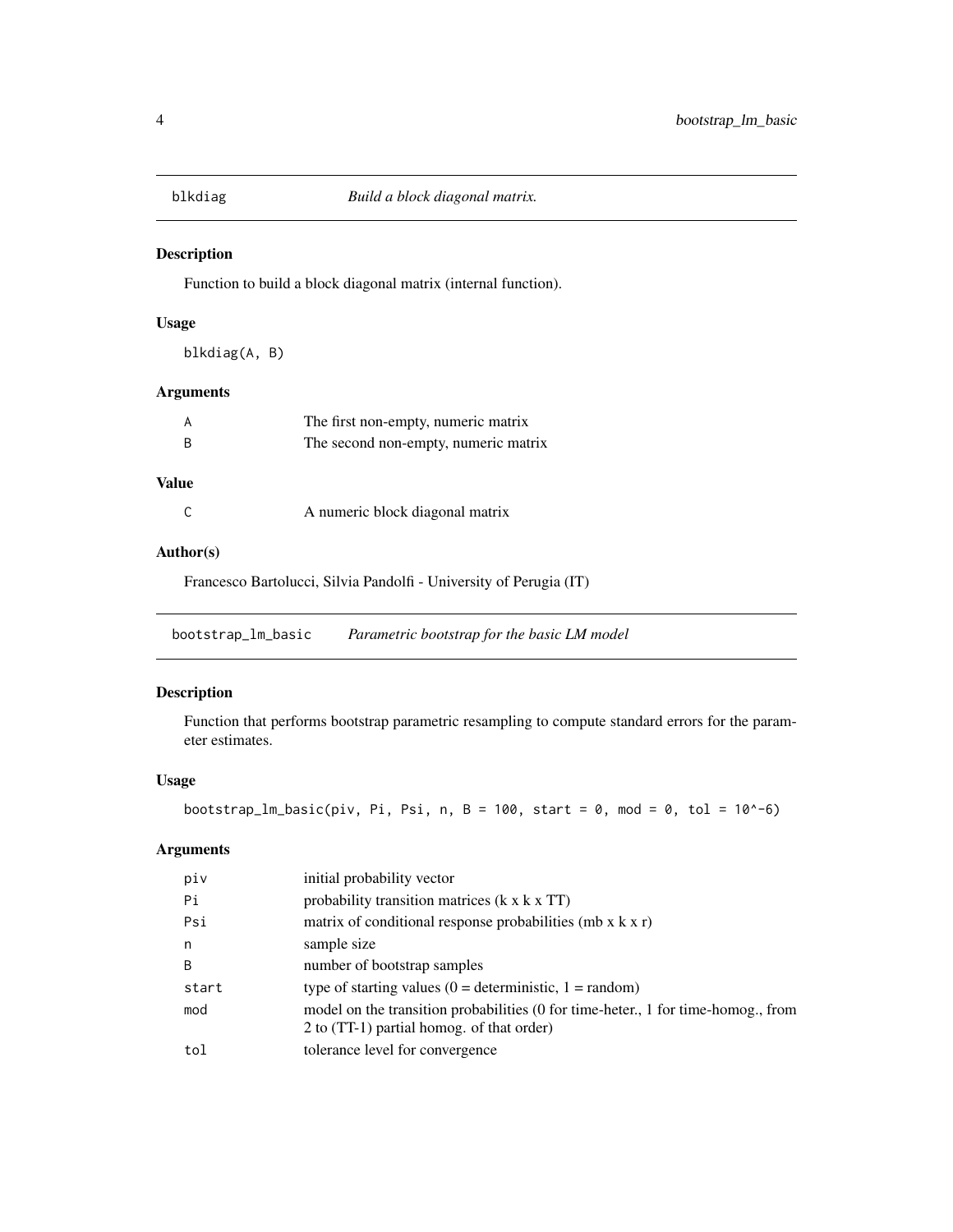## <span id="page-4-0"></span>Value

| mPsi  | average of bootstrap estimates of the conditional response probabilities |
|-------|--------------------------------------------------------------------------|
| mpiv  | average of bootstrap estimates of the initial probability vector         |
| mPi   | average of bootstrap estimates of the transition probability matrices    |
| sePsi | standard errors for the conditional response probabilities               |
| sepiv | standard errors for the initial probability vector                       |
| sePi  | standard errors for the transition probability matrices                  |

## Author(s)

Francesco Bartolucci, Silvia Pandolfi, University of Perugia (IT), http://www.stat.unipg.it/bartolucci

## Examples

```
## Not run:
# Example of drug consumption data
# load data
data(data_drug)
data_drug = as.matrix(data_drug)
S = data_drug[, 1:5]-1yv = data_drug[, 6]n = sum(yv)# fit of the Basic LM model
k = 3out1 = est_lm_basic(S,yv,k,mod=1,out_se=TRUE)
out2 = bootstrap_lm_basic(out1$piv,out1$Pi,out1$Psi,n,mod=1,B=1000)
## End(Not run)
```
bootstrap\_lm\_cov\_latent

*Parametric bootstrap for LM models with individual covariates in the latent model*

## Description

Function that performs bootstrap parametric resampling to compute standard errors for the parameter estimates.

#### Usage

```
bootstrap_lm_cov_latent(X1, X2, param = "multilogit", Psi, Be, Ga, B = 100,
   fort = TRUE)
```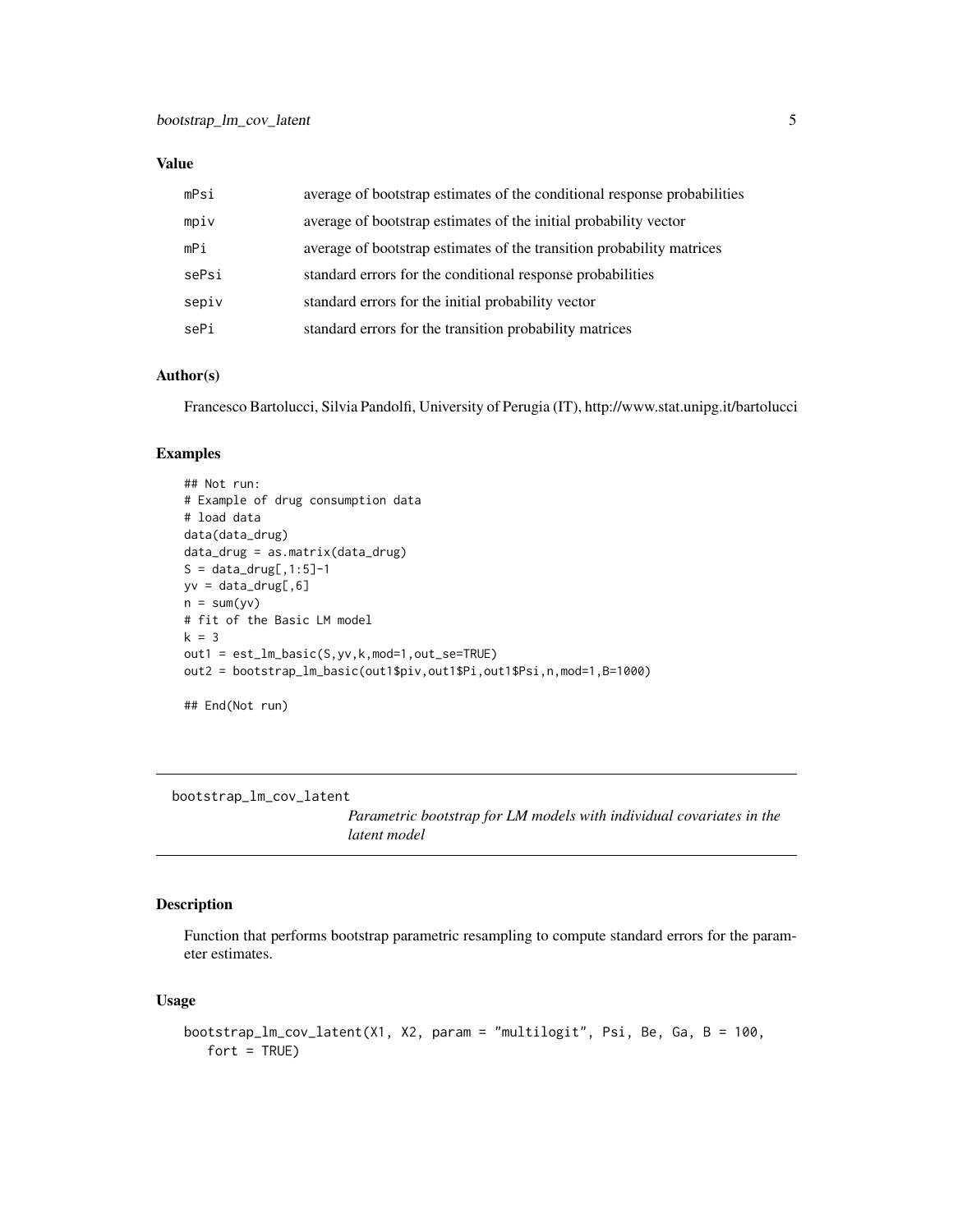## Arguments

| X1             | matrix of covariates affecting the initial probabilities (n x nc1)                                                                                                                                                                          |
|----------------|---------------------------------------------------------------------------------------------------------------------------------------------------------------------------------------------------------------------------------------------|
| X <sub>2</sub> | array of covariates affecting the transition probabilities ( $n \times TT-1 \times nc2$ )                                                                                                                                                   |
| param          | type of parametrization for the transition probabilities ("multilogit" = standard<br>multinomial logit for every row of the transition matrix, "difflogit" = multino-<br>mial logit based on the difference between two sets of parameters) |
| Psi            | array of conditional response probabilities (mb $x$ k $x$ r)                                                                                                                                                                                |
| Be             | parameters affecting the logit for the initial probabilities                                                                                                                                                                                |
| Ga             | parametes affecting the logit for the transition probabilities                                                                                                                                                                              |
| B              | number of bootstrap samples                                                                                                                                                                                                                 |
| fort           | to use fortran routine when possible (FALSE for not use fortran)                                                                                                                                                                            |

# Value

| mPsi  | average of bootstrap estimates of the conditional response probabilities                                   |
|-------|------------------------------------------------------------------------------------------------------------|
| mBe   | average of bootstrap estimates of the parameters affecting the logit for the initial<br>probabilities      |
| mGa   | average of bootstrap estimates of the parameters affecting the logit for the tran-<br>sition probabilities |
| sePsi | standard errors for the conditional response probabilities                                                 |
| seBe  | standard errors for the parameters in Be.                                                                  |
| seGa  | standard errors for the parameters in Ga                                                                   |

#### Author(s)

Francesco Bartolucci, Silvia Pandolfi - University of Perugia (IT)

## Examples

```
## Not run:
# Example based on self-rated health status (SRHS) data
# load SRHS data
data(data_SRHS_long)
dataSRHS = data_SRHS_long
TT = 8head(dataSRHS)
res = long2matrices(dataSRHS$id,X=cbind(dataSRHS$gender-1,
dataSRHS$race==2|dataSRHS$race==3, dataSRHS$education==4,
dataSRHS$education==5,dataSRHS$age-50,(dataSRHS$age-50)^2/100),
Y=dataSRHS$srhs)
# matrix of responses (with ordered categories from 0 to 4)
S = 5-resSYY
```
# matrix of covariates (for the first and the following occasions)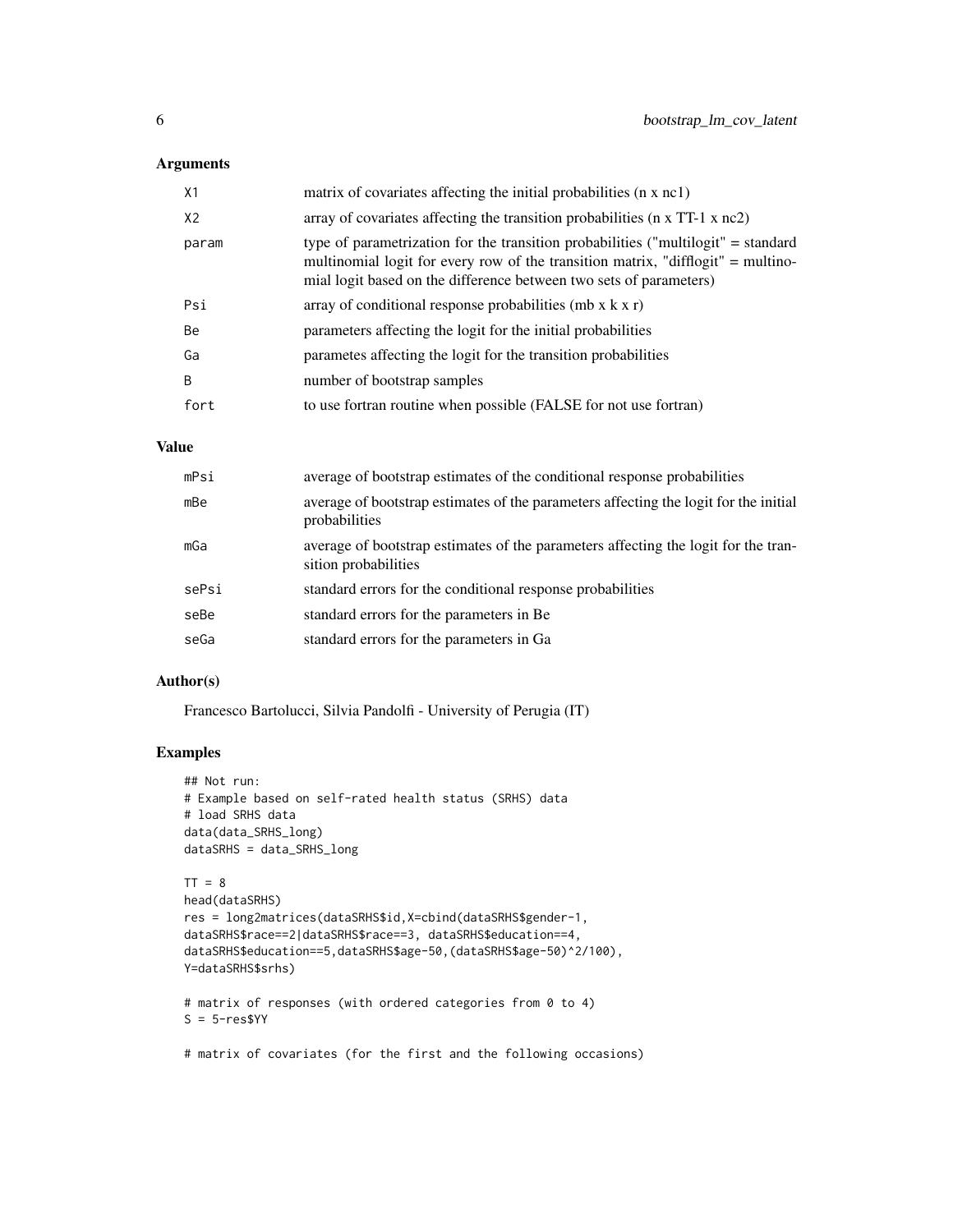#### <span id="page-6-0"></span>complk to the complex of the complex of the complex of the complex of the complex of the complex of the complex of the complex of the complex of the complex of the complex of the complex of the complex of the complex of th

```
# colums are: gender,race,educational level (2 columns),age,age^2)
X1 = res$XX[, 1, ]X2 =res$XX[,2:TT,]
# estimate the model
out1 = est_lm_cov_latent(S,X1,X2,k=2,output=TRUE,out_se=TRUE)
out2 = bootstrap_lm_cov_latent(X1,X2,Psi=out1$Psi,Be=out1$Be,Ga=out1$Ga,B=1000)
## End(Not run)
```
complk *Complete log-likelihood of the basic latent Markov model*

#### Description

Function that computes complete log-likelihood of the basic latent Markov model (internal use).

#### Usage

complk(S, R, yv, piv, Pi, Psi, k)

## Arguments

|     | matrix of distinct response configurations $(n \times TT \times r)$ |
|-----|---------------------------------------------------------------------|
| R   | matrix of missing response configurations                           |
| y٧  | corresponding vector of frequencies                                 |
| piv | vector of initial probabilities                                     |
| Pi  | transition probability matrix                                       |
| Psi | conditional response probabilities                                  |
|     | number of latent classes                                            |
|     |                                                                     |

## Value

| -1k | log-likelihood                                                                  |
|-----|---------------------------------------------------------------------------------|
| Phi | matrix of the conditional probabilities of the observed response configurations |
| L.  | matrix of the forward probabilities                                             |
| pv  | vector of marginal probabilities                                                |

## Author(s)

Francesco Bartolucci, Silvia Pandolfi, University of Perugia (IT), http://www.stat.unipg.it/bartolucci

#### References

Baum, L. E., Petrie, T., Soules, G., and Weiss, N. (1970). A maximization technique occurring in the statistical analysis of probabilistic functions of Markov chains. Annals of Mathematical Statistics, 41, 164-171.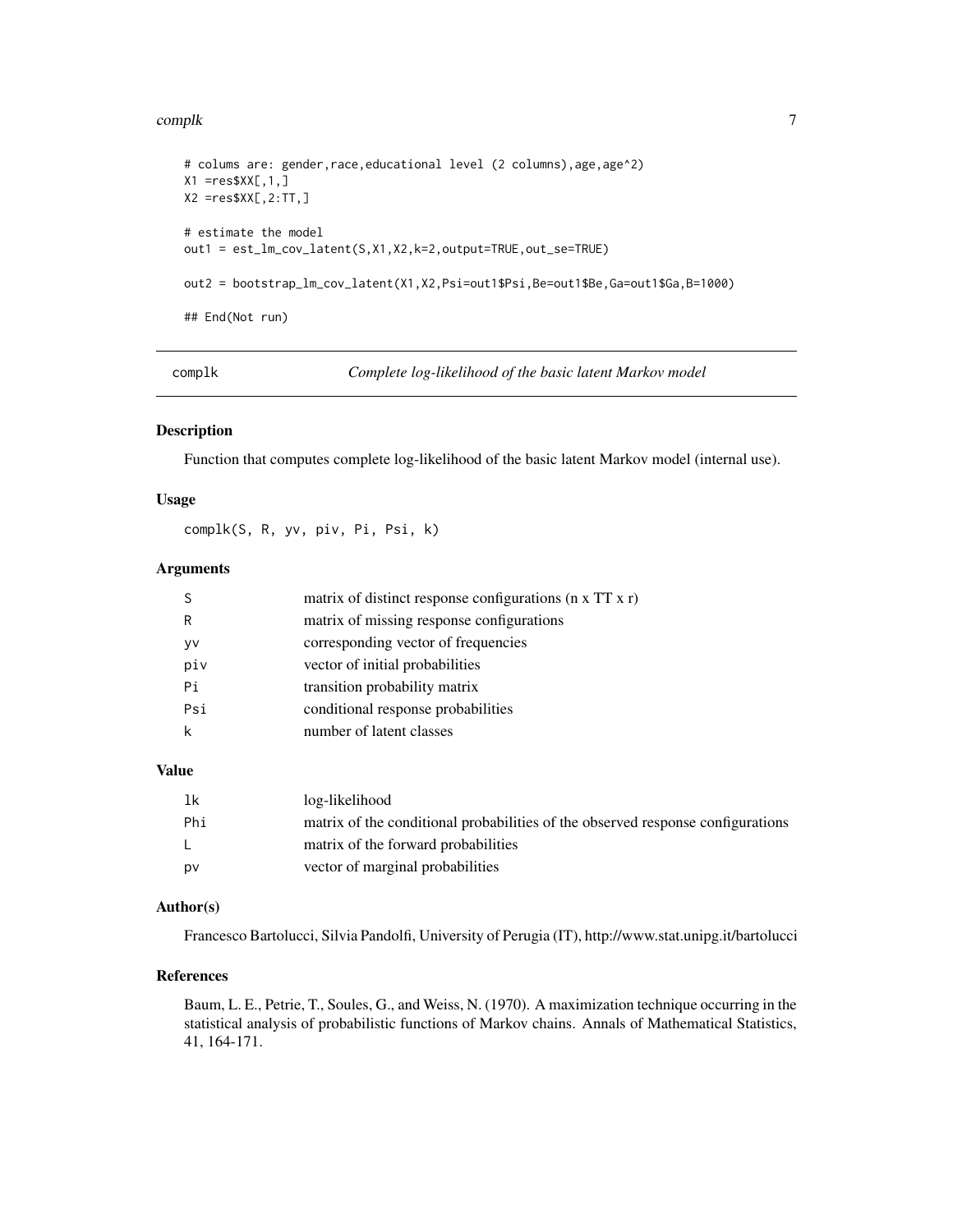<span id="page-7-0"></span>Simulated dataset about crimes committed by a cohort of subjects.

#### Usage

```
data(data_criminal_sim)
```
## Format

A data frame with 60000 observations on the following 13 variables.

- id subject id
- sex gender of the subject
- time occasion of observation
- y1 crime of type 1
- y2 crime of type 2
- y3 crime of type 3
- y4 crime of type 4
- y5 crime of type 5
- y6 crime of type 6
- y7 crime of type 7
- y8 crime of type 8
- y9 crime of type 9
- y10 crime of type 10

#### References

Bartolucci, F., Pennoni, F. and Francis, B. (2007), A latent Markov model for detecting patterns of criminal activity, Journal of the Royal Statistical Society, series A, 170, pp. 115-132.

#### Examples

data(data\_criminal\_sim)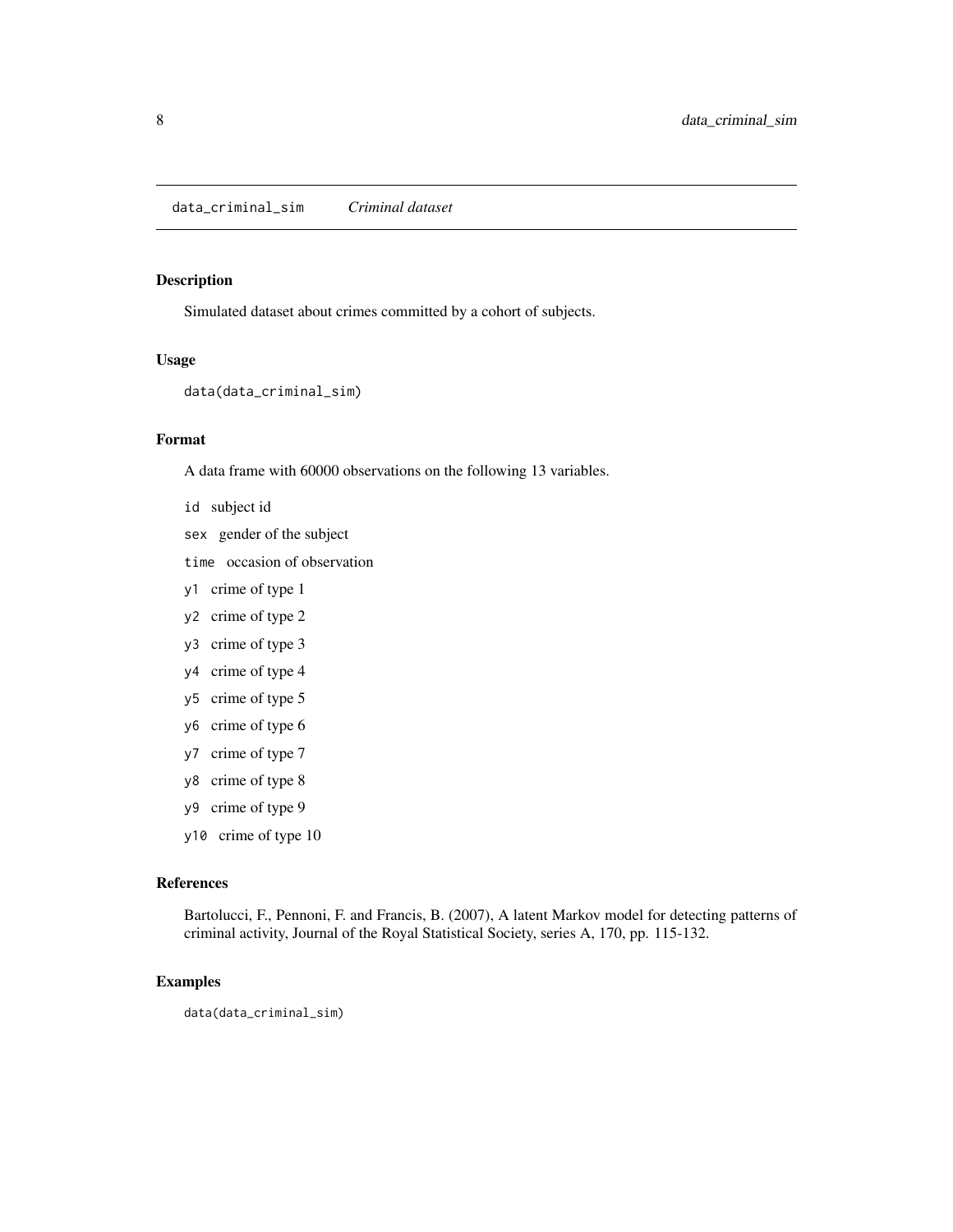<span id="page-8-0"></span>

Longitudinal dataset about marijuana consumption measured by ordinal variables with 3 categories with increasing levels of consumption.

#### Usage

data(data\_drug)

## Format

A data frame with 51 observations on the following 6 variables.

- V1 reported drug use at the 1st occasion
- V2 reported drug use at the 2nd occasion
- V3 reported drug use at the 3rd occasion
- V4 reported drug use at the 4th occasion
- V5 reported drug use at the 5th occasion
- V6 frequency of the response configuration

#### Source

Elliot, D. S., Huizinga, D. and Menard, S. (1989) Multiple Problem Youth: Delinquency, Substance Use, and Mental Health Problems. New York: Springer.

#### References

Bartolucci, F. (2006). Likelihood inference for a class of latent markov models under linear hypotheses on the transition probabilities. Journal of the Royal Statistical Society, series B, 68, 155- 178.

#### Examples

data(data\_drug)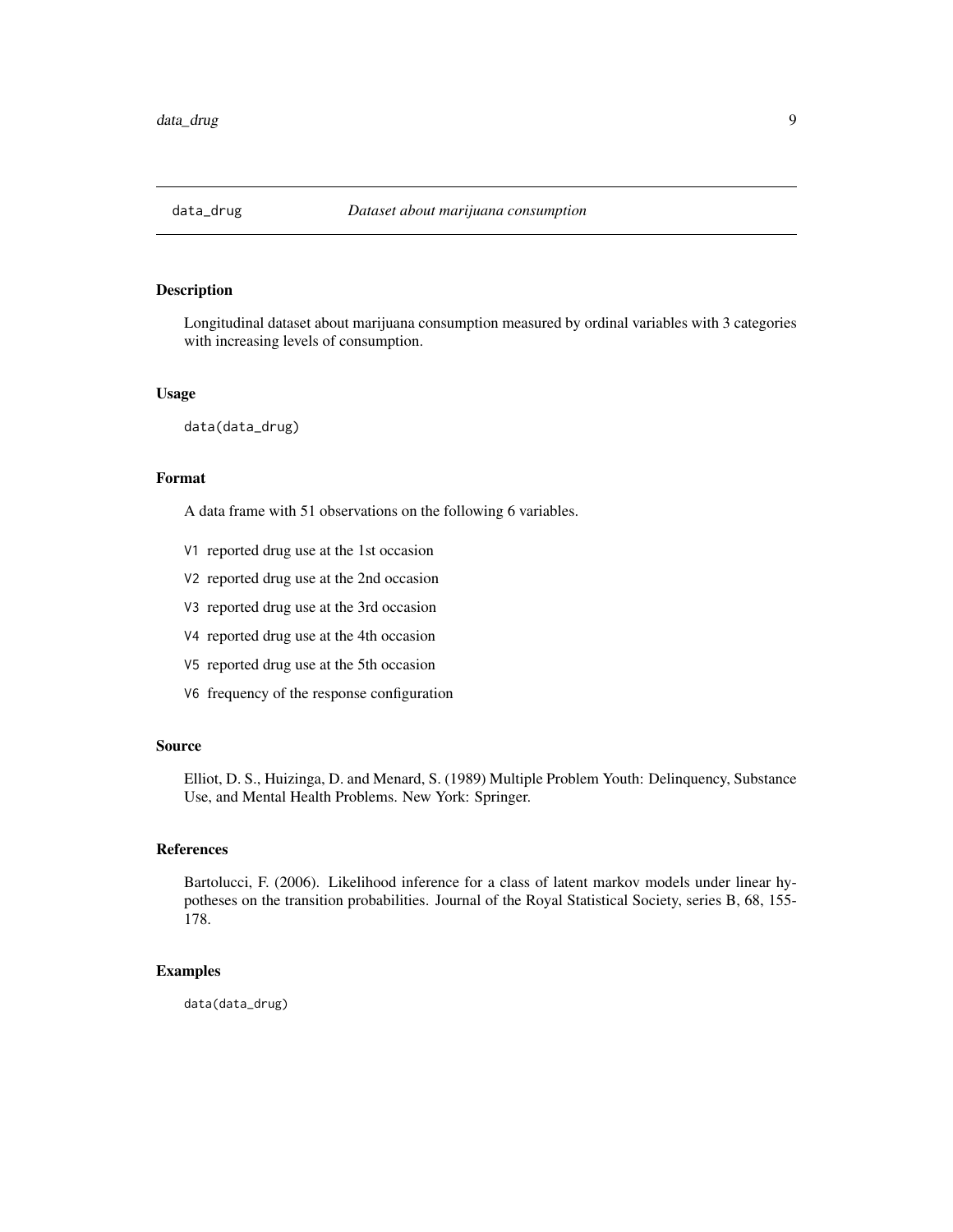<span id="page-9-0"></span>

Dataset about self-reported health status derived from the Health and Retirement Study conducted by the University of Michigan.

## Usage

data(data\_SRHS\_long)

## Format

A data frame with 56592 observations on the following 6 variables.

id subject id

gender gender of the subject coded as 1 for "male", 2 for "female"

race race coded as 1 for "white", 2 for "black", 3 for "others"

education educational level coded as 1 for "high school", 2 for "general educational diploma", 3 for "high school graduate", 4 for "some college", 5 for "college and above"

age age at the different time occasions

srhs self-reported health status at the different time occasions coded as 1 for "excellent", 2 for "very good", 3 for "good", 4 for "fair", 5 for "poor"

#### References

Bartolucci, F., Bacci, S. and Pennoni, F. (2014), Longitudinal analysis of the self-reported health status by mixture latent autoregressive models, Journal of the Royal Statistical Society - series C, 63, pp. 267-288

## Examples

data(data\_SRHS\_long)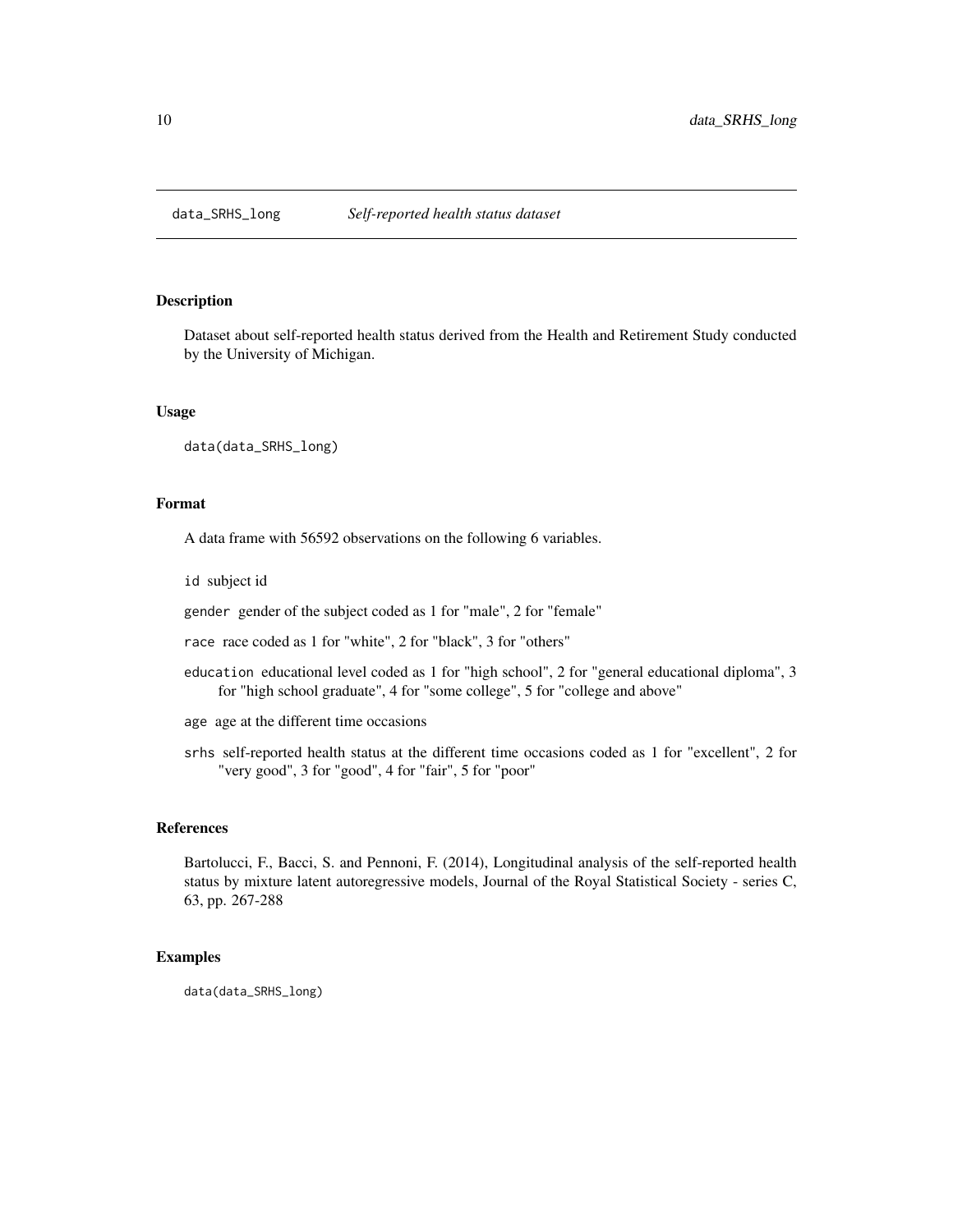<span id="page-10-0"></span>Function that performs local and global decoding (Viterbi) from the output of est\_lm\_basic, est\_lm\_cov\_latent, est\_lm\_cov\_manifest, and est\_lm\_mixed.

## Usage

decoding(est,  $Y$ ,  $X1 = NULL$ ,  $X2 = NULL$ , fort = TRUE)

#### Arguments

| est  | output from est_lm_basic, est_lm_cov_latent, est_lm_cov_manifest, or<br>est_lm_mixed                               |
|------|--------------------------------------------------------------------------------------------------------------------|
| Y    | single vector or matrix of responses                                                                               |
| X1   | matrix of covariates on the initial probabilities (est_lm_cov_latent) or on the<br>responses (est_lm_cov_manifest) |
| X2   | array of covariates on the transition probabilites                                                                 |
| fort | to use Fortran routines                                                                                            |
|      |                                                                                                                    |

## Value

| Ul | matrix of local decoded states corresponding to each row of Y  |
|----|----------------------------------------------------------------|
| Ug | matrix of global decoded states corresponding to each row of Y |

## Author(s)

Francesco Bartolucci, Silvia Pandolfi, University of Perugia (IT), http://www.stat.unipg.it/bartolucci

## References

Viterbi A (1967). Error Bounds for Convolutional Codes and an Asymptotically Optimum Decoding Algorithm. IEEE Transactions on Information Theory, 13, 260-269.

Juan B., Rabiner L. (1991). Hidden Markov Models for Speech Recognition. Technometrics, 33, 251-272.

## Examples

```
# example for the output from est_lm_basic
data(data_drug)
data_drug = as.matrix(data_drug)
S = data_drug[, 1:5]-1yv = data_drug[, 6]n = sum(yv)
```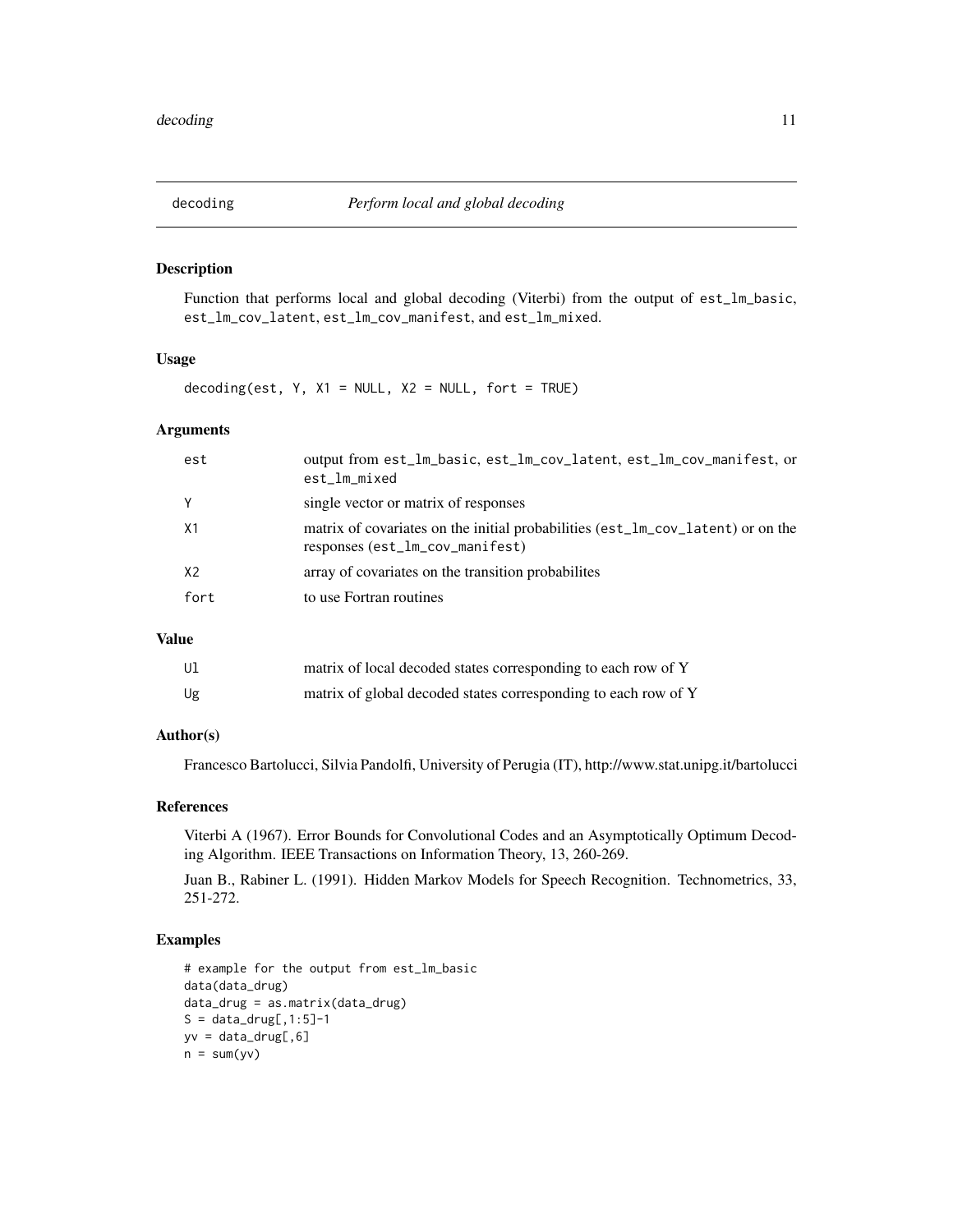```
# fit the Basic LM model
k = 3est = est_lm_basic(S,yv,k,mod=1)
# decoding for a single sequence
out1 = decoding(est, S[1,])# decoding for all sequences
out2 = decoding(est, S)# example for the output from est_lm_cov_latent with difflogit parametrization
data(data_SRHS_long)
dataSRHS = data_SRHS_long[1:1600,]
TT = 8head(dataSRHS)
res = long2matrices(dataSRHS$id,X=cbind(dataSRHS$gender-1,
dataSRHS$race==2| dataSRHS$race==3, dataSRHS$education==4,
dataSRHS$education==5, dataSRHS$age-50,(dataSRHS$age-50)^2/100),
Y= dataSRHS$srhs)
# matrix of responses (with ordered categories from 0 to 4)
S = 5-resSYY# matrix of covariates (for the first and the following occasions)
# colums are: gender, race, educational level (2 columns), age, age^2)
X1 = res$XX[, 1, ]X2 = res$XX[, 2:TT, ]# estimate the model
est = est_lm_cov_latent(S,X1,X2,k=2,output=TRUE,param="difflogit")
# decoding for a single sequence
out1 = decoding(est,S[1,,],X1[1,],X2[1,,])
# decoding for all sequences
out2 = decoding(est,S,X1,X2)
```

```
draw_lm_basic Draw samples from the basic LM model
```
Function that draws samples from the basic LM model with specific parameters.

## Usage

```
draw_lm_basic(piv, Pi, Psi, n)
```
## Arguments

| piv | vector of initial probabilities of the latent Markov chain        |
|-----|-------------------------------------------------------------------|
| Рi  | set of transition probabilities matrices $(k \times k \times TT)$ |

<span id="page-11-0"></span>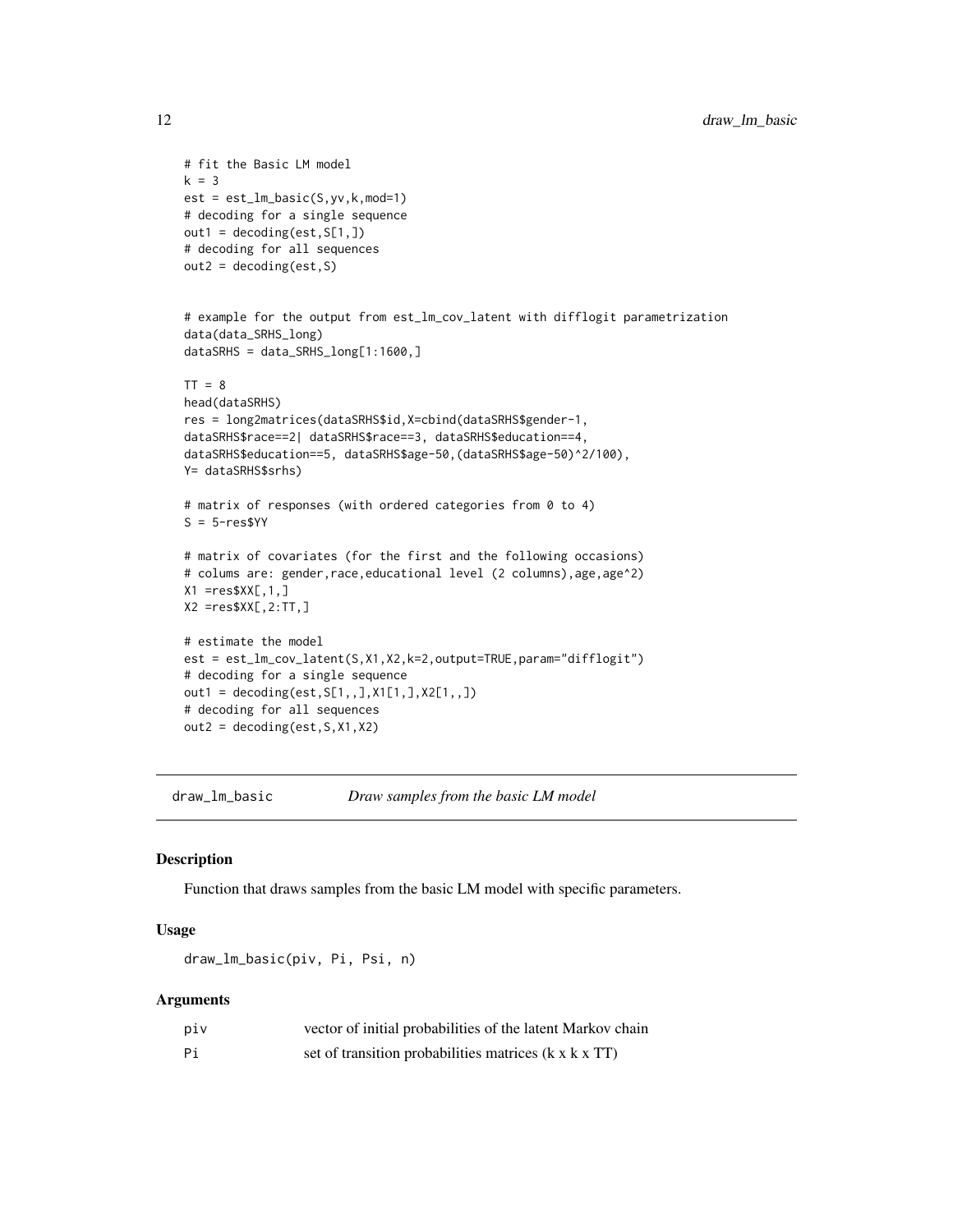<span id="page-12-0"></span>

| Psi | array of conditional response probabitlies (mb $x$ k $x$ r) |
|-----|-------------------------------------------------------------|
| - n | sample size                                                 |

## Value

|     | matrix of response configurations unit by unit |
|-----|------------------------------------------------|
|     | matrix of distinct response configurations     |
| VV. | corresponding vector of frequencies            |

## Author(s)

Francesco Bartolucci, Silvia Pandolfi, University of Perugia (IT), http://www.stat.unipg.it/bartolucci

## Examples

```
# draw a sample for 1000 units and only one response variable
n = 1000
TT = 6k = 2r = 1 #number of response variables
mb = 3 #maximum number of response categories
piv = c(0.7, 0.3)Pi = matrix(c(0.9, 0.1, 0.1, 0.9), k, k)Pi = array(Pi,c(k,k,TT))
Pi[,, 1] = 0Psi = matrix(c(0.7,0.2,0.1,0.5,0.4,0.1),mb,k)
Psi = array(Psi,c(mb,k,r))
out = draw_lm_basic(piv, Pi, Psi, n=1000)
```
draw\_lm\_cov\_latent *Draw samples from LM model with covariaates in the latent model*

## Description

Function that draws samples from the LM model with individual covariates with specific parameters.

## Usage

```
draw_lm_cov_latent(X1, X2, param = "multilogit", Psi, Be, Ga, fort = TRUE)
```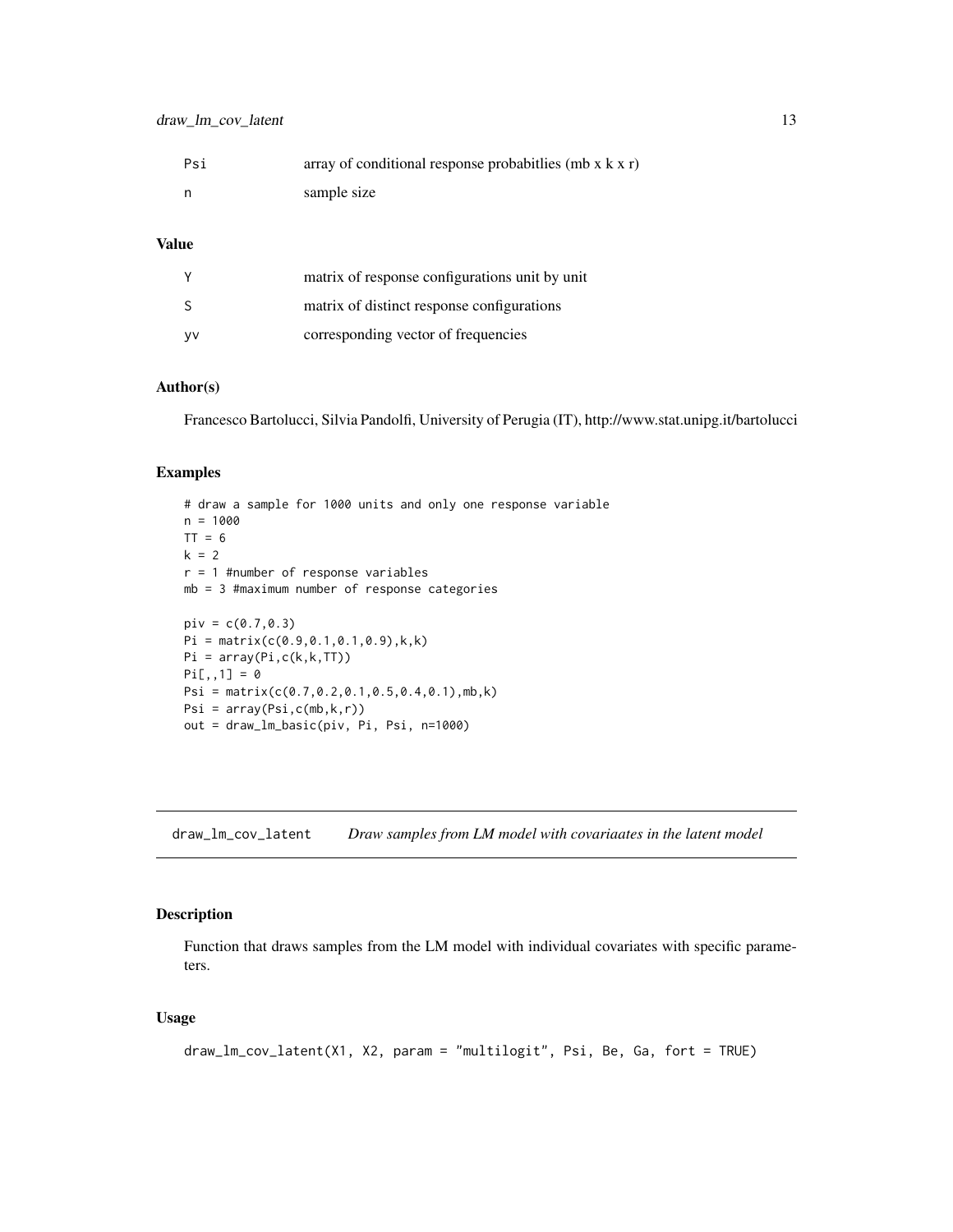#### Arguments

| X1             | desing matrix for the covariates on the initial probabilities (n x nc1)                                                                                                                                                                     |
|----------------|---------------------------------------------------------------------------------------------------------------------------------------------------------------------------------------------------------------------------------------------|
| X <sub>2</sub> | desing matrix for the covariates on the transition probabilities (n x TT-1 x nc2)                                                                                                                                                           |
| param          | type of parametrization for the transition probabilities ("multilogit" = standard<br>multinomial logit for every row of the transition matrix, "difflogit" = multino-<br>mial logit based on the difference between two sets of parameters) |
| Psi            | array of conditional response probabilities (mb $x$ k $x$ r)                                                                                                                                                                                |
| Be             | parameters affecting the logit for the initial probabilities                                                                                                                                                                                |
| Ga             | parametes affecting the logit for the transition probabilities                                                                                                                                                                              |
| fort           | to use fortran routine when possible (FALSE for not use fortran)                                                                                                                                                                            |

## Value

| matrix of response configurations unit by unit $(n \times TT \times r)$ |
|-------------------------------------------------------------------------|
| matrix containing the sequence of latent states (n x TT)                |

#### Author(s)

Francesco Bartolucci, Silvia Pandolfi, University of Perugia (IT), http://www.stat.unipg.it/bartolucci

## Examples

```
# draw a sample for 1000 units, 10 response variable and 2 covariates
n=1000
TT = 5k=2nc = 2 #number of covariates
r = 10 #number of response variables
mb = 2 #maximum number of response categories
fort=TRUE
```

```
Psi = matrix(c(0.9, 0.1, 0.1, 0.9), mb, k)Psi = array(Psi,c(mb,k,r))
Ga = matrix(c(-\log(0.9/0.1),0.5,1),(nc+1)*(k-1),k)
Be = array(c(0, 0.5, 1), (nc+1)*(k-1))#Simulate covariates
X1 = matrix(0, n, nc)for(j in 1:nc) X1[,j]=rnorm(n)
X2 = array(0, c(n, TT-1, nc))for (t in 1:(TT-1)) for(j in 1:nc){
if(t==1){
X2[, t, j] = 0.5*X1[, j] + \text{rnorm}(n)}else{
X2[, t, j] = 0.5*X2[, t-1, j]+rnorm(n)}
}
```
out = draw\_lm\_cov\_latent(X1,X2,Psi=Psi,Be=Be,Ga=Ga,fort=fort)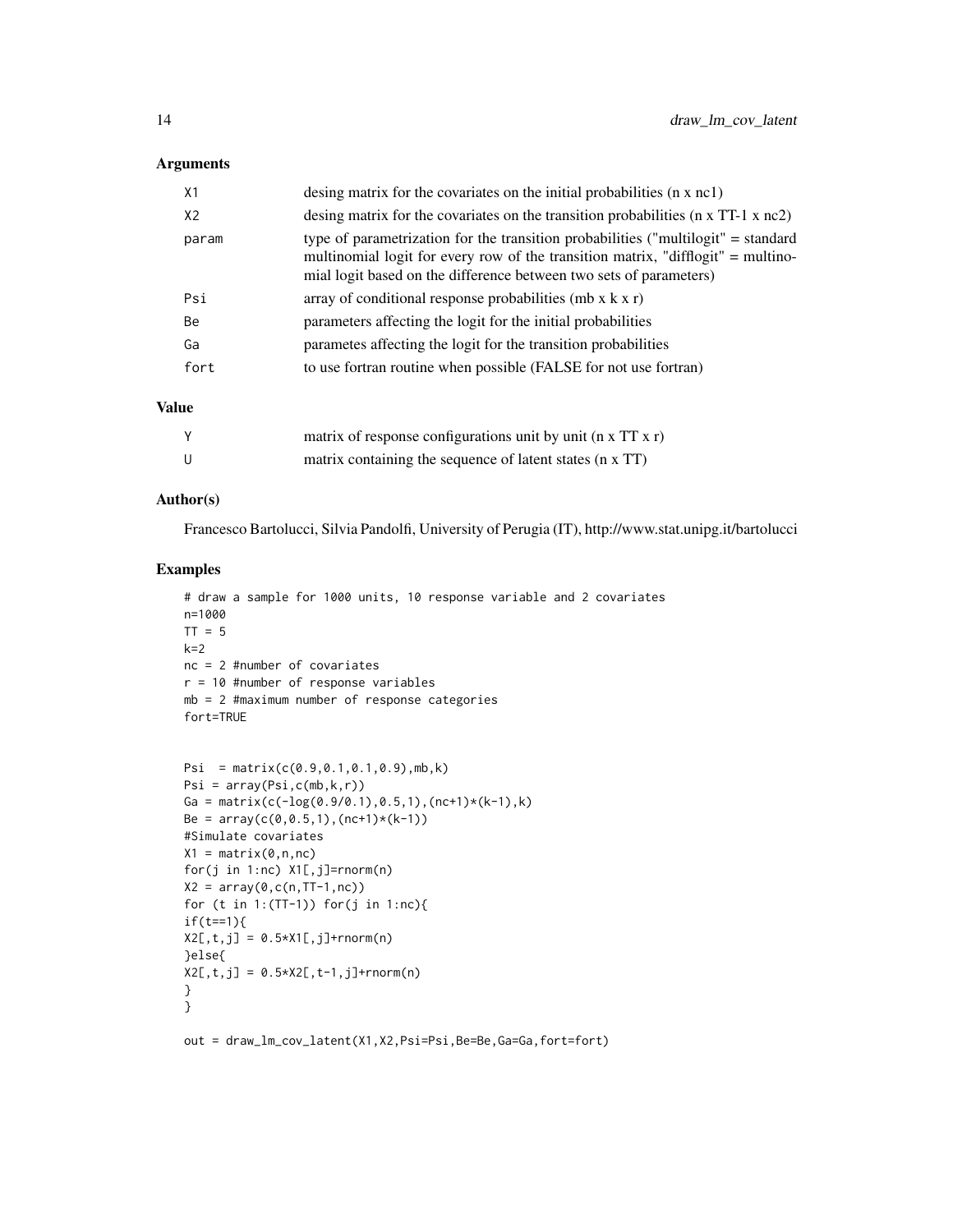<span id="page-14-0"></span>

Function that draws samples from the mixed LM model with specific parameters.

#### Usage

draw\_lm\_mixed(la, Piv, Pi, Psi, n, TT)

## Arguments

| la  | vector of mass probabilities for the first latent variable                  |
|-----|-----------------------------------------------------------------------------|
| Piv | matrix of initial probabilities of the latent Markov chain $(k2 \times k1)$ |
| Pi  | set of transition matrices $(k2 \times k2 \times k1)$                       |
| Psi | array of conditional response probabit lies (mb x $k2 x r$ )                |
| n   | sample size                                                                 |
|     | number of time occasions                                                    |

## Value

|     | matrix of response configurations unit by unit |
|-----|------------------------------------------------|
| -S  | matrix of distinct response configurations     |
| VV. | corresponding vector of frequencies            |

## Author(s)

Francesco Bartolucci, Silvia Pandolfi, University of Perugia (IT), http://www.stat.unipg.it/bartolucci

## Examples

```
# draw a sample for 1000 units and only one response variable and 5 time occasions
k1 = 2; k2 = 3la = rep(1/k1, k1)Piv = matrix(1/k2, k2, k1)Pi = array(0, c(k2, k2, k1))Pi[,,1] = diag(k2)Pi[,,2] = 1/k2
Psi = cbind(c(0.6,0.3,0.1),c(0.1,0.3,0.6),c(0.3,0.6,0.1))
out = draw_lm_mixed(la,Piv,Pi,Psi,n=1000,TT=5)
```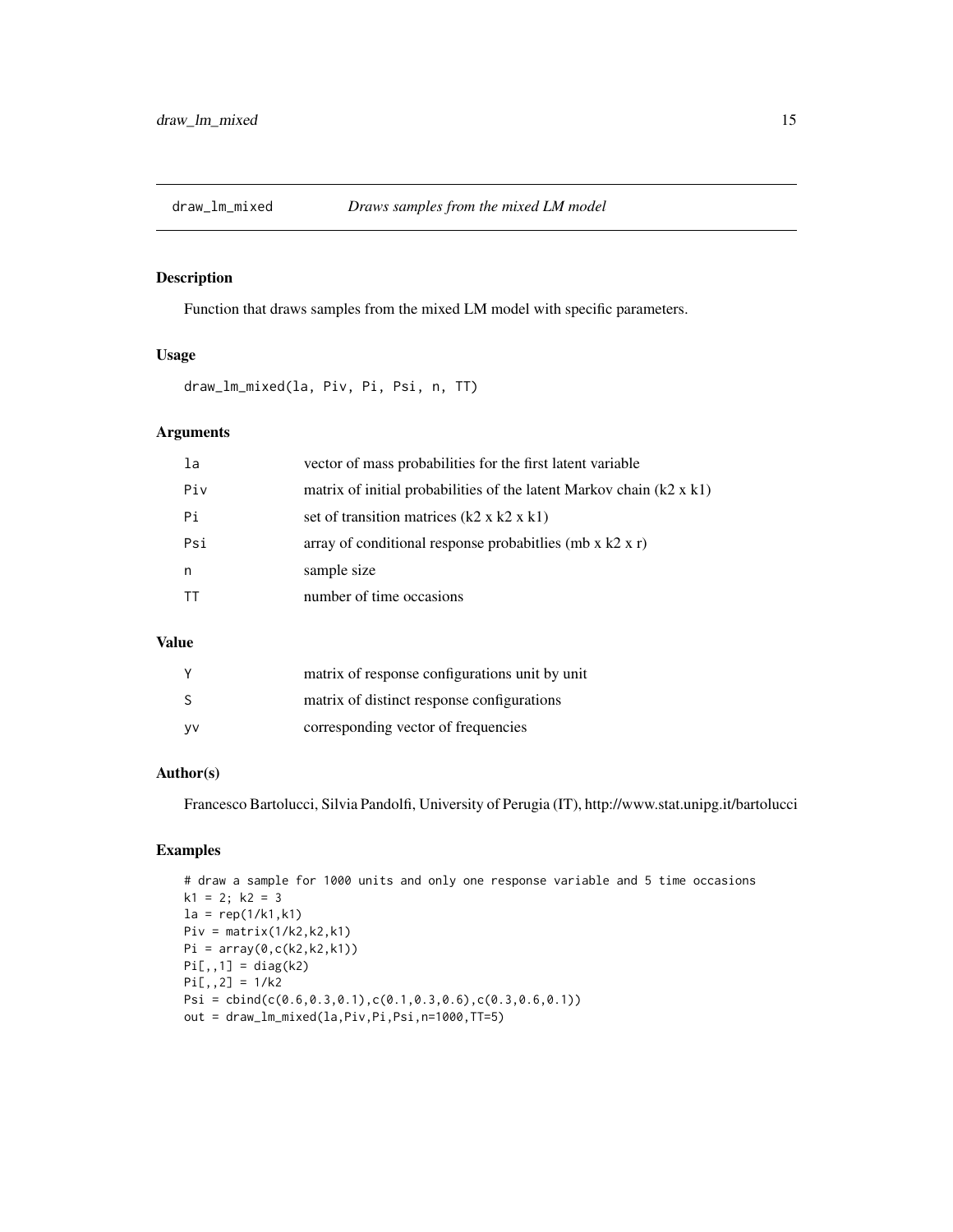Main function for estimating the basic LM model.

## Usage

```
est_lm_basic(S, yv, k, start = 0, mod = 0, tol = 10^{\circ}-8, maxit = 1000,
   out_se=FALSE, piv=NULL, Pi=NULL, Psi = NULL)
```
# Arguments

| S      | array of available configurations ( $n \times TT \times r$ ) with categories starting from 0 (use |
|--------|---------------------------------------------------------------------------------------------------|
|        | NA for missing responses)                                                                         |
| y٧     | vector of frequencies of the available configurations                                             |
| k      | number of latent states                                                                           |
| start  | type of starting values (0 = deterministic, 1 = random, 2 = initial values in input)              |
| mod    | model on the transition probabilities (0 for time-heter., 1 for time-homog., from                 |
|        | 2 to (TT-1) partial homog. of that order)                                                         |
| tol    | tolerance level for convergence                                                                   |
| maxit  | maximum number of iterations of the algorithm                                                     |
| out_se | to compute the information matrix and standard errors                                             |
| piv    | initial value of the initial probability vector (if start=2)                                      |
| Pi     | initial value of the transition probability matrices $(k \times k \times TT)$ (if start=2)        |
| Psi    | initial value of the conditional response probabilities (mb x $k \times r$ ) (if start=2)         |
|        |                                                                                                   |

## Value

| 1k    | maximum log-likelihood                                                                                                |
|-------|-----------------------------------------------------------------------------------------------------------------------|
| piv   | estimate of initial probability vector                                                                                |
| Pi    | estimate of transition probability matrices                                                                           |
| Psi   | estimate of conditional response probabilities                                                                        |
| np    | number of free parameters                                                                                             |
| aic   | value of AIC for model selection                                                                                      |
| bic   | value of BIC for model selection                                                                                      |
| lkv   | log-likelihood trace at every step                                                                                    |
| V     | array containing the posterior distribution of the latent states for each response<br>configuration and time occasion |
| sepiv | standard errors for the initial probabilities                                                                         |
| sePi  | standard errors for the transition probabilities                                                                      |
| sePsi | standard errors for the conditional response probabilities                                                            |
| call  | command used to call the function                                                                                     |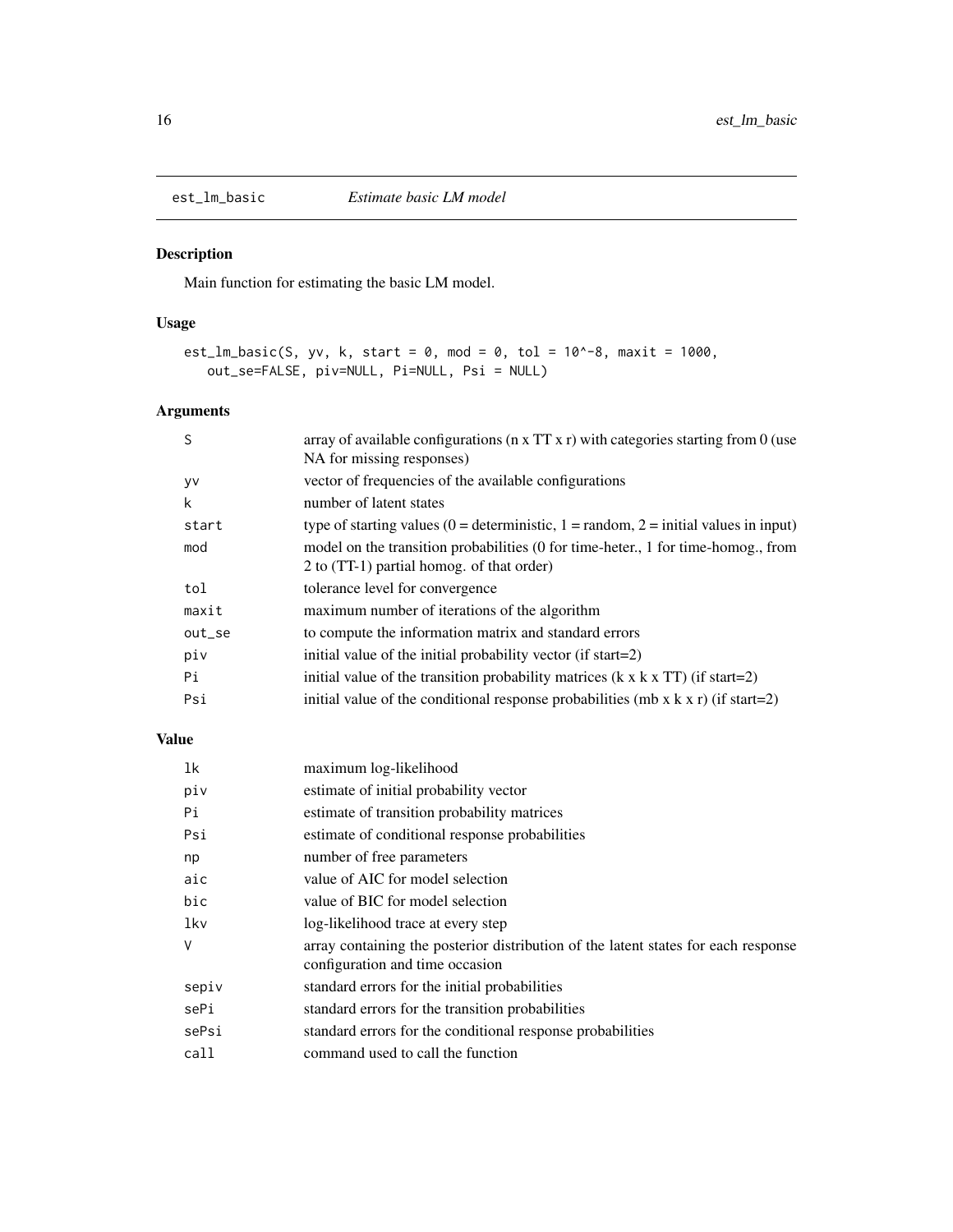#### <span id="page-16-0"></span>Author(s)

Francesco Bartolucci, Silvia Pandolfi, University of Perugia (IT), http://www.stat.unipg.it/bartolucci

## References

Bartolucci, F., Farcomeni, A. and Pennoni, F. (2013), Latent Markov Models for Longitudinal Data, Chapman and Hall/CRC press.

## Examples

```
# Example of drug consumption data
# load data
data(data_drug)
data_drug = as.matrix(data_drug)
S = data_drug[, 1:5]-1yv = data_drug[, 6]# fit of the Basic LM model
k = 3out = est_lm_basic(S,yv,k,mod=1)
summary(out)
## Not run:
# Example based on criminal data
# load criminal data
data(data_criminal_sim)
out = long2wide(data_criminal_sim,"id","time","sex",
c("y1","y2","y3","y4","y5","y6","y7","y8","y9","y10"),aggr=T,full=999)
XX = out5XXYY = out$YY
freq = out$freq
# fit basic LM model with increasing number of states to select the most suitable
Res0 = vector("list", 7)for(k in 1:7){
    Res0[[k]] = est_lm_basic(YY, freq, k, mod=1, tol=10^{\wedge}-4)save(list = ls(),file="example_criminal_temp.RData")
}
out1 = Res0[[6]]## End(Not run)
```
est\_lm\_cov\_latent *Estimate LM model with covariates in the latent model*

#### **Description**

Main function for estimating the LM model with covariates in the latent model.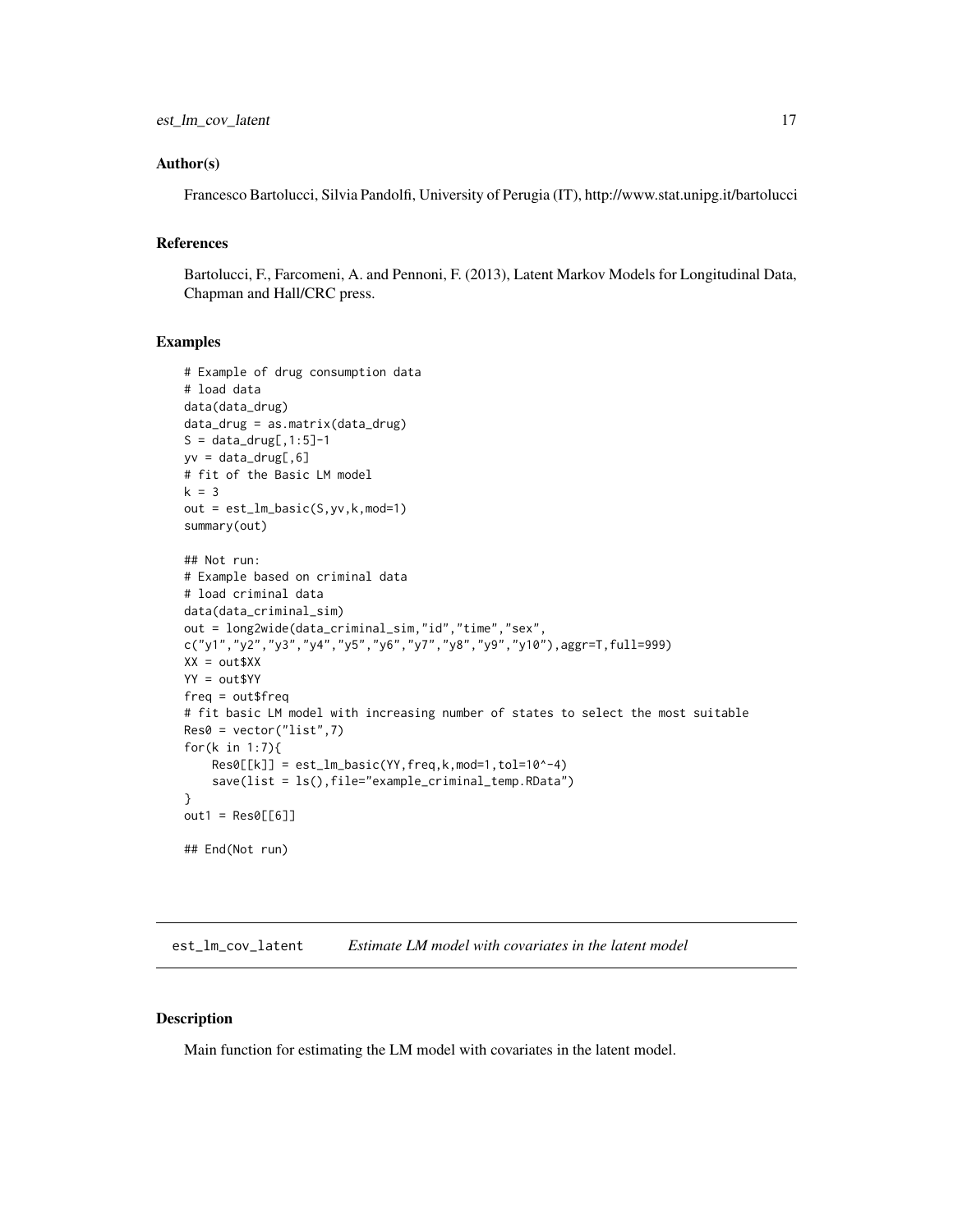# Usage

```
est_lm_cov_latent(S, X1=NULL, X2=NULL, yv = rep(1,nrow(S)), k, start = 0, tol = 10^{\circ}-8,
   maxit = 1000, param = "multilogit", Psi, Be, Ga, fort = TRUE, output = FALSE,
   out_se = FALSE, fixPsi = FALSE)
```
# Arguments

| S              | array of available configurations ( $n \times TT \times r$ ) with categories starting from 0 (use<br>NA for missing responses)                                                                                                              |
|----------------|---------------------------------------------------------------------------------------------------------------------------------------------------------------------------------------------------------------------------------------------|
| X1             | matrix of covariates affecting the initial probabilities (n x nc1)                                                                                                                                                                          |
| X <sub>2</sub> | array of covariates affecting the transition probabilities (n x TT-1 x nc2)                                                                                                                                                                 |
| yv             | vector of frequencies of the available configurations                                                                                                                                                                                       |
| k              | number of latent states                                                                                                                                                                                                                     |
| start          | type of starting values ( $0 =$ deterministic, $1 =$ random, $2 =$ initial values in input)                                                                                                                                                 |
| tol            | tolerance level for checking convergence of the algorithm                                                                                                                                                                                   |
| maxit          | maximum number of iterations of the algorithm                                                                                                                                                                                               |
| param          | type of parametrization for the transition probabilities ("multilogit" = standard<br>multinomial logit for every row of the transition matrix, "difflogit" = multino-<br>mial logit based on the difference between two sets of parameters) |
| Psi            | intial value of the array of the conditional response probabilities (mb $x k x r$ )                                                                                                                                                         |
| Be             | intial value of the parameters affecting the logit for the initial probabilities (if<br>start= $2)$                                                                                                                                         |
| Ga             | initial value of the parametes affecting the logit for the transition probabilities (if<br>start= $2)$                                                                                                                                      |
| fort           | to use fortran routine when possible (FALSE for not use fortran)                                                                                                                                                                            |
| output         | to return additional output (V, PI, Piv, UI)                                                                                                                                                                                                |
| out_se         | to compute the information matrix and standard errors                                                                                                                                                                                       |
| fixPsi         | TRUE if Psi is given in input and is not updated anymore                                                                                                                                                                                    |
|                |                                                                                                                                                                                                                                             |

## Value

| 1k  | maximum log-likelihood                                                                      |
|-----|---------------------------------------------------------------------------------------------|
| Be  | estimated array of the parameters affecting the logit for the initial probabilities         |
| Ga  | estimated array of the parameters affecting the logit for the transition probabili-<br>ties |
| Piv | estimate of initial probability matrix                                                      |
| PI  | estimate of transition probability matrices                                                 |
| Psi | estimate of conditional response probabilities                                              |
| np  | number of free parameters                                                                   |
| aic | value of AIC for model selection                                                            |
| bic | value of BIC for model selection                                                            |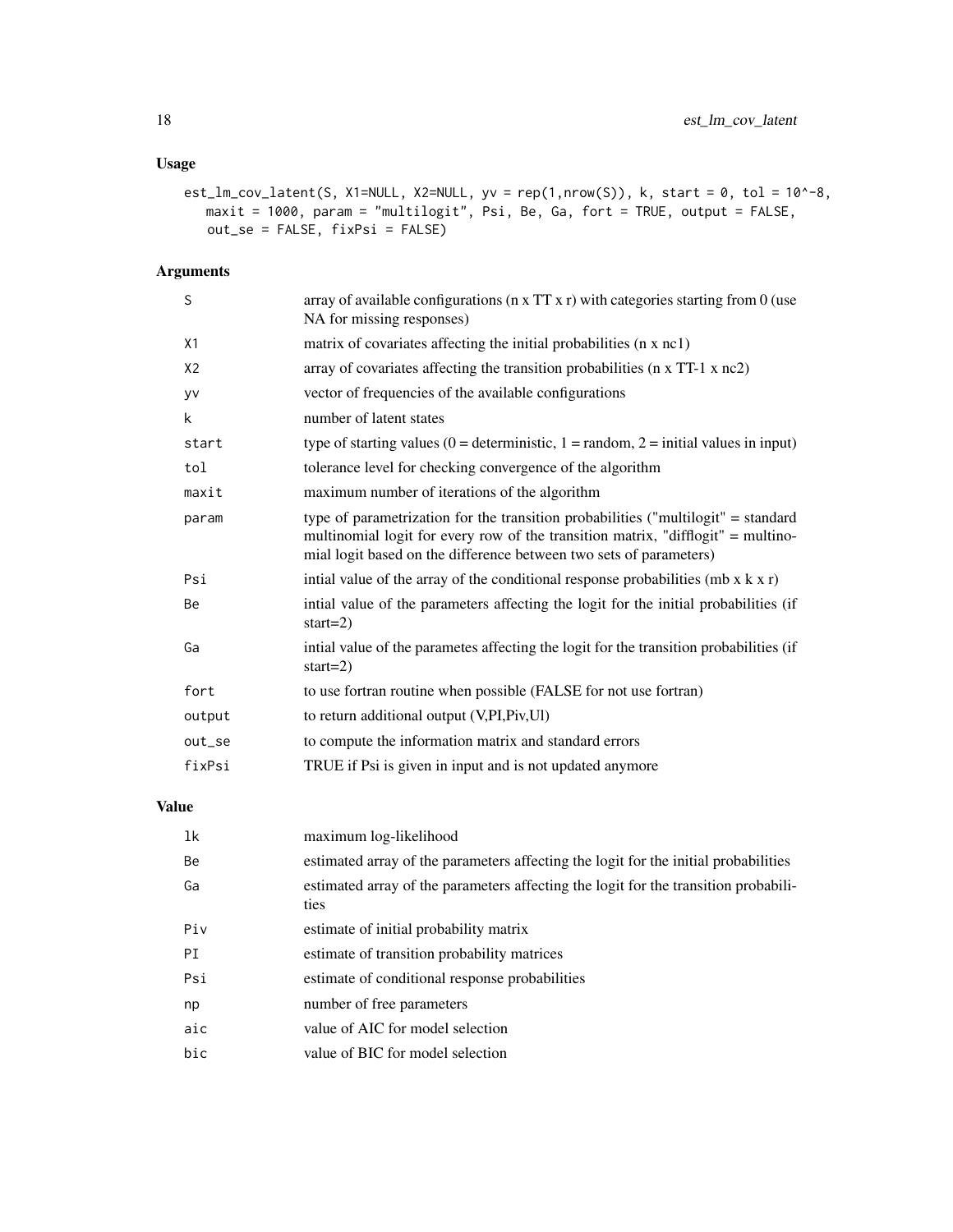| lkv   | log-likelihood trace at every step                                                                                    |
|-------|-----------------------------------------------------------------------------------------------------------------------|
| V     | array containing the posterior distribution of the latent states for each response<br>configuration and time occasion |
| Ul    | matrix containing the predicted sequence of latent states by the local decoding<br>method                             |
| sePsi | standard errors for the conditional response matrix                                                                   |
| seBe  | standard errors for Be                                                                                                |
| seGa  | standard errors for Ga                                                                                                |
| call  | command used to call the function                                                                                     |

#### Author(s)

Francesco Bartolucci, Silvia Pandolfi, University of Perugia, http://www.stat.unipg.it/bartolucci

#### References

Bartolucci, F., Farcomeni, A. and Pennoni, F. (2013), Latent Markov Models for Longitudinal Data, Chapman and Hall/CRC press.

# Examples

```
## Not run:
# Example based on self-rated health status (SRHS) data
# load SRHS data
data(data_SRHS_long)
dataSRHS = data_SRHS_long
TT = 8head(dataSRHS)
res = long2matrices(dataSRHS$id,X=cbind(dataSRHS$gender-1,
dataSRHS$race==2|dataSRHS$race==3, dataSRHS$education==4,
dataSRHS$education==5,dataSRHS$age-50,(dataSRHS$age-50)^2/100),
Y=dataSRHS$srhs)
# matrix of responses (with ordered categories from 0 to 4)
S = 5-res$YY
n = \dim(S)[1]# matrix of covariates (for the first and the following occasions)
# colums are: gender, race, educational level (2 columns), age, age^2)
X1 = res$XX[, 1, ]X2 =res$XX[,2:TT,]
# estimate the model
est2f = est_lm_cov_latent(S,X1,X2,k=2,output=TRUE,out_se=TRUE)
summary(est2f)
# average transition probability matrix
PI = round(apply(est2f$PI[,, 2:TT], c(1,2),mean), 4)
```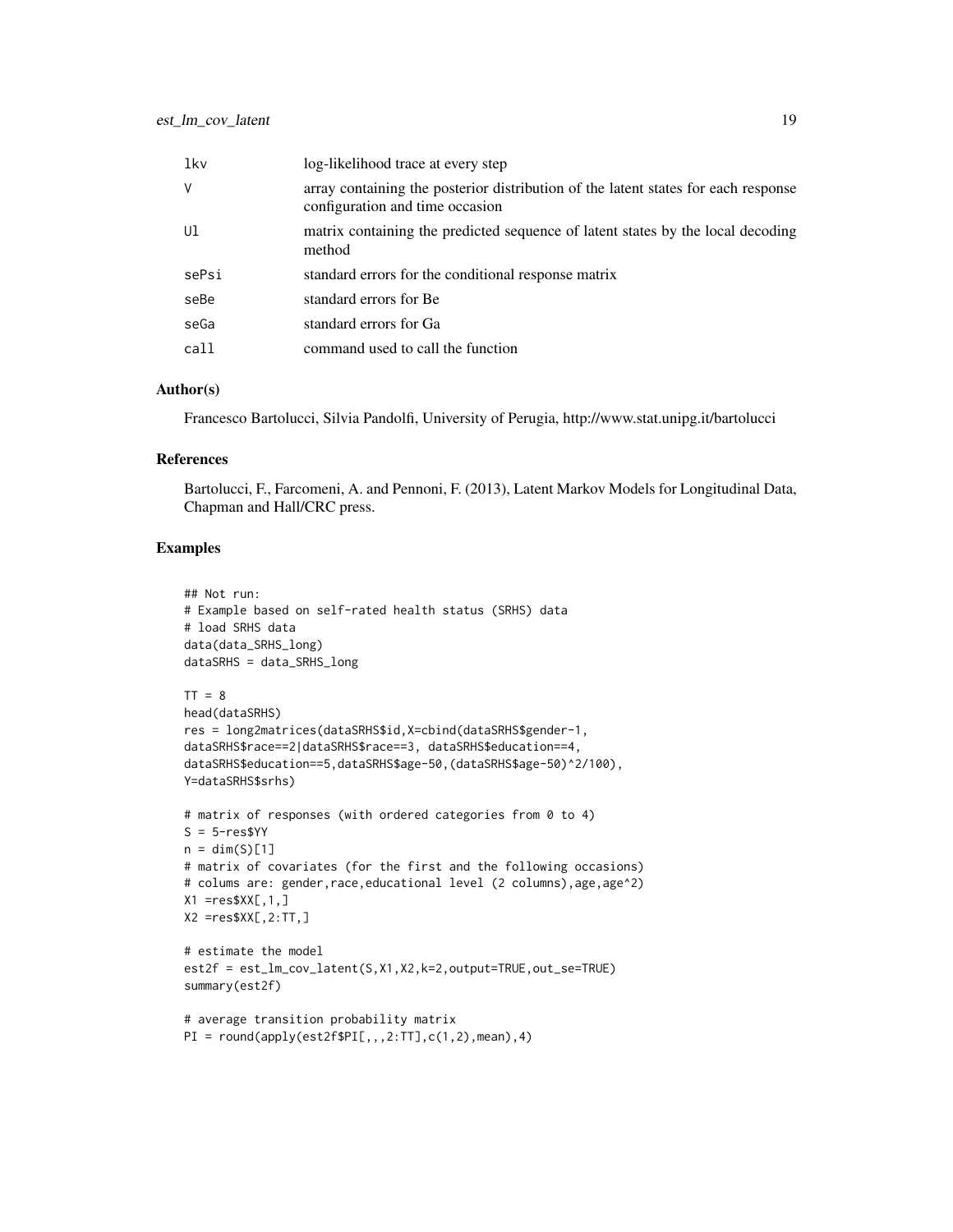```
# Transition probability matrix for white females with high educational level
ind1 = (X1[, 1]=1 8 X1[, 2]=0 8 X1[, 4]=1PI1 = round(aply(est2f$PI[,,ind1,2:TT],c(1,2),mean),4)# Transition probability matrix for non-white male, low educational level
ind2 = (X1[,1]==0 & X1[,2]==1& X1[,3]==0 & X1[,4]==0)
PI2 = round(apoly(est2f$PI[,, ind2,2:TT], c(1,2), mean), 4)
```
## End(Not run)

est\_lm\_cov\_manifest *Estimate LM model with covariates in the measurement model*

## Description

Main function for estimating LM model with covariates in the measurement model based on a global logit parameterization.

#### Usage

 $est\_lm\_cov\_manifest(S, X, yv = rep(1,nrow(S)), k, q = NULL, mod = c("LM", "FM"),$ tol =  $10^{\circ}$ -8, maxit =  $1000$ , start = 0, mu = NULL, al = NULL, be = NULL, si = NULL,  $rho = NULL$ ,  $la = NULL$ ,  $PI = NULL$ , output =  $FALSE$ , out\_se =  $FALSE$ )

#### Arguments

| S      | array of available configurations ( $n \times TT$ ) with categories starting from 0                                |
|--------|--------------------------------------------------------------------------------------------------------------------|
| X      | array ( $\pi$ x TT x nc) of covariates with eventually includes lagged response ( $\pi$ =<br>number of covariates) |
| yv     | vector of frequencies of the available configurations                                                              |
| k      | number of latent states                                                                                            |
| q      | number of support points for the $AR(1)$ process                                                                   |
| mod    | model ("LM" = Latent Markov with stationary transition, "FM" = finite mixture)                                     |
| tol    | tolerance for the convergence (optional) and tolerance of conditional probability<br>if to $>1$ then return        |
| maxit  | maximum number of iterations of the algorithm                                                                      |
| start  | type of starting values (0 = deterministic, 1 = random, 2 = initial values in input)                               |
| mu     | starting value for mu (optional)                                                                                   |
| al     | starting value for al (optional)                                                                                   |
| be     | starting value for be (optional)                                                                                   |
| si     | starting value for si when mod="FM" (optional)                                                                     |
| rho    | starting value for rho when mod="FM" (optional)                                                                    |
| la     | starting value for la (optional)                                                                                   |
| PI     | starting value for PI (optional)                                                                                   |
| output | to return additional output (PRED0, PRED1)                                                                         |
| out_se | TRUE for computing information matrix and standard errors                                                          |

<span id="page-19-0"></span>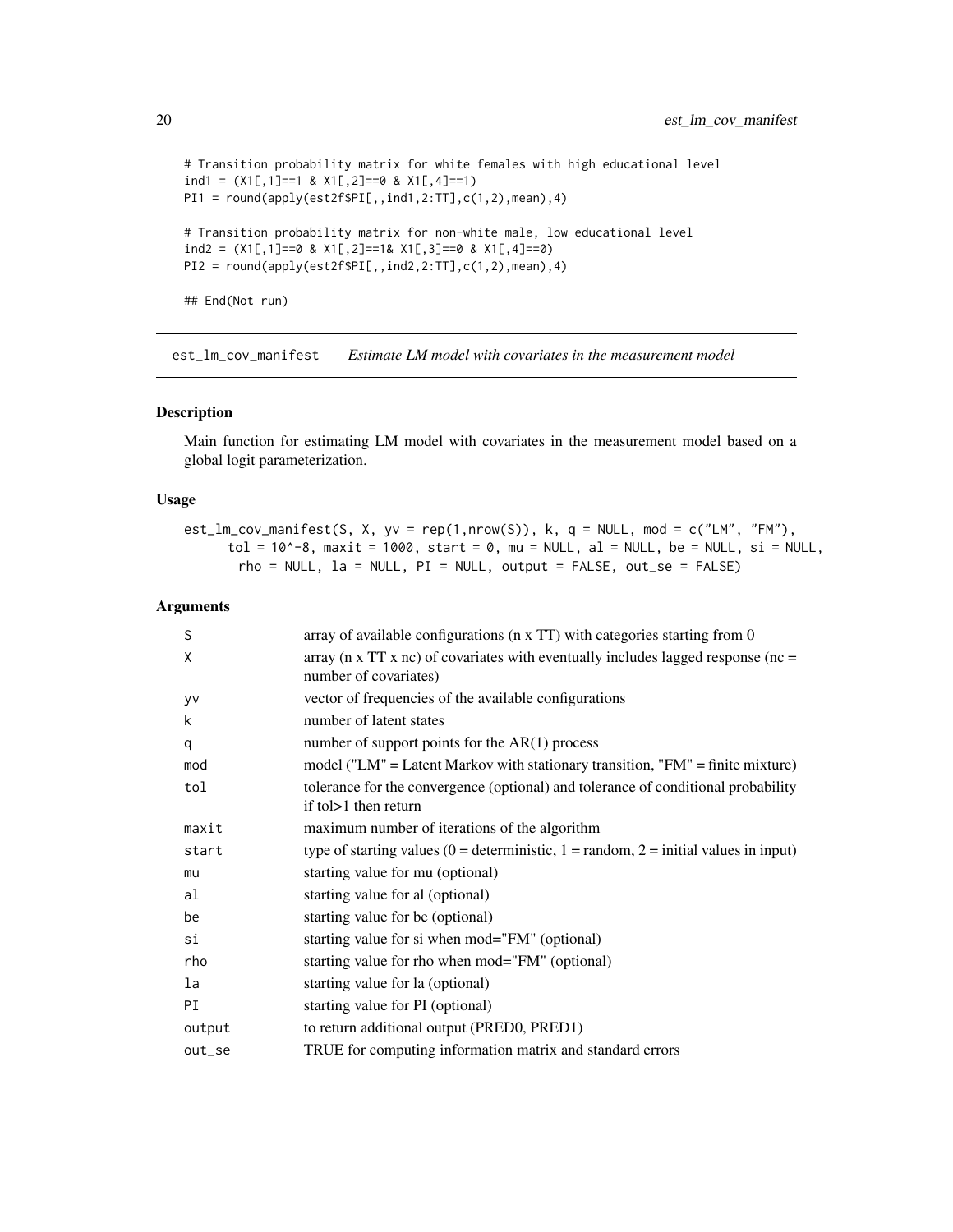## Value

| mu     | vector of cutpoints                                  |
|--------|------------------------------------------------------|
| al     | support points for the latent states                 |
| be     | estimate of the vector of regression parameters      |
| si     | sigma of the $AR(1)$ process (mod = "FM")            |
| rho    | parameter vector for $AR(1)$ process (mod = "FM")    |
| la     | vector of initial probabilities                      |
| PI     | transition matrix                                    |
| 1k     | maximum log-likelihood                               |
| np     | number of parameters                                 |
| aic    | value of AIC index                                   |
| bic    | value of BIC index                                   |
| PRED0  | prediction of latent state                           |
| PRED1  | prediction of the overall latent effect              |
| sebe   | standard errors for the regression parameters be     |
| selrho | standard errors for logit type transformation of rho |
| J1     | information matrix                                   |
| call   | command used to call the function                    |

## Author(s)

Francesco Bartolucci, Silvia Pandolfi - University of Perugia (IT)

## References

Bartolucci, F., Farcomeni, A. and Pennoni, F. (2013), Latent Markov Models for Longitudinal Data, Chapman and Hall/CRC press.

Bartolucci, F., Bacci, S. and Pennoni, F. (2014), Longitudinal analysis of the self-reported health status by mixture latent autoregressive models, Journal of the Royal Statistical Society - series C, 63, pp. 267-288

## Examples

```
## Not run:
# Example based on self-rated health status (SRHS) data
# load SRHS data
data(data_SRHS_long)
dataSRHS = data_SRHS_long
head(dataSRHS)
res = long2matrices(dataSRHS$id,X=cbind(dataSRHS$gender-1,
```

```
dataSRHS$race==2|dataSRHS$race==3,dataSRHS$education==4,
```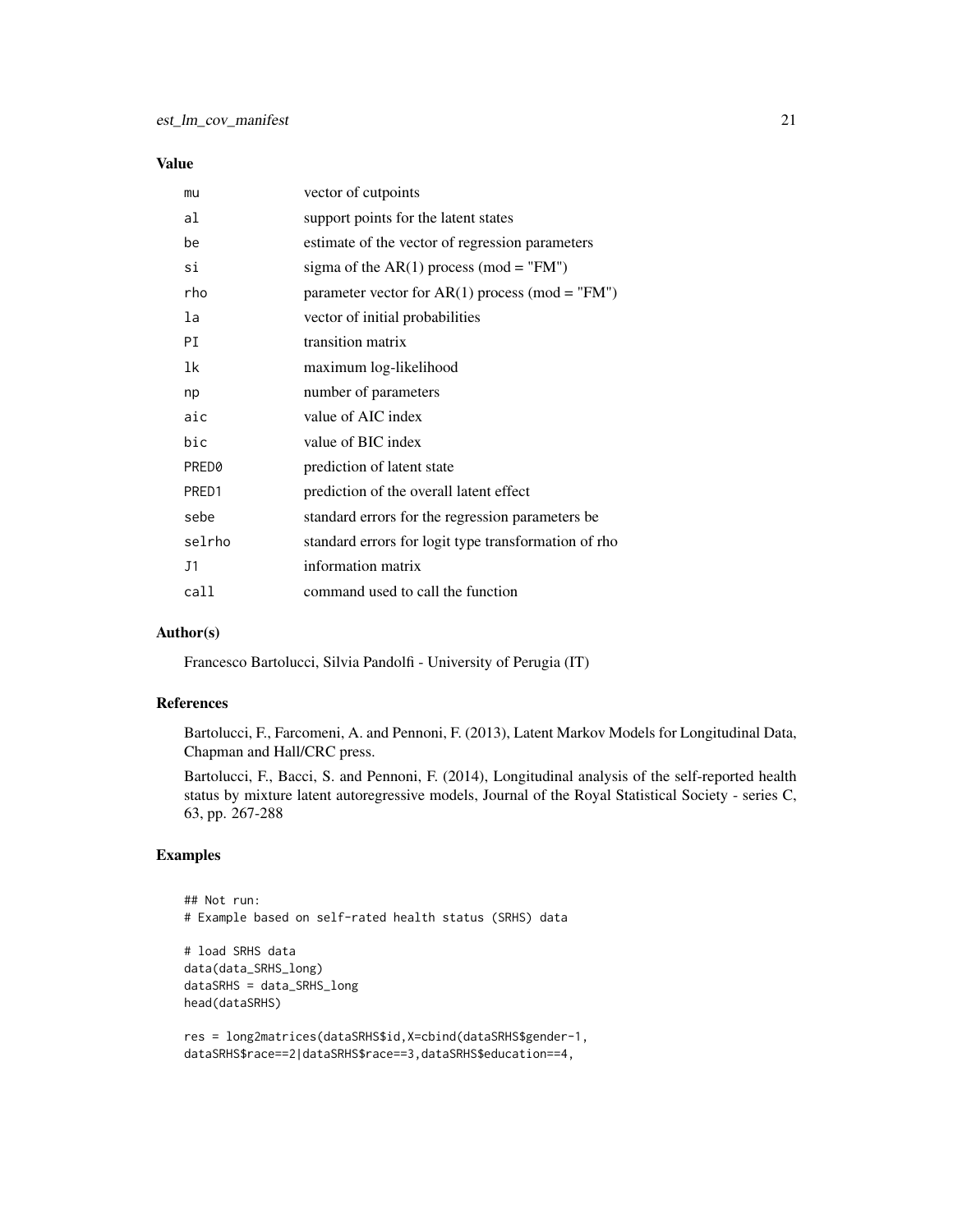```
dataSRHS$education==5,dataSRHS$age-50,(dataSRHS$age-50)^2/100),
Y=dataSRHS$srhs)
X =res$XX
S = 5-resSYY# *** fit stationary LM model
res0 = vector("list", 10); tol = 10^(-6);for(k in 1:10){
  res0[[k]] = est_lm_{cov\_manifest(S,X,k,1,mod="LM", tol)save.image("example_SRHS.RData")
}
# *** fit the mixture latent auto-regressive model
tol = 0.005res = vector("list",4)
k=1q = 51res[[k]]=est_lm_cov_manifest(S,X,k,q,mod="FM",tol,output=TRUE)
for(k in 2:4) res[[k]]=est_lm_cov_manifest(S,X,k,q=61,mod="FM",tol,output=TRUE)
## End(Not run)
```
est\_lm\_mixed *Estimate mixed LM model*

## Description

Main function for estimating the mixed LM model with discrete random effect in the latent model.

## Usage

```
est_lm_mixed(S, yv = rep(1,nrow(S)), k1, k2, start = 0, tol = 10^{\circ}-8, maxit = 1000,
   out_se = FALSE)
```
#### Arguments

| S         | array of available response configurations ( $n \times TT \times r$ ) with categories starting<br>from $\theta$ |
|-----------|-----------------------------------------------------------------------------------------------------------------|
| <b>yv</b> | vector of frequencies of the available configurations                                                           |
| k1        | number of latent classes                                                                                        |
| k2        | number of latent states                                                                                         |
| start     | type of starting values $(0 = \text{deterministic}, 1 = \text{random})$                                         |
| tol       | tolerance level for convergence                                                                                 |
| maxit     | maximum number of iterations of the algorithm                                                                   |
| out se    | to compute standard errors                                                                                      |
|           |                                                                                                                 |

<span id="page-21-0"></span>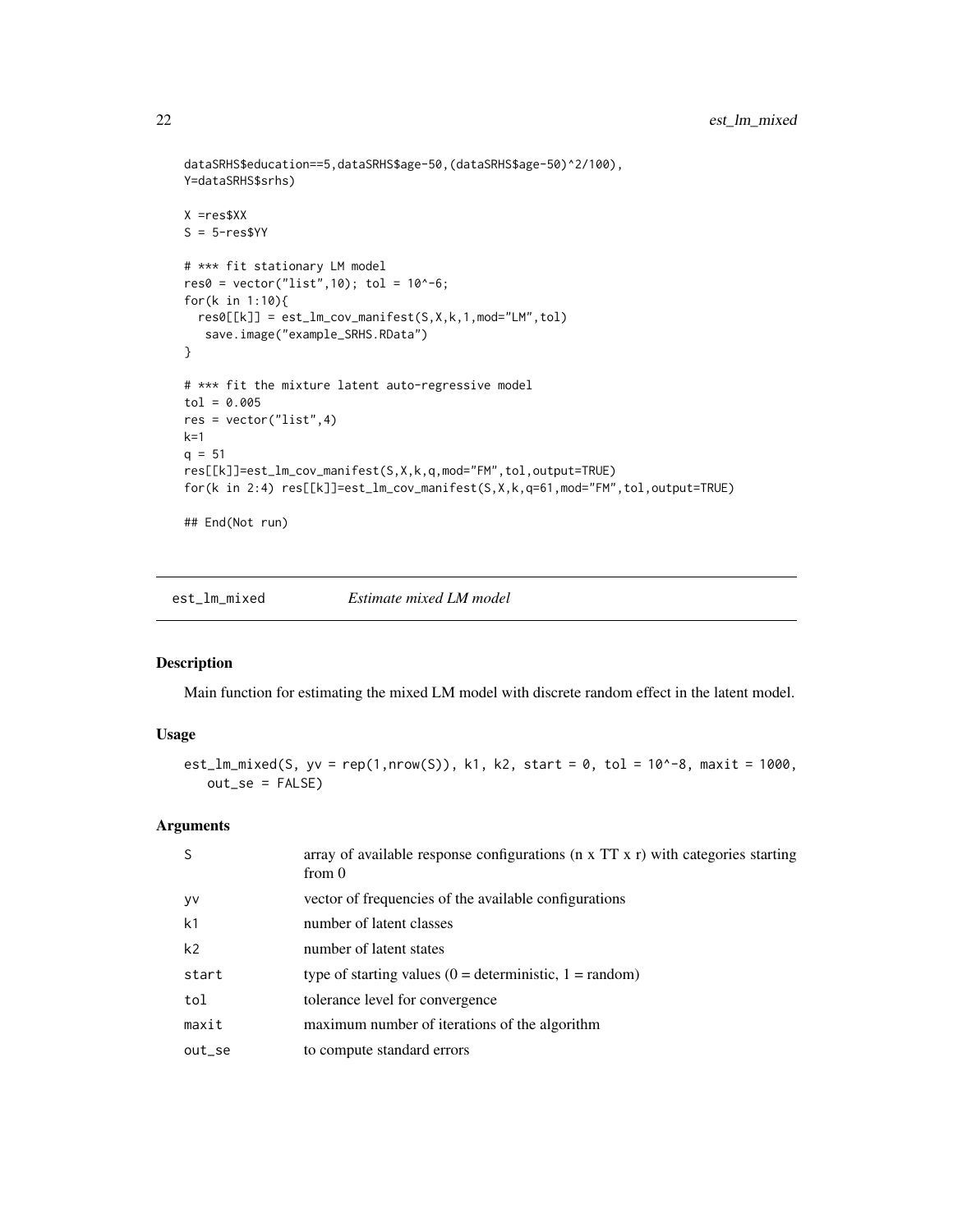#### Value

| la   | estimate of the mass probability vector (distribution of the random effects) |
|------|------------------------------------------------------------------------------|
| Piv  | estimate of initial probabilities                                            |
| Pi   | estimate of transition probability matrices                                  |
| Psi  | estimate of conditional response probabilities                               |
| 1k   | maximum log-likelihood                                                       |
| W    | posterior probabilities of the random effect                                 |
| np   | number of free parameters                                                    |
| bic  | value of BIC for model selection                                             |
| call | command used to call the function                                            |

## Author(s)

Francesco Bartolucci, Silvia Pandolfi - University of Perugia (IT)

## References

Bartolucci, F., Farcomeni, A. and Pennoni, F. (2013), Latent Markov Models for Longitudinal Data, Chapman and Hall/CRC press.

## Examples

```
## Not run:
# Example based of criminal data
# load data
data(data_criminal_sim)
out = long2wide(data_criminal_sim,"id","time","sex",
c("y1","y2","y3","y4","y5","y6","y7","y8","y9","y10"),aggr=T,full=999)
XX = out$XXYY = out$YY
freq = out$freq
n1 = sum(freq[XX[, 1] == 1])n2 = sum(freq[XX[, 1] == 2])n = sum(freq)# fit mixed LM model only for females
YY = YY[XX[, 1] == 2, ]; freq = freq[XX[,1]==2]
k1 = 2; k2 = 2res = est_lm_mixed(YY,freq,k1,k2,tol=10^-8)
summary(res)
## End(Not run)
```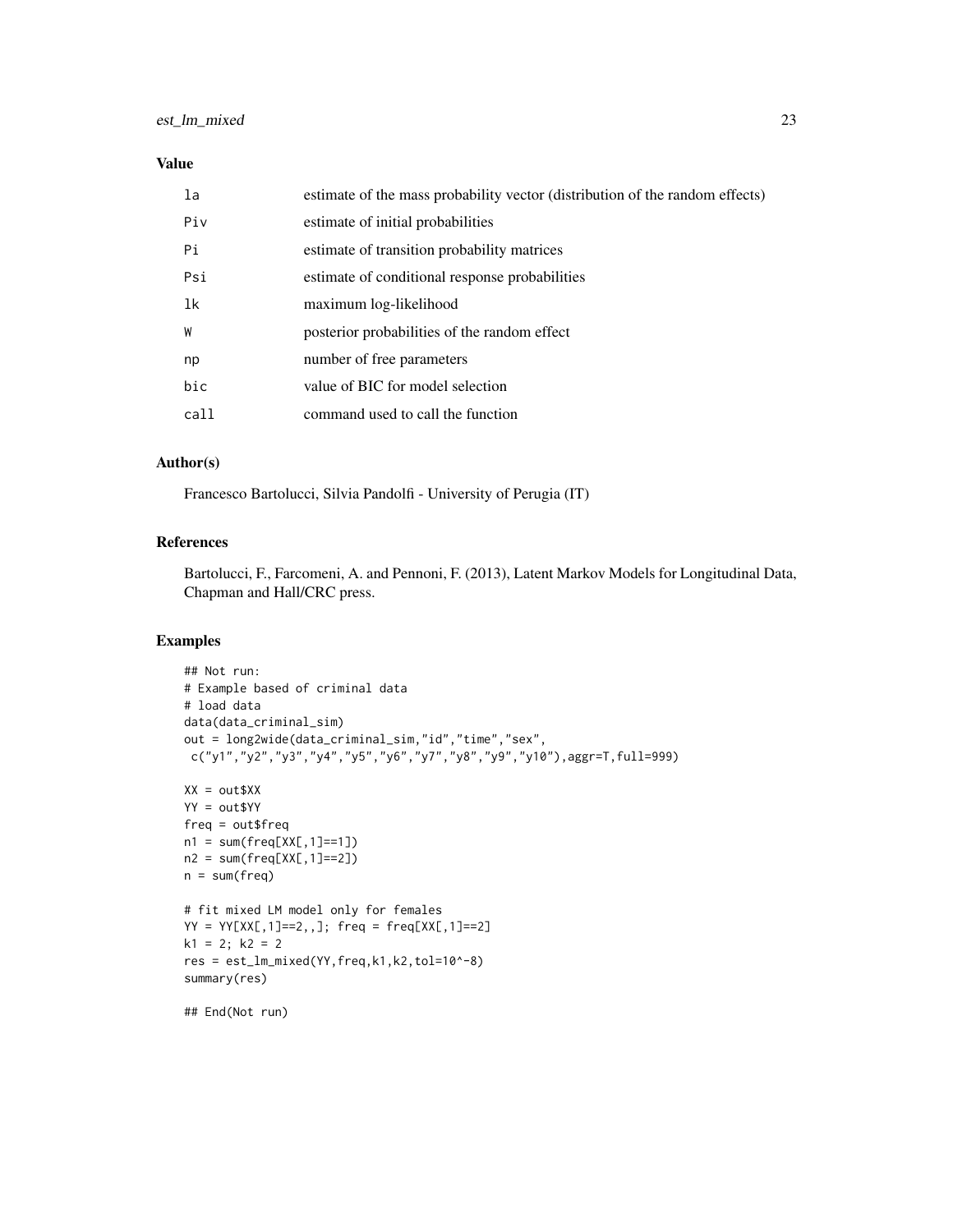<span id="page-23-0"></span>

Main function for estimating the basic MC model.

## Usage

 $est_mc_basic(S, yv, mod = 0, tol = 10^{\circ}-8, maxit = 1000, out_se = FALSE)$ 

## Arguments

|        | matrix (n x TT) of available configurations of the response variable with cate-<br>gories starting from 0                      |
|--------|--------------------------------------------------------------------------------------------------------------------------------|
| yv     | vector of frequencies of the available configurations                                                                          |
| mod    | model on the transition probabilities (0 for time-heter., 1 for time-homog., from<br>2 to (TT-1) partial homog. of that order) |
| tol    | tolerance level for convergence                                                                                                |
| maxit  | maximum number of iterations of the algorithm                                                                                  |
| out_se | to compute the information matrix and standard errors                                                                          |
|        |                                                                                                                                |

## Value

| 1k    | maximum log-likelihood                                                          |
|-------|---------------------------------------------------------------------------------|
| piv   | estimate of initial probability vector                                          |
| Pi    | estimate of transition probability matrices                                     |
| np    | number of free parameters                                                       |
| aic   | value of AIC for model selection                                                |
| bic   | value of BIC for model selection                                                |
| Fy.   | estimated marginal distribution of the response variable for each time occasion |
| sepiv | standard errors for the initial probabilities                                   |
| sePi  | standard errors for the transition probabilities                                |
| call  | command used to call the function                                               |

## Author(s)

Francesco Bartolucci, Silvia Pandolfi, University of Perugia (IT), http://www.stat.unipg.it/bartolucci

#### References

Bartolucci, F., Farcomeni, A. and Pennoni, F. (2013), Latent Markov Models for Longitudinal Data, Chapman and Hall/CRC press.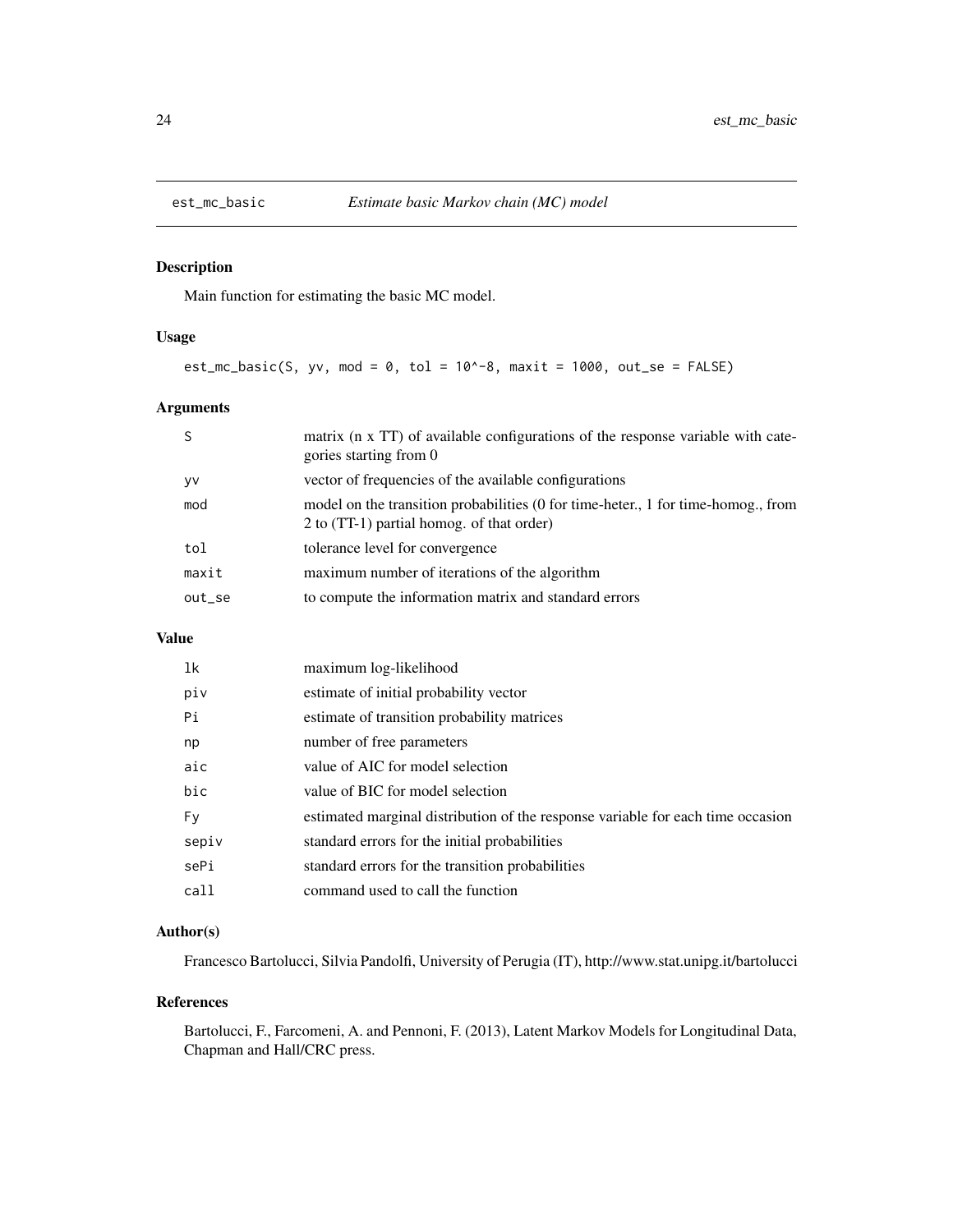## <span id="page-24-0"></span>est\_mc\_cov\_latent 25

## Examples

```
# Example of drug consumption data
# load data
data(data_drug)
data_drug = as.matrix(data_drug)
S = data_drug[, 1:5]-1yv = data_drug[,6]
# fit of the Basic MC model
out = est_mc_basic(S,yv,mod=1,out_se=TRUE)
summary(out)
```
est\_mc\_cov\_latent *Estimate Markov chain (MC) model with covariates*

## Description

Main function for estimating the MC model with covariates.

## Usage

```
est_mc_cov_latent(S, X1 = NULL, X2 = NULL, yv = rep(1,nrow(S)), start = 0, tol = 10^-8,
   maxit = 1000, out_se = FALSE, output = FALSE, fort = TRUE)
```
## Arguments

| S      | matrix of available configurations of the response variable (n x TT) with cate-<br>gories starting from 0 |
|--------|-----------------------------------------------------------------------------------------------------------|
| X1     | matrix of covariates affecting the initial probabilities (n x nc1)                                        |
| X2     | array of covariates affecting the transition probabilities ( $n \times TT-1 \times nc2$ )                 |
| y٧     | vector of frequencies of the available configurations                                                     |
| start  | type of starting values $(0 =$ deterministic, $1 =$ random)                                               |
| tol    | tolerance level for checking convergence of the algorithm                                                 |
| maxit  | maximum number of iterations of the algorithm                                                             |
| out_se | to compute the information matrix and standard errors                                                     |
| output | to return additional output (PI, Piv)                                                                     |
| fort   | to use fortran routine when possible (FALSE for not use fortran)                                          |
|        |                                                                                                           |

## Value

| 1k | maximum log-likelihood                                                                      |
|----|---------------------------------------------------------------------------------------------|
| Be | estimated array of the parameters affecting the logit for the initial probabilities         |
| Ga | estimated array of the parameters affecting the logit for the transition probabili-<br>ties |
| np | number of free parameters                                                                   |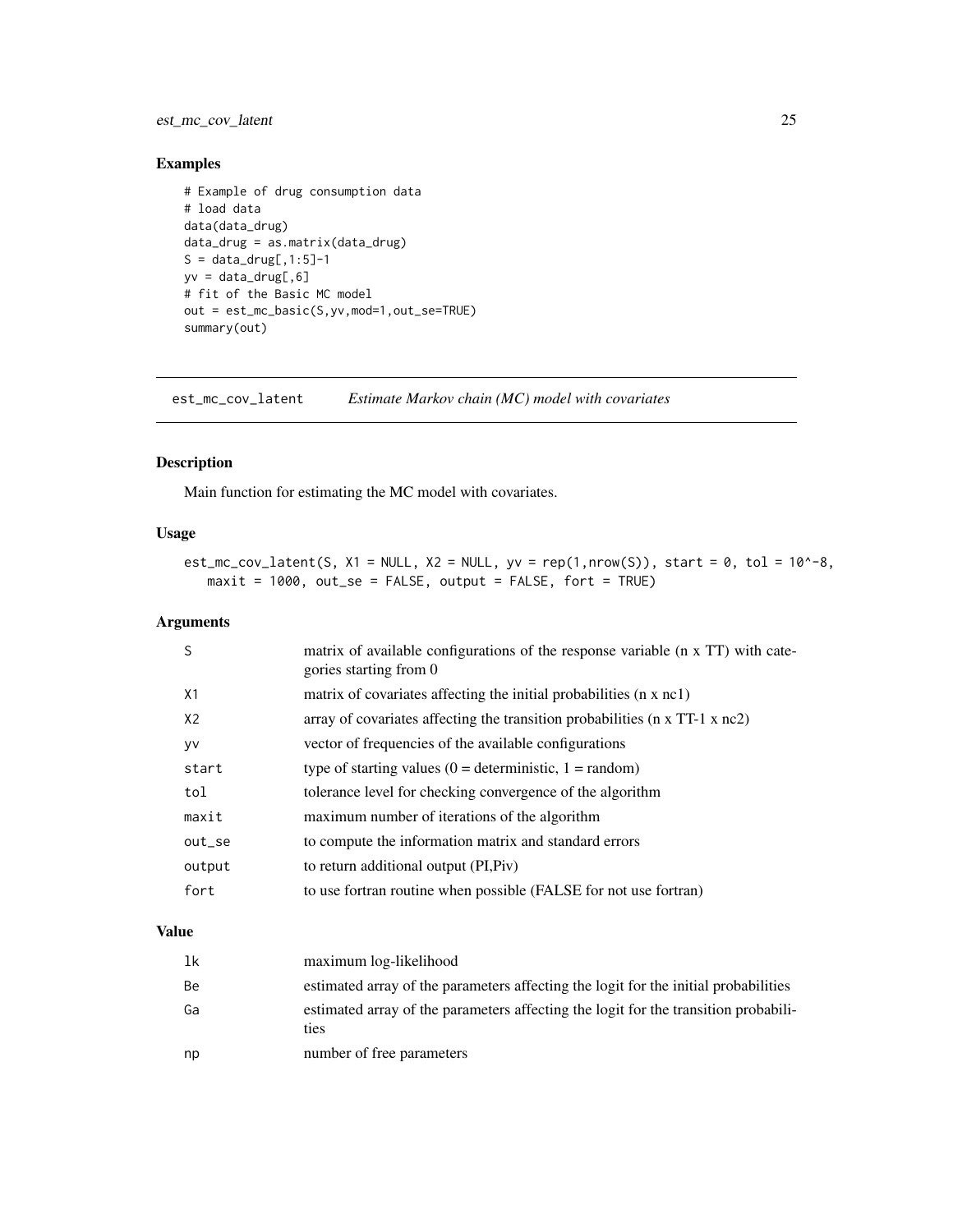| aic  | value of AIC for model selection            |
|------|---------------------------------------------|
| hic  | value of BIC for model selection            |
| seBe | standard errors for Be                      |
| seGa | standard errors for Ga                      |
| Piv  | estimate of initial probability matrix      |
| РT   | estimate of transition probability matrices |
| call | command used to call the function           |
|      |                                             |

## Author(s)

Francesco Bartolucci, Silvia Pandolfi, University of Perugia, http://www.stat.unipg.it/bartolucci

## References

Bartolucci, F., Farcomeni, A. and Pennoni, F. (2013), Latent Markov Models for Longitudinal Data, Chapman and Hall/CRC press.

#### Examples

```
## Not run:
```

```
# Example based on criminal data
# load criminal data
data(data_criminal_sim)
#We consider the response variable referring of crime of type 5
out = long2wide(data_criminal_sim,"id","time","sex",
"y5",aggr=T,full=999)
XX = out$XX-1YY = out$YY
freq = out$freq
TT=6X1 = as_matrix(XX[, 1])X2 = as_matrix(XX[, 2:TT])# estimate the model
res = est_mc_cov_latent(S=YY,yv=freq,X1=X1,X2=X2,output=TRUE)
summary(res)
# Initial probability for female
Piv0 = round(colMeans(res$Piv[X1==0,]),4)
# Initial probability for male
Piv1 = round(colMeans(res$Piv[X1==1,]),4)
```
## End(Not run)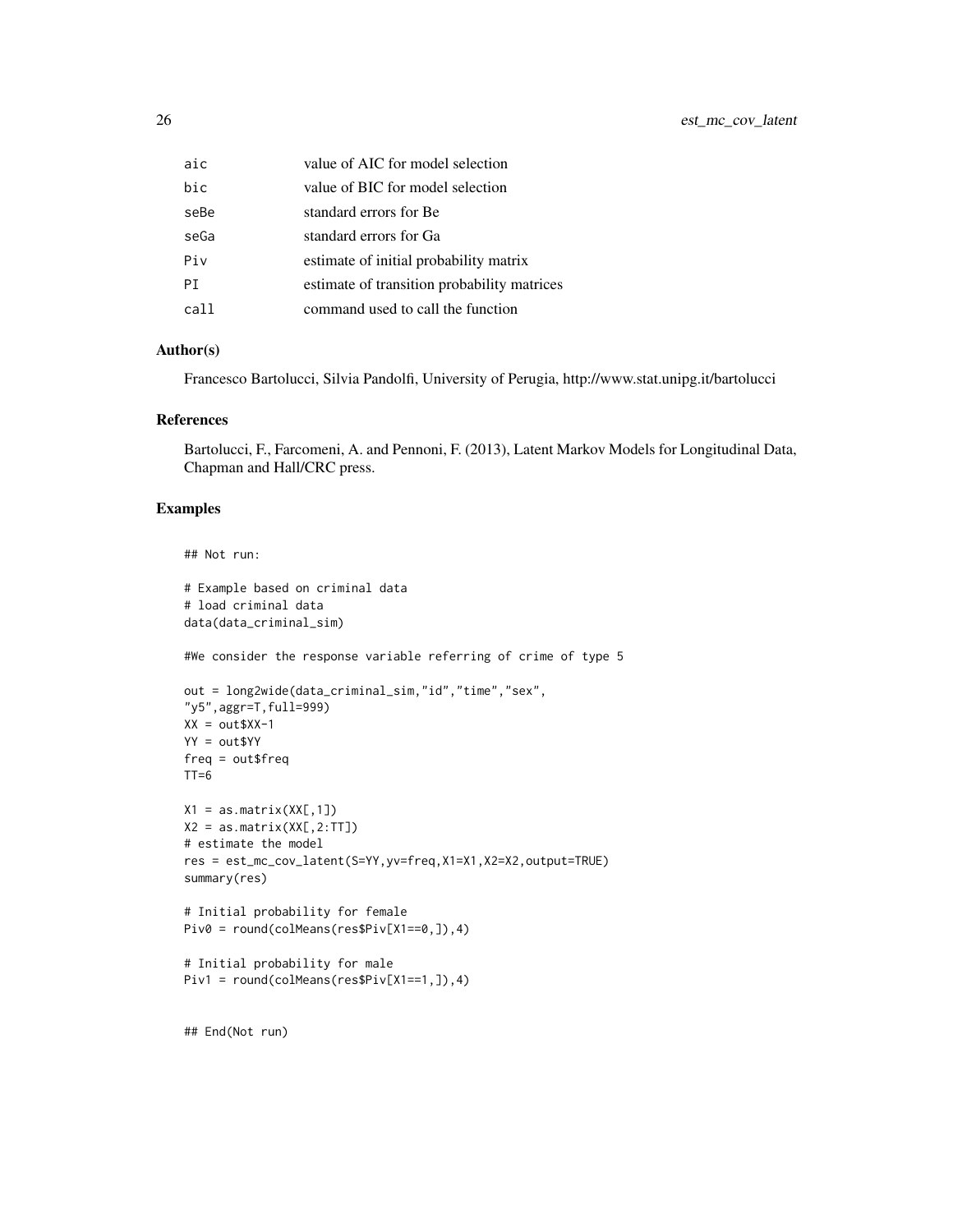<span id="page-26-0"></span>The function performs maximum likelihood estimation of the multilogit model (internal function).

## Usage

```
est_multilogit(Y, Xdis, label = 1:n, be = NULL, Pdis = NULL, dis = FALSE,
   fort = TRUE, ex = FALSE)
```
## Arguments

| Y     | matrix of all responses                                                                                                      |
|-------|------------------------------------------------------------------------------------------------------------------------------|
| Xdis  | array of all covariates (two- or three-dimensional)                                                                          |
| label | label associated to every covariate configuration                                                                            |
| be    | initial value of the parameter vector                                                                                        |
| Pdis  | probability configurations as initial values                                                                                 |
| dis   | to display partial results                                                                                                   |
| fort  | to use fortran routines when possible                                                                                        |
| ex    | TRUE if the function exits without running the estimation algorithm providing<br>the score vector and the information matrix |

# Value

| be        | estimated vector regression coefficients   |
|-----------|--------------------------------------------|
|           | estimated matrix of probabilities          |
| Pdis      | estimated matrix of distinct probabilities |
| <b>SC</b> | score vector                               |
| Fi        | information matrix                         |

## Author(s)

Francesco Bartolucci, Silvia Pandolfi - University of Perugia (IT)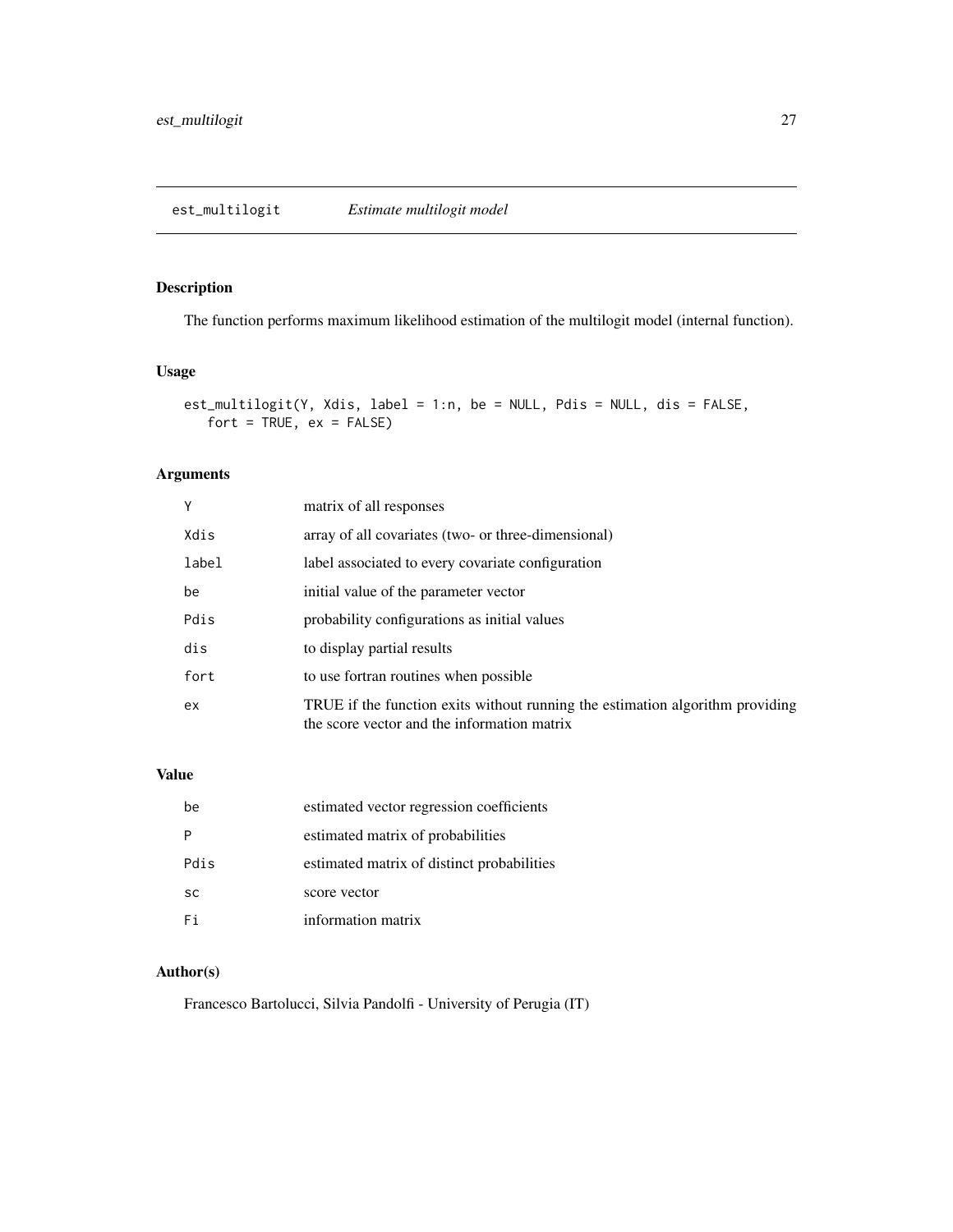<span id="page-27-0"></span>

Function to compute the inverse of the logit function.

## Usage

expit(x)

# Arguments

|  |  |  |  | a vector of matrix which contains the values to be transformed |
|--|--|--|--|----------------------------------------------------------------|
|  |  |  |  |                                                                |

## Value

y The transformed sample

## Author(s)

Francesco Bartolucci, Silvia Pandolfi - University of Perugia (IT)

| expit1 | Compute the expit function with respect to a reference category. |  |
|--------|------------------------------------------------------------------|--|
|--------|------------------------------------------------------------------|--|

## Description

Function to compute the inverse of the logit function with respect to a reference category.

## Usage

expit1(lp,ref=1)

## Arguments

| 1p  | a vector which contains the values to be transformed |
|-----|------------------------------------------------------|
| ref | the reference category                               |

# Value

| p   | The transformed vector    |
|-----|---------------------------|
| Der | The matrix of derivatives |

# Author(s)

Francesco Bartolucci, Silvia Pandolfi - University of Perugia (IT)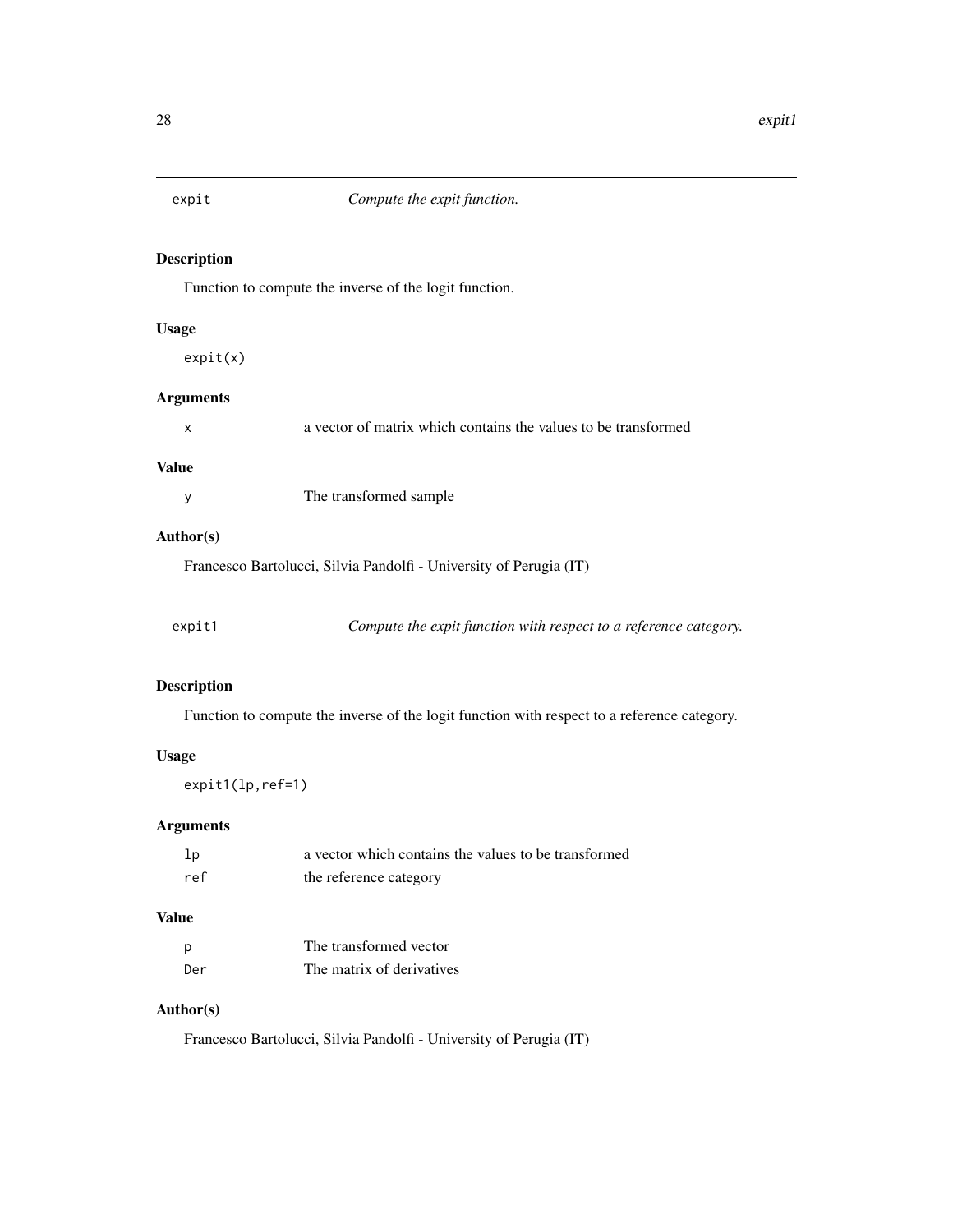<span id="page-28-0"></span>

Function to invert the marginal parametrization based on global logits (internal funtion).

## Usage

invglob(eta)

## Arguments

eta vector of global logits

## Value

p vector of joint probabilties

## Author(s)

Francesco Bartolucci, Silvia Pandolfi, University of Perugia (IT), http://www.stat.unipg.it/bartolucci

| lk_ar_rho | Compute complete $log$ -likelihood for $AR(1)$ latent process |
|-----------|---------------------------------------------------------------|
|           |                                                               |

## Description

Compute the complete log-likelihood for the transtion and intial probabilties under the constraint of AR(1) latent process (internal use).

## Usage

lk\_ar\_rho(lrho, SUP, V, outp = FALSE)

# Arguments

| lrho       | Fisher transformation of the autocorrelation coefficient                                                              |
|------------|-----------------------------------------------------------------------------------------------------------------------|
| <b>SUP</b> | matrix of the support points                                                                                          |
| - V        | array containing the posterior distribution of the latent states for each response<br>configuration and time occasion |
| outp       | to return additional output (Wei, rho)                                                                                |

# Value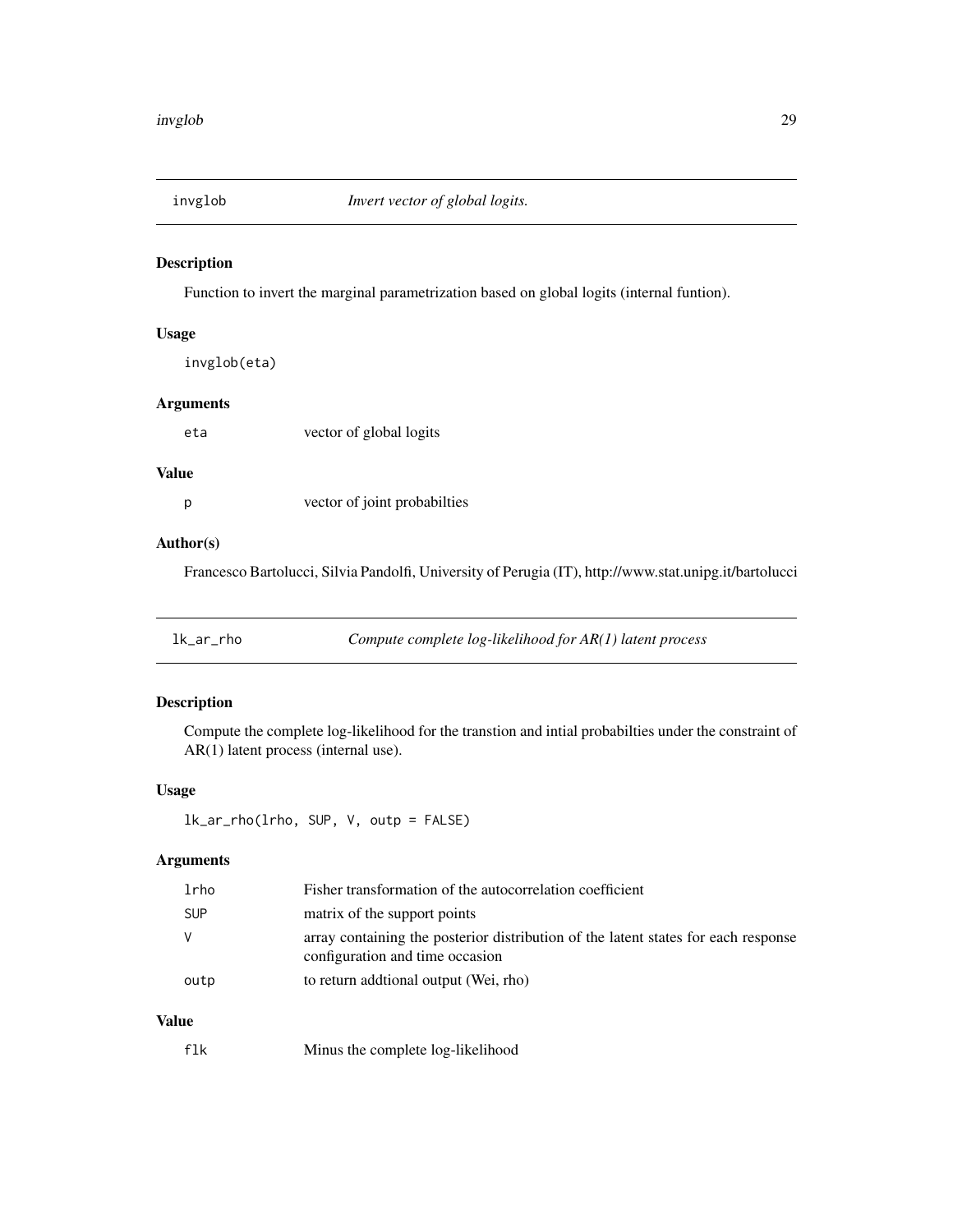## <span id="page-29-0"></span>Author(s)

Francesco Bartolucci, Silvia Pandolfi - University of Perugia (IT)

lk\_comp\_latent *Complete log-likelihood of the latent Markov model with covariates*

## Description

Function that computes complete log-likelihood of the latent Markov model with covariates in the distribution of the latent process (internal use).

## Usage

lk\_comp\_latent(S, R, yv, Piv, PI, Psi, k, fort = TRUE, der = FALSE, dlPsi = NULL, dlPiv = NULL, dlPI = NULL)

## Arguments

| S     | matrix of distinct response configurations                                       |
|-------|----------------------------------------------------------------------------------|
| R     | matrix of missing response configurations                                        |
| yv    | corresponding vector of frequencies                                              |
| Piv   | initial probability matrix                                                       |
| PI    | transition probability matrices                                                  |
| Psi   | conditional response probability matrix                                          |
| k     | number of latent classes                                                         |
| fort  | to use fortran routine when possible                                             |
| der   | to compute derivatives                                                           |
| dlPsi | matrix of derivatives of the logarithm of the conditional response probabilities |
| dlPiv | matrix of derivatives of the logarithm of the initial probabilities              |
| dlPI  | matrix of derivatives of the logarithm of the transition probabilities           |

#### Value

| 1k           | log-likelihood                                                                                          |
|--------------|---------------------------------------------------------------------------------------------------------|
| Phi          | matrix of the conditional probabilities of the observed response configurations                         |
| $\mathsf{L}$ | matrix of the forward probabilities                                                                     |
| pv           | vector of marginal probabilities                                                                        |
| dlk          | derivatives of the log-likelihood                                                                       |
| dlPhi        | matrix of derivatives of the log-conditional probabilities of the observed re-<br>sponse configurations |
| dlL          | matrix of derivatives of the log-forward probabilities                                                  |
| dll2         | matrix of second derivatives of the log-forward probabilities                                           |
| dlpv         | matrix of derivatives of the log-marginal probabilities                                                 |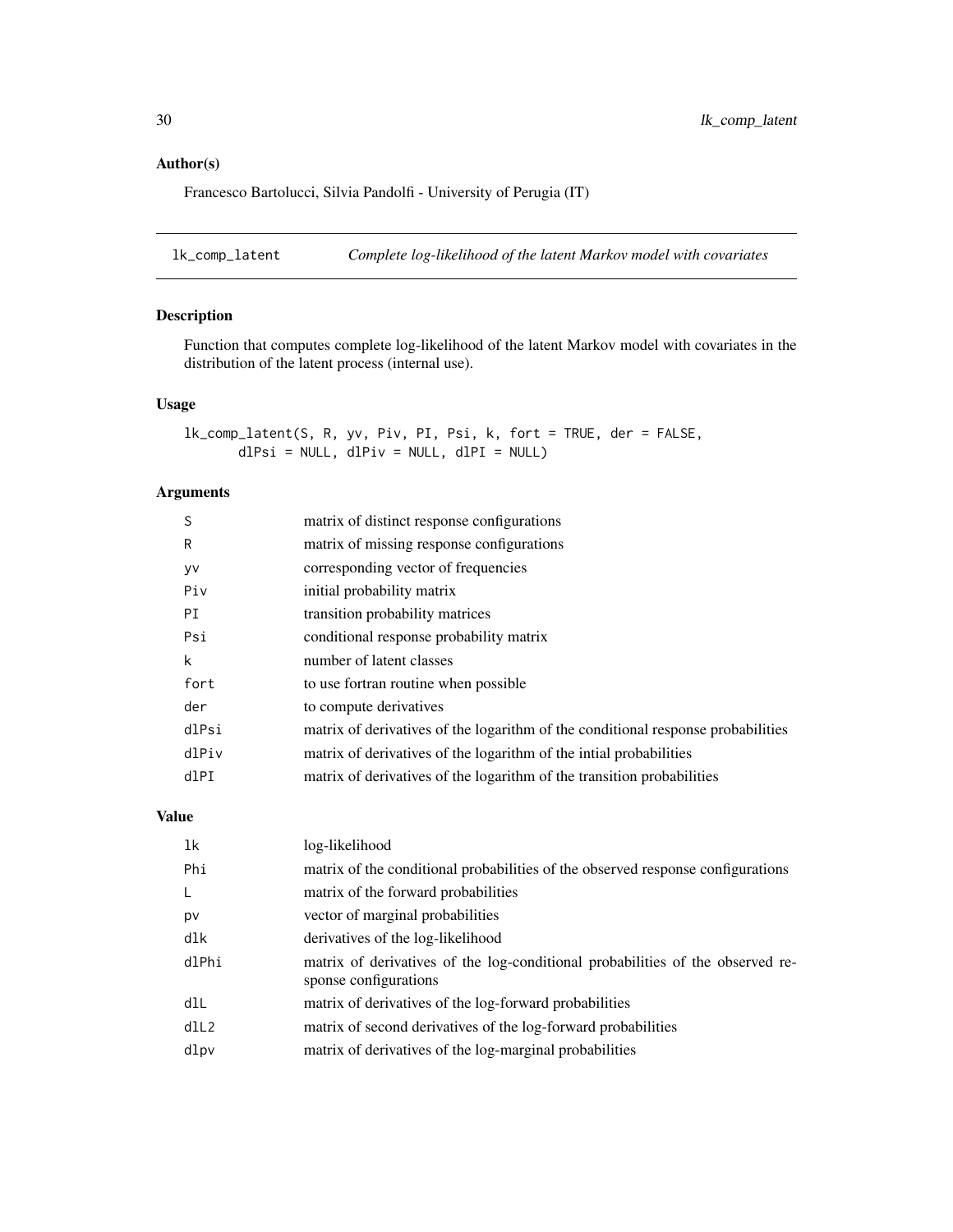#### <span id="page-30-0"></span> $lk\_obs$  31

#### Author(s)

Francesco Bartolucci, Silvia Pandolfi, University of Perugia (IT), http://www.stat.unipg.it/bartolucci

#### References

Baum, L. E., Petrie, T., Soules, G., and Weiss, N. (1970). A maximization technique occurring in the statistical analysis of probabilistic functions of Markov chains. Annals of Mathematical Statistics, 41, 164-171.

lk\_obs *Compute the observable log-likelihood of the basic LM model*

#### Description

Function that computes the observable log-likelihood of the basic LM model (internal use).

## Usage

lk\_obs(th, m, Bm, Cm, bv, k, S, R, yv, TT, r, mod)

## Arguments

| th        | vector of parameters                       |
|-----------|--------------------------------------------|
| m         | list of design matrices for the logits     |
| Вm        | design matrix for the logits               |
| Сm        | design matrix for the logits               |
| bv        | number of response categories              |
| k         | number of states                           |
| S         | matrix of distinct response configurations |
| R         | matrix of missing response configurations  |
| yv        | corresponding vector of frequencies        |
| <b>TT</b> | number of times occasions                  |
| r         | number of response variabels               |
| mod       | type of model                              |
|           |                                            |

## Value

| 1k  | log-likelihood |
|-----|----------------|
| SC. | score vector   |

#### Author(s)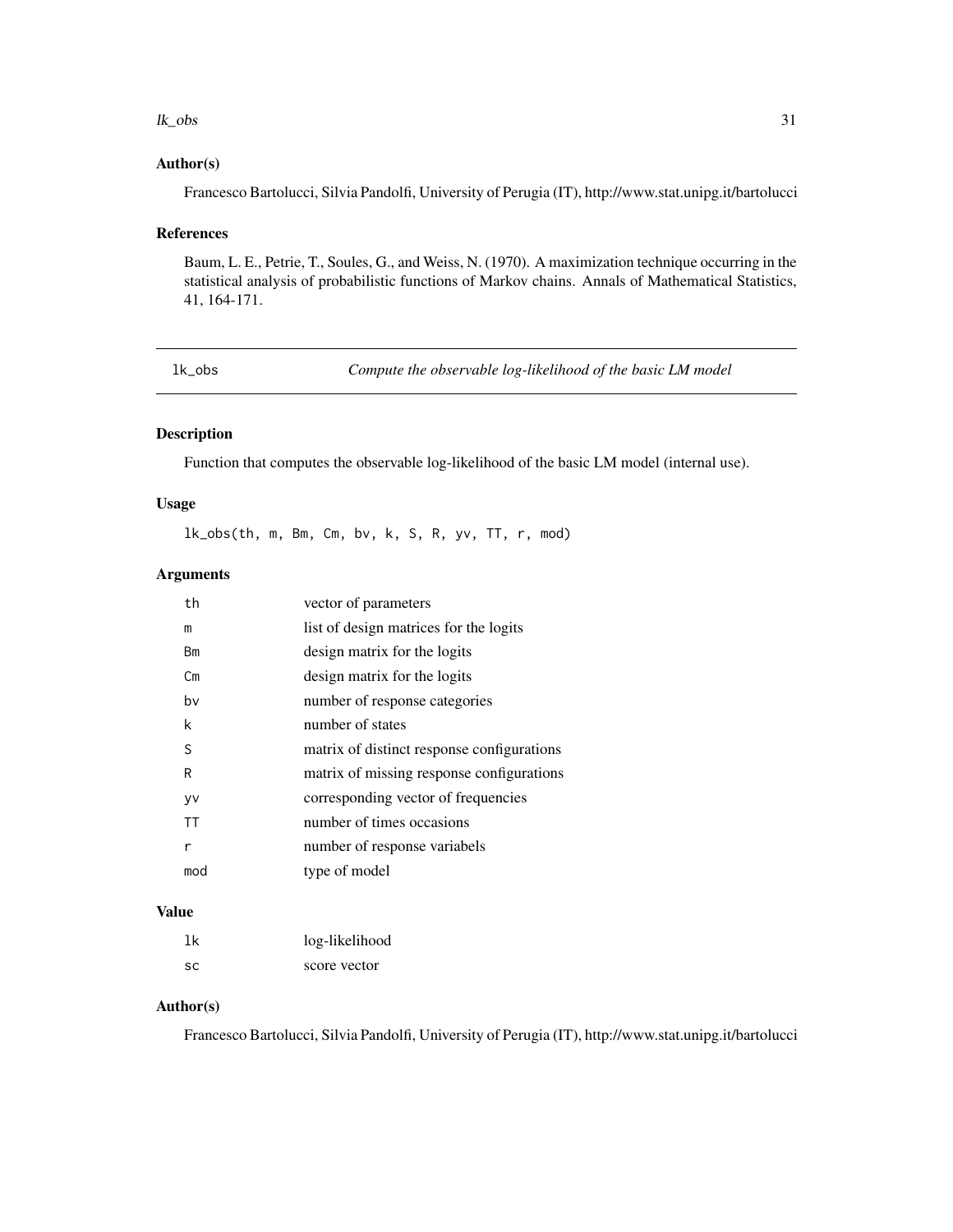<span id="page-31-0"></span>

Function that computes the observable log-likelihood of the LM model with covariates in the latent model (internal use).

## Usage

lk\_obs\_latent(th, S, R, b, yv, Am, XXdis, Xlab, ZZdis, Zlab, param, fort = TRUE)

# Arguments

| th    | vector of parameters                                                                                                                                                                                                                        |
|-------|---------------------------------------------------------------------------------------------------------------------------------------------------------------------------------------------------------------------------------------------|
| S     | matrix of distinct response configurations                                                                                                                                                                                                  |
| R     | matrix of missing response configurations                                                                                                                                                                                                   |
| b     | number of response categories                                                                                                                                                                                                               |
| yv    | corresponding vector of frequencies                                                                                                                                                                                                         |
| Am    | design matrix for the logits                                                                                                                                                                                                                |
| XXdis | design matrix used for estimation of the initial probabilities                                                                                                                                                                              |
| Xlab  | list of labels used for estimation of the initial probabilities                                                                                                                                                                             |
| ZZdis | design matrix used for estimation of the transition probabilities                                                                                                                                                                           |
| Zlab  | list of labels used for estimation of the transition probabilities                                                                                                                                                                          |
| param | type of parametrization for the transition probabilities ("multilogit" = standard<br>multinomial logit for every row of the transition matrix, "difflogit" = multino-<br>mial logit based on the difference between two sets of parameters) |
| fort  | to use fortran routine when possible                                                                                                                                                                                                        |

# Value

| lk        | log-likelihood                                                                   |
|-----------|----------------------------------------------------------------------------------|
| <b>SC</b> | score vector                                                                     |
| Psi       | conditional response probabilities                                               |
| be        | parameters on initial probabilities                                              |
| Ga        | parameters on transition probabilities                                           |
| Piv       | initial probabilities                                                            |
| PI        | transition probabilities                                                         |
| dlPsi     | matrix of derivatives of the logarithm of the conditional response probabilities |
| dlPiv     | matrix of derivatives of the logarithm of the intial probabilities               |
| dlPI      | matrix of derivatives of the logarithm of the transition probabilities           |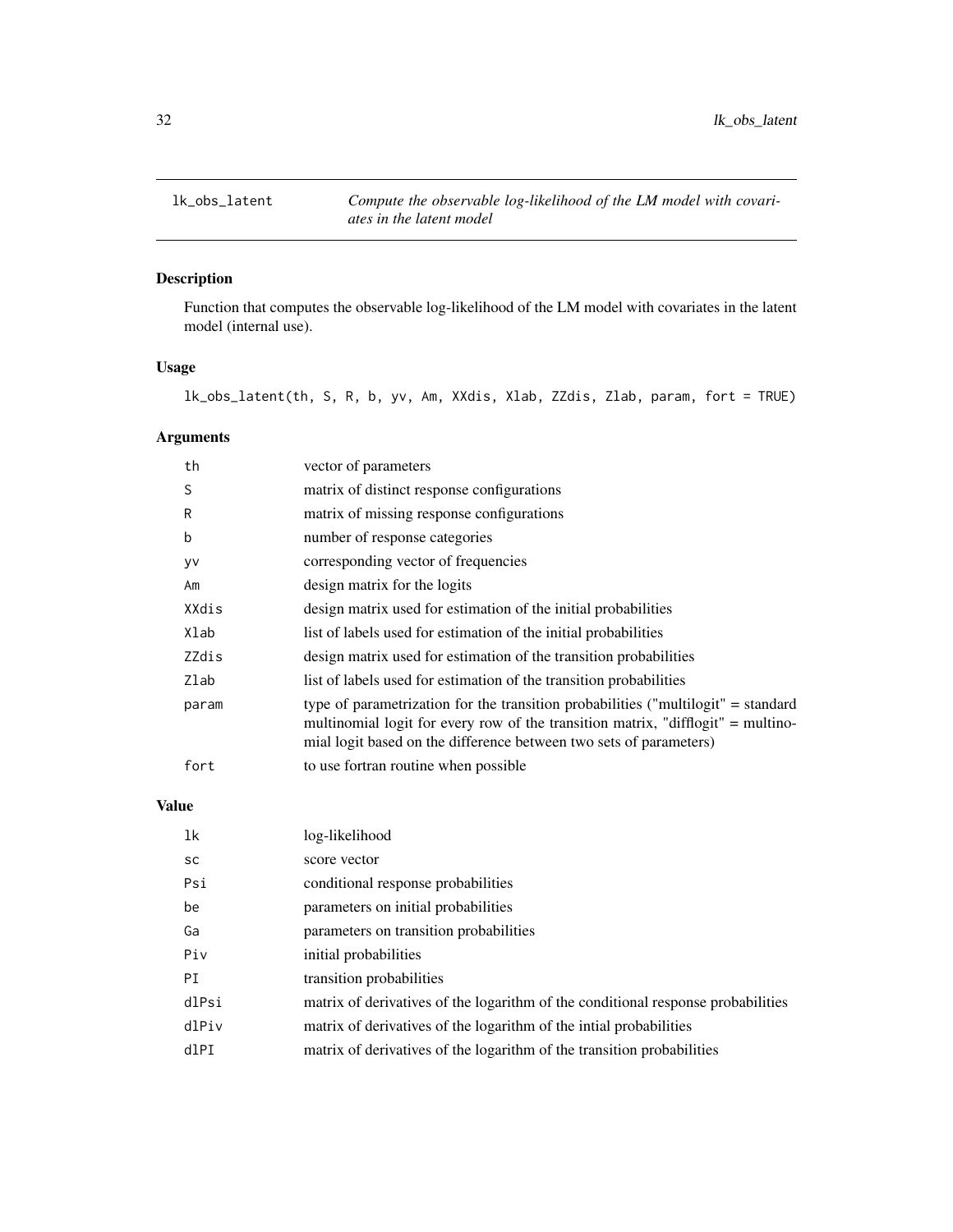## <span id="page-32-0"></span>lk\_obs\_manifest 33

## Author(s)

Francesco Bartolucci, Silvia Pandolfi - University of Perugia (IT)

| lk_obs_manifest | Compute the observable log-likelihood of the LM model with covari- |
|-----------------|--------------------------------------------------------------------|
|                 | ates in the measurement model                                      |

## Description

Function that computes the observable log-likelihood of the LM model with covariates in the measurement model (internal use).

## Usage

lk\_obs\_manifest(par, Y, Xd, yv, indn, lev, k, sup, G2, IPI, mod, outp = FALSE)

## Arguments

| par            | vector of regression parameters                                    |
|----------------|--------------------------------------------------------------------|
| Υ              | matrix of response variables                                       |
| Xd             | matrix of covariates                                               |
| y٧             | vector of frequencies of response configurations                   |
| indn           | index of the design matrix for each unit                           |
| lev            | vector containing the number of levels of each variable            |
| k              | number of latent states                                            |
| sup            | support points                                                     |
| G <sub>2</sub> | design matrix                                                      |
| IPI            | index of the transition matrix elements                            |
| mod            | model ( $0 = LM$ with stationary transition, $1 =$ finite mixture) |
| outp           | to compute the score of the observable log-likelihood              |

## Value

| lk  | log-likelihood                                                                                                                                  |
|-----|-------------------------------------------------------------------------------------------------------------------------------------------------|
| - U | array containing the posterior distribution of the latent states for each response<br>configuration and each pair of consecutive time occasions |
|     | score of the observable log-likelihood                                                                                                          |

## Author(s)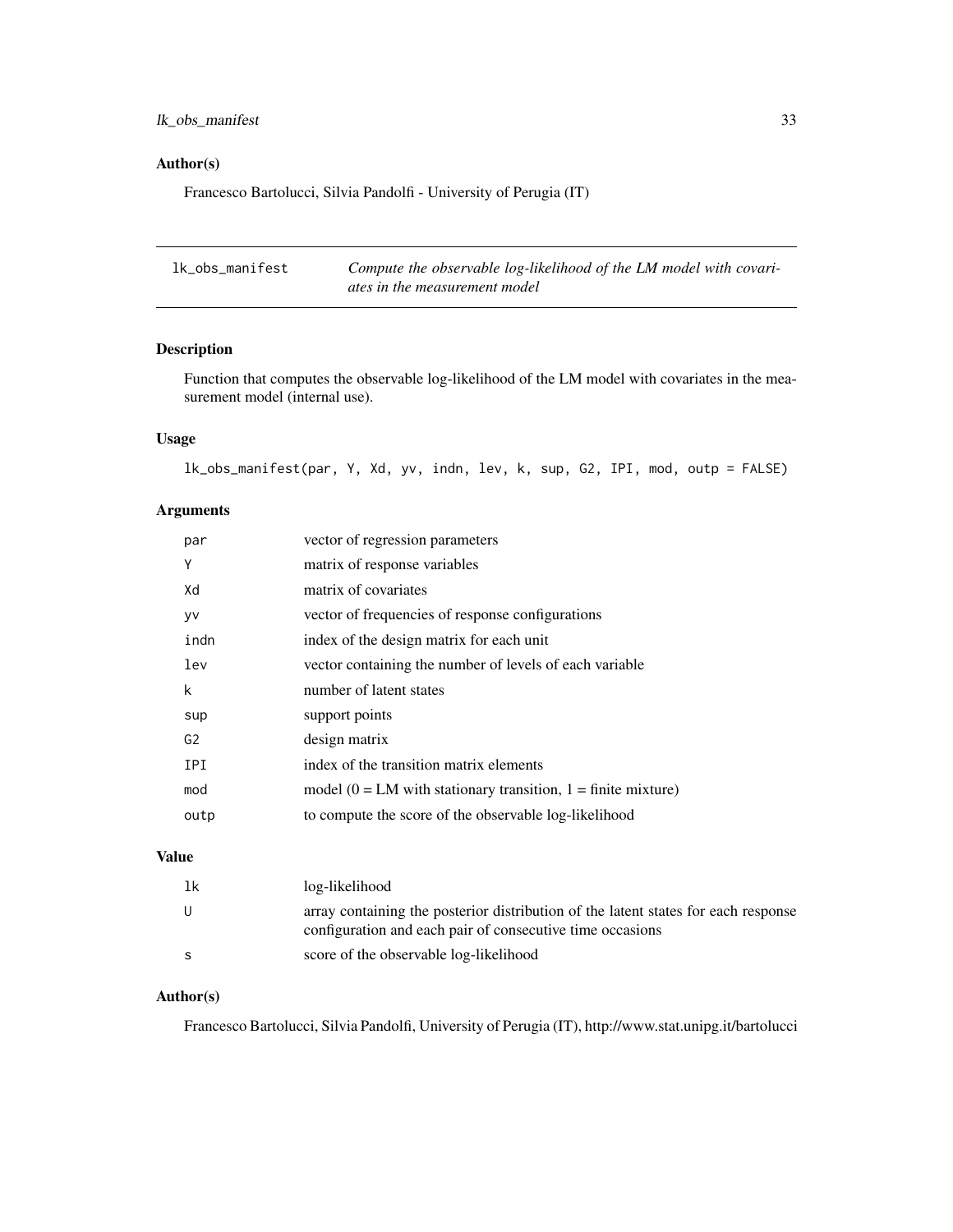<span id="page-33-0"></span>

Function that computes the observable log-likelihood of the mixed LM model with discrete random effect in the latent model (internal use).

## Usage

```
lk_obs_mixed(th, nla, nPiv, nPi, nPsi, S, yv, r, k1, k2)
```
# Arguments

| th             | vector of parameters                                        |
|----------------|-------------------------------------------------------------|
| nla            | number of logits for the mass probability vector            |
| nPiv           | number of logits for the inital probabilities               |
| nPi            | number of logits for the transition probabilities           |
| nPsi           | number of logits for the conditional response probabilities |
| S              | matrix of distinct response configurations                  |
| <b>VV</b>      | corresponding vector of frequencies                         |
| r              | number of response variables                                |
| k <sub>1</sub> | number of latent classes                                    |
| k <sub>2</sub> | number of latent states                                     |

#### Value

| 1k        | log-likelihood |
|-----------|----------------|
| <b>SC</b> | score vector   |

## Author(s)

Francesco Bartolucci, Silvia Pandolfi - University of Perugia (IT)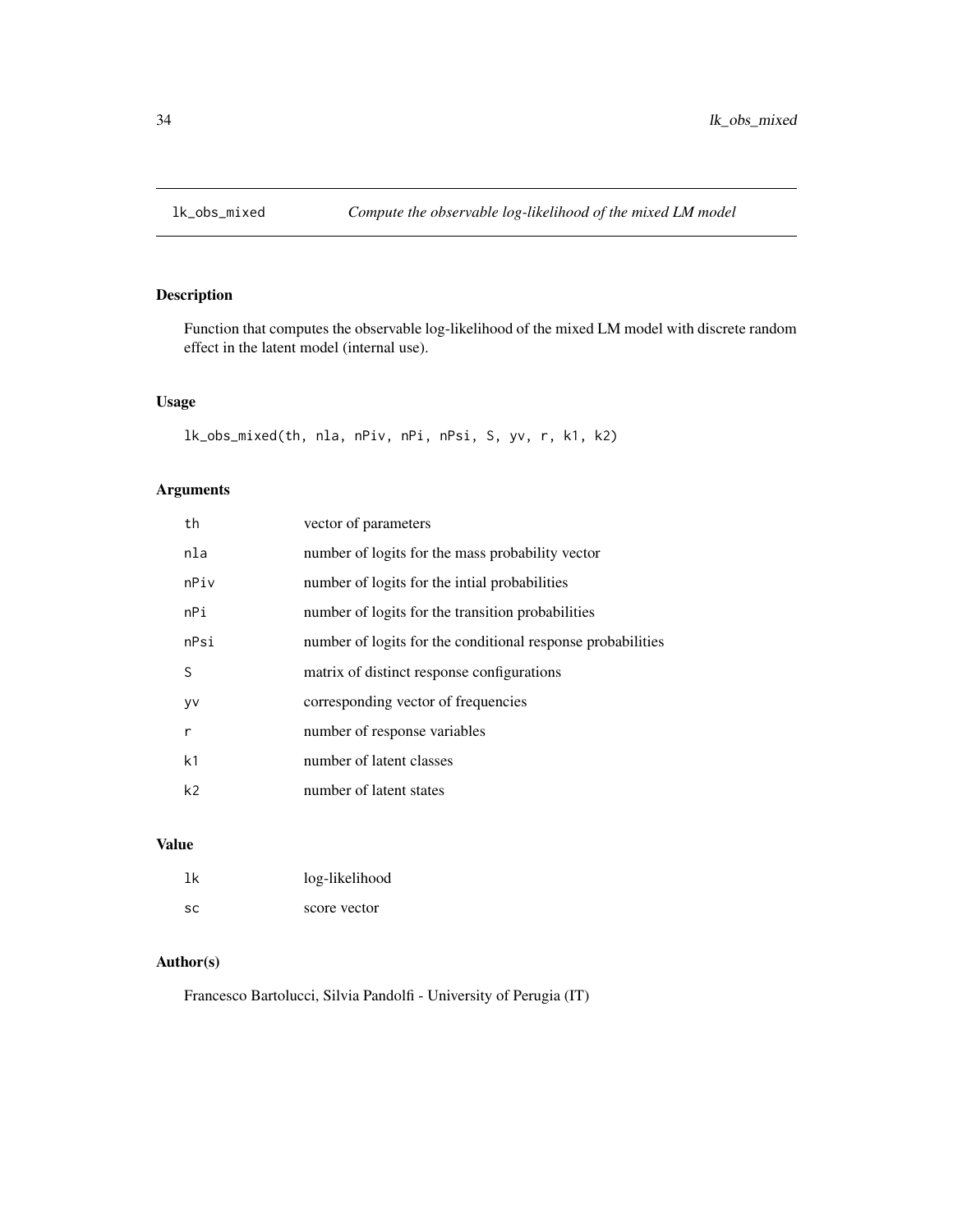<span id="page-34-0"></span>

Function that computes the stationary log-likelihood (internal use).

## Usage

 $lk\_sta(tau, u, V, G2, outl = TRUE)$ 

# Arguments

| tau            | vector of parameters                      |
|----------------|-------------------------------------------|
| u              | vector of initial posterior probabilities |
| v              | sum of the posterior probabilities        |
| G <sub>2</sub> | design matrix                             |
| out 1          | to return additional output (la, PI)      |
|                |                                           |

## Value

| flk | log-likelihood |
|-----|----------------|
|-----|----------------|

# Author(s)

Francesco Bartolucci, Silvia Pandolfi - University of Perugia (IT)

logit1 *Compute the logit function with respect to a reference category.*

# Description

Function to compute the logit function with respect to a reference category.

## Usage

 $logit1(p, ref = 1)$ 

# Arguments

| p   | a vector which contains the values to be transformed |
|-----|------------------------------------------------------|
| ref | the reference category                               |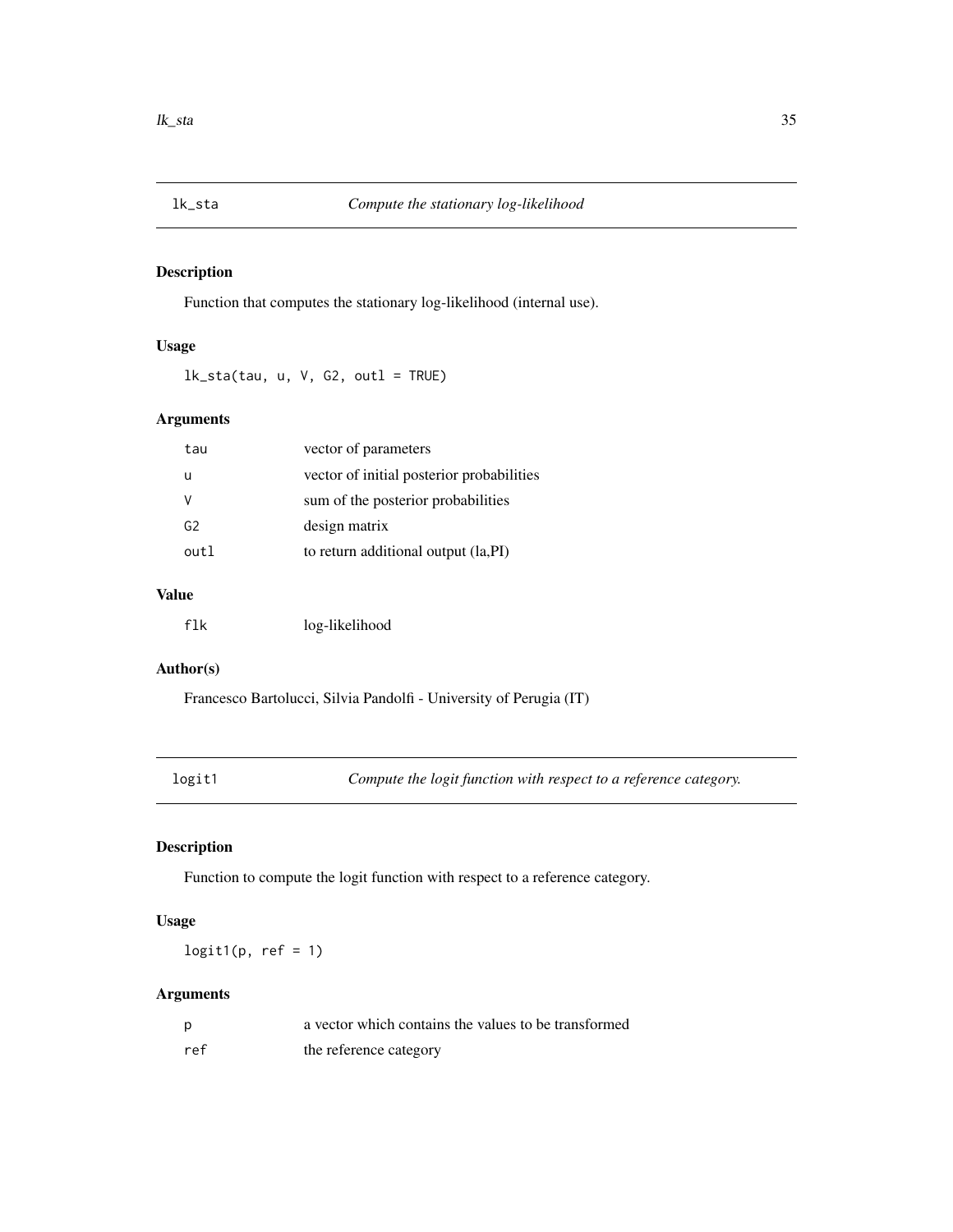## <span id="page-35-0"></span>Value

lp The transformed vector

#### Author(s)

Francesco Bartolucci, Silvia Pandolfi - University of Perugia (IT)

long2matrices *From data in the long format to data in array format*

#### Description

Function that transforms data in the long format to data in array format.

#### Usage

 $long2matrices(id, time = NULL, X = NULL, Y)$ 

## Arguments

| id   | vector of subjects id               |
|------|-------------------------------------|
| time | vector of time occasions            |
| X    | matrix of covariates in long format |
|      | matrix of responses in long format  |

## Value

| XX  | array of covariates $(n \times TT \times nc)$ |
|-----|-----------------------------------------------|
| YY. | array of responses $(n \times TT \times r)$   |

## Author(s)

Francesco Bartolucci, Silvia Pandolfi, University of Perugia (IT), http://www.stat.unipg.it/bartolucci

## Examples

```
# Example based on SRHS data
# load SRHS data
data(data_SRHS_long)
dataSRHS = data_SRHS_long[1:1600,]
head(dataSRHS)
X = cbind(dataSRHS$gender-1,dataSRHS$race==2|dataSRHS$race==3,
dataSRHS$education==4,dataSRHS$education==5,dataSRHS$age-50,
(dataSRHS$age-50)^2/100)
Y = dataSRHS$srhs
res = long2matrices(dataSRHS$id,X=X,Y=Y)
```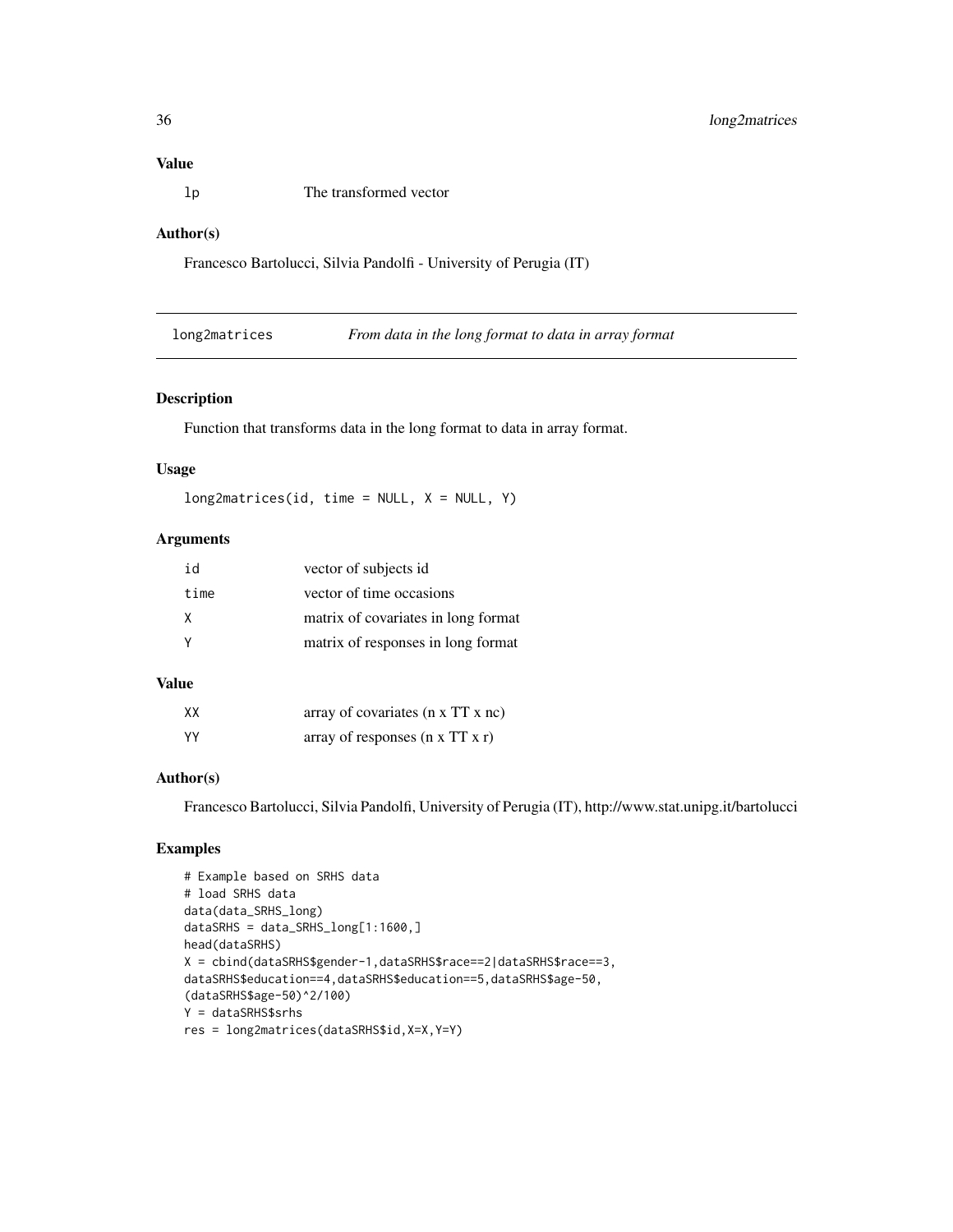<span id="page-36-0"></span>

Function that transforms data in the long format to data in the wide format.

# Usage

```
long2wide(data, nameid, namet, colx, coly, aggr = T, full = 999)
```
## Arguments

| data   | matrix of data                                       |
|--------|------------------------------------------------------|
| nameid | name of the id column                                |
| namet  | name of the t column                                 |
| colx   | vector of the names of the columns of the covariates |
| coly   | vector of the names of the columns of the responses  |
| aggr   | if wide aggregated format is required                |
| full   | number to use for missing data                       |

## Value

| listid    | list of id for every unit               |
|-----------|-----------------------------------------|
| listt     | list of the time occasions              |
| data_wide | data in wide format                     |
| XX.       | array of the covariates                 |
| YY        | array of the responses                  |
| freg      | vector of the corresponding frequencies |

## Author(s)

Francesco Bartolucci, Silvia Pandolfi, University of Perugia (IT), http://www.stat.unipg.it/bartolucci

## Examples

```
# Example based on criminal data
# load criminal data
data(data_criminal_sim)
# consider only the first 1000 records to shorten time
out = long2wide(data_criminal_sim[1:1000,],"id","time","sex",
c("y1","y2","y3","y4","y5","y6","y7","y8","y9","y10"),aggr=TRUE,full=999)
```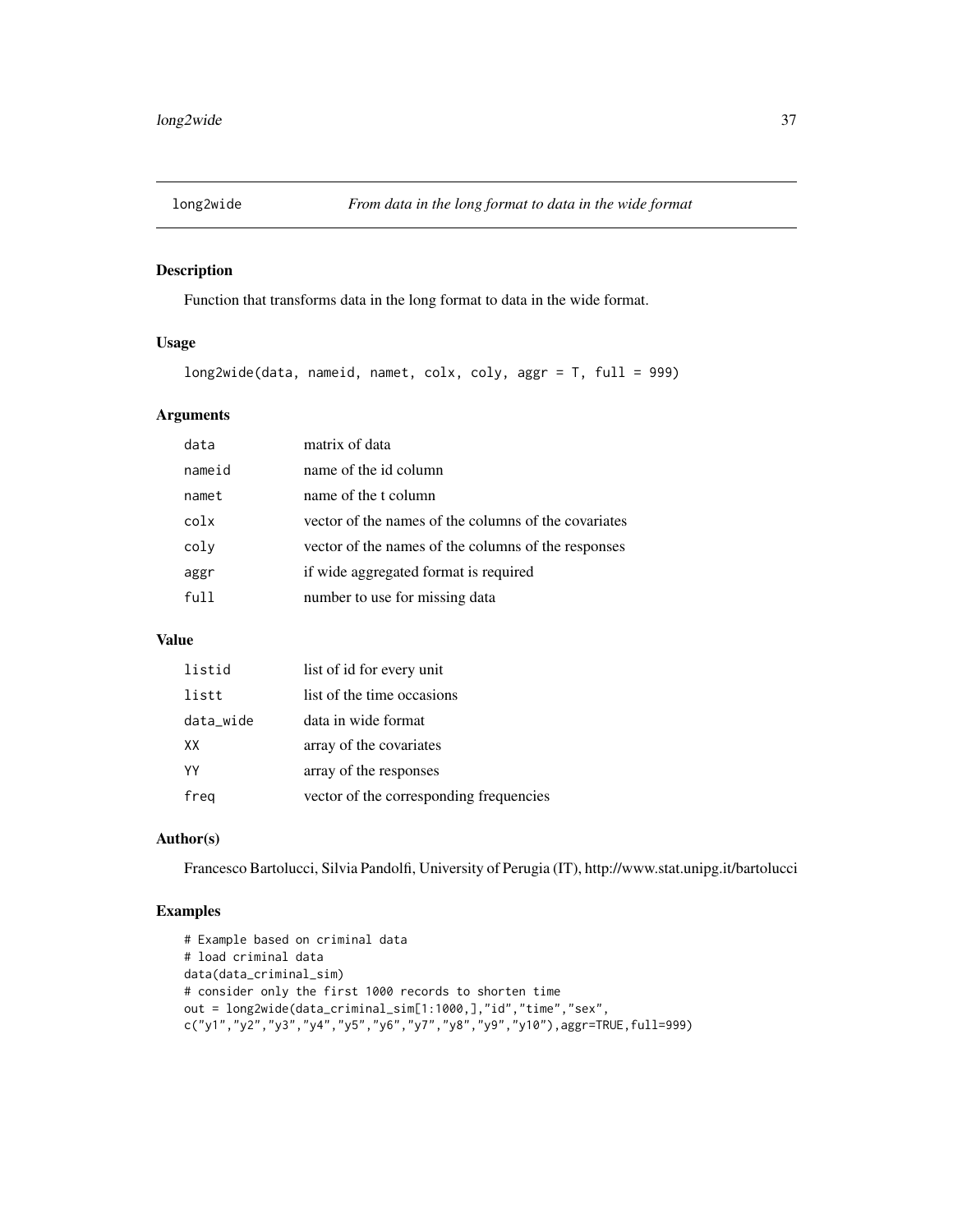<span id="page-37-0"></span>

Function that creates matrices C and M for the marginal parametrization of the probability vector for a vector of categorical variables (internal use)

## Usage

marg\_param(lev, type)

## Arguments

| lev   | vector containing the number of levels of each variable                                            |
|-------|----------------------------------------------------------------------------------------------------|
| type  | vector with elements "l", "g", "c", "r" indicating the type of logit                               |
| Value |                                                                                                    |
|       | matrix of constrats (the first sum(lev)-length(r) elements are referred to univari-<br>ate logits) |
| M     | marginalization matrix with elements 0 and 1                                                       |
| G     | corresponding design matrix for the corresponding log-linear model                                 |

#### Author(s)

Francesco Bartolucci, Silvia Pandolfi, University of Perugia (IT), http://www.stat.unipg.it/bartolucci

print.LMbasic *Print the output of LMbasic object*

## Description

Given the output from LMbasic, it is written in a readable form

## Usage

## S3 method for class 'LMbasic'  $print(x, \ldots)$ 

#### Arguments

|   | output from LMbasic                               |
|---|---------------------------------------------------|
| . | further arguments passed to or from other methods |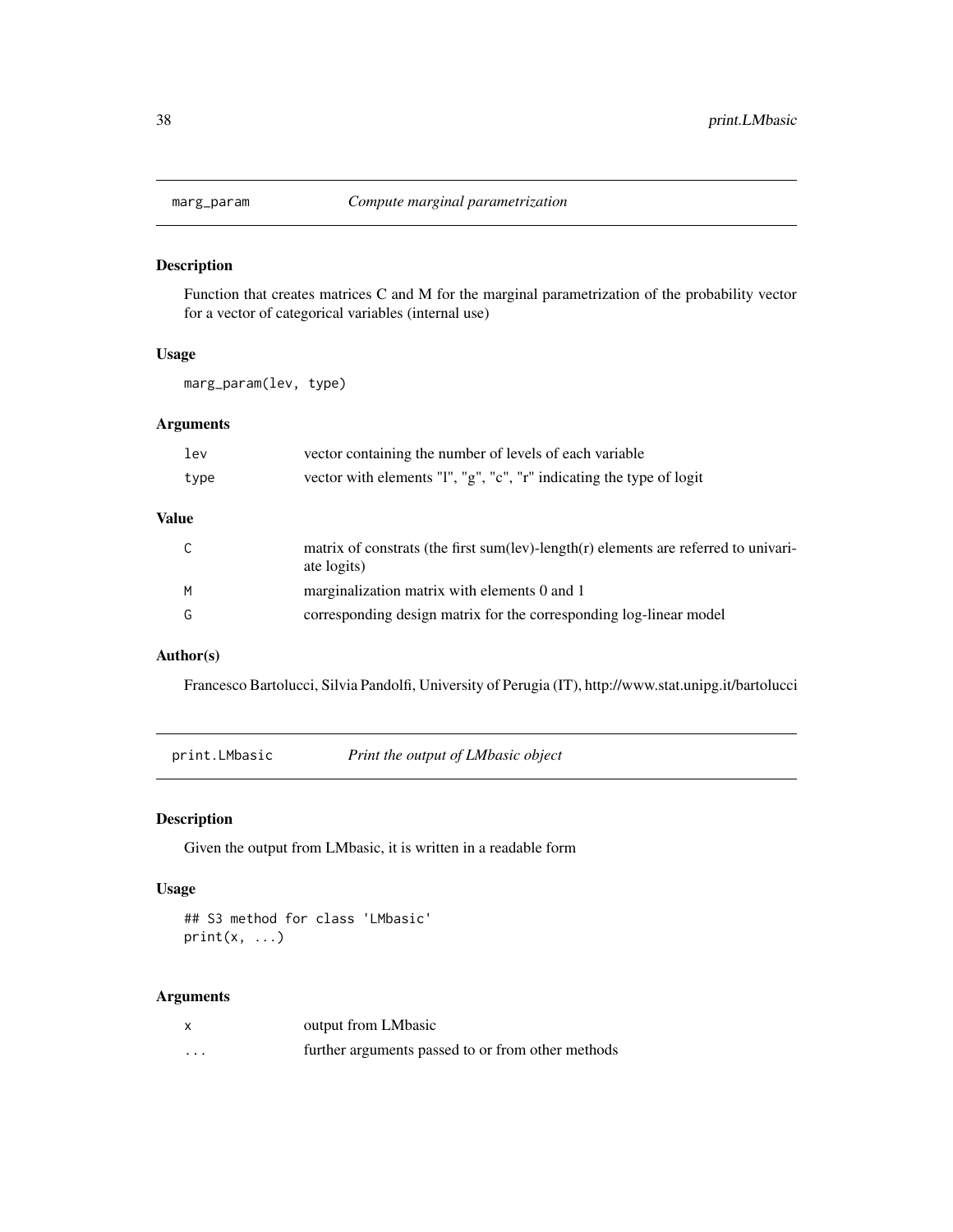## <span id="page-38-0"></span>print.LMlatent 39

## Author(s)

Francesco Bartolucci, Silvia Pandolfi, University of Perugia (IT), http://www.stat.unipg.it/bartolucci

print.LMlatent *Print the output of LMlatent object*

## Description

Given the output from LMlatent, it is written in a readable form

## Usage

```
## S3 method for class 'LMlatent'
print(x, \ldots)
```
#### Arguments

|   | output from LM1 at ent                            |
|---|---------------------------------------------------|
| . | further arguments passed to or from other methods |

#### Author(s)

Francesco Bartolucci, Silvia Pandolfi, University of Perugia (IT), http://www.stat.unipg.it/bartolucci

print.LMmanifest *Print the output of LMmanifest object*

## Description

Given the output from LMmanifest, it is written in a readable form

#### Usage

```
## S3 method for class 'LMmanifest'
print(x, \ldots)
```
#### Arguments

|                      | output from LMmanifest                            |
|----------------------|---------------------------------------------------|
| $\ddot{\phantom{0}}$ | further arguments passed to or from other methods |

## Author(s)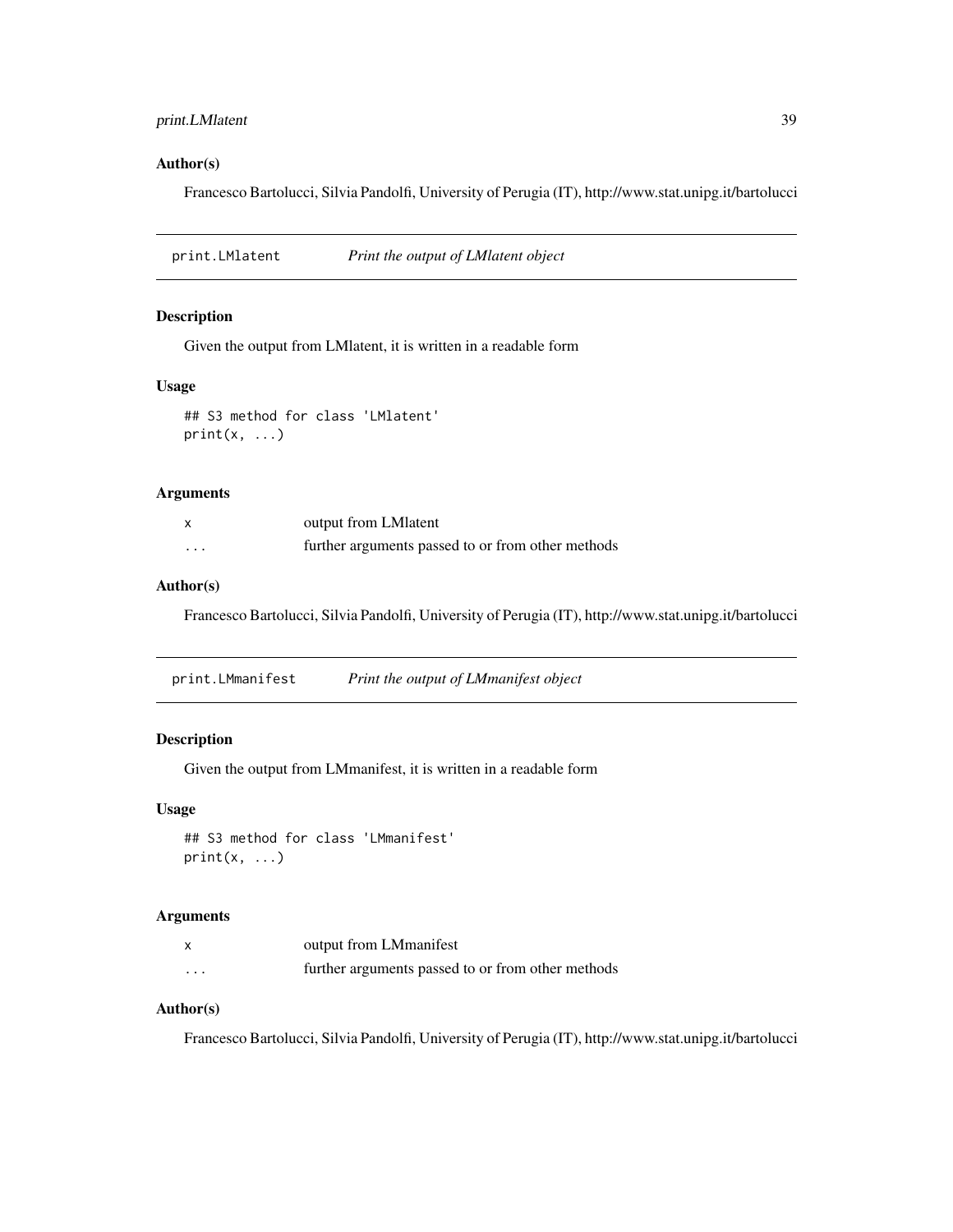<span id="page-39-0"></span>

Given the output from LMmixed, it is written in a readable form

## Usage

## S3 method for class 'LMmixed'  $print(x, \ldots)$ 

## Arguments

|   | output from LMmixed                               |
|---|---------------------------------------------------|
| . | further arguments passed to or from other methods |

## Author(s)

Francesco Bartolucci, Silvia Pandolfi, University of Perugia (IT), http://www.stat.unipg.it/bartolucci

print.LMsearch *Print the output of LMsearch object*

## Description

Given the output from LMsearch, it is written in a readable form

## Usage

```
## S3 method for class 'LMsearch'
print(x, \ldots)
```
# Arguments

|          | output from LMsearch                              |
|----------|---------------------------------------------------|
| $\cdots$ | further arguments passed to or from other methods |

## Author(s)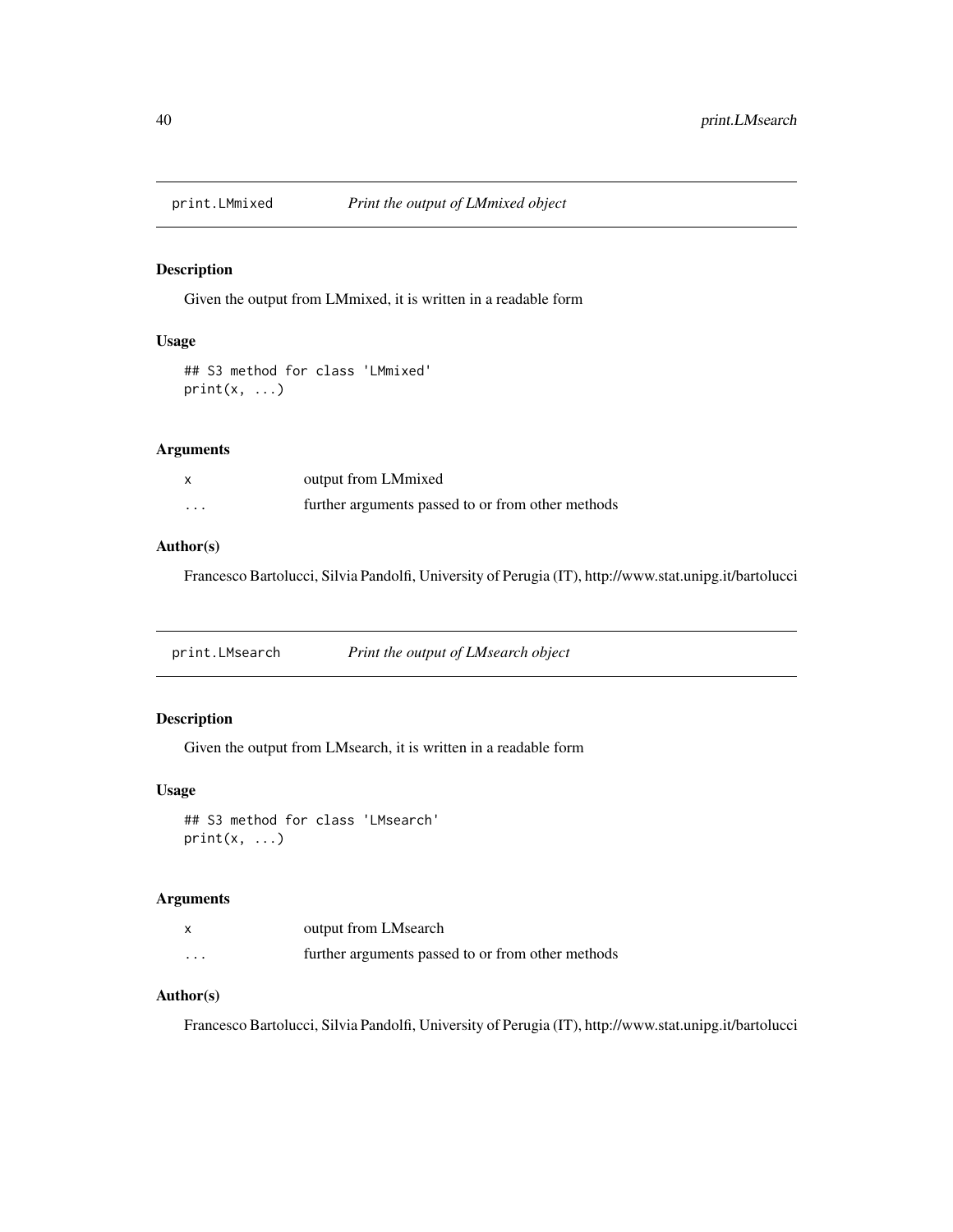<span id="page-40-0"></span>

Given the output from MCbasic, it is written in a readable form

## Usage

## S3 method for class 'MCbasic'  $print(x, \ldots)$ 

## Arguments

|   | output from MCbasic                               |
|---|---------------------------------------------------|
| . | further arguments passed to or from other methods |

## Author(s)

Francesco Bartolucci, Silvia Pandolfi, University of Perugia (IT), http://www.stat.unipg.it/bartolucci

print.MClatent *Print the output of MClatent object*

## Description

Given the output from MClatent, it is written in a readable form

## Usage

```
## S3 method for class 'MClatent'
print(x, \ldots)
```
# Arguments

|          | output from MClatent                              |
|----------|---------------------------------------------------|
| $\cdots$ | further arguments passed to or from other methods |

# Author(s)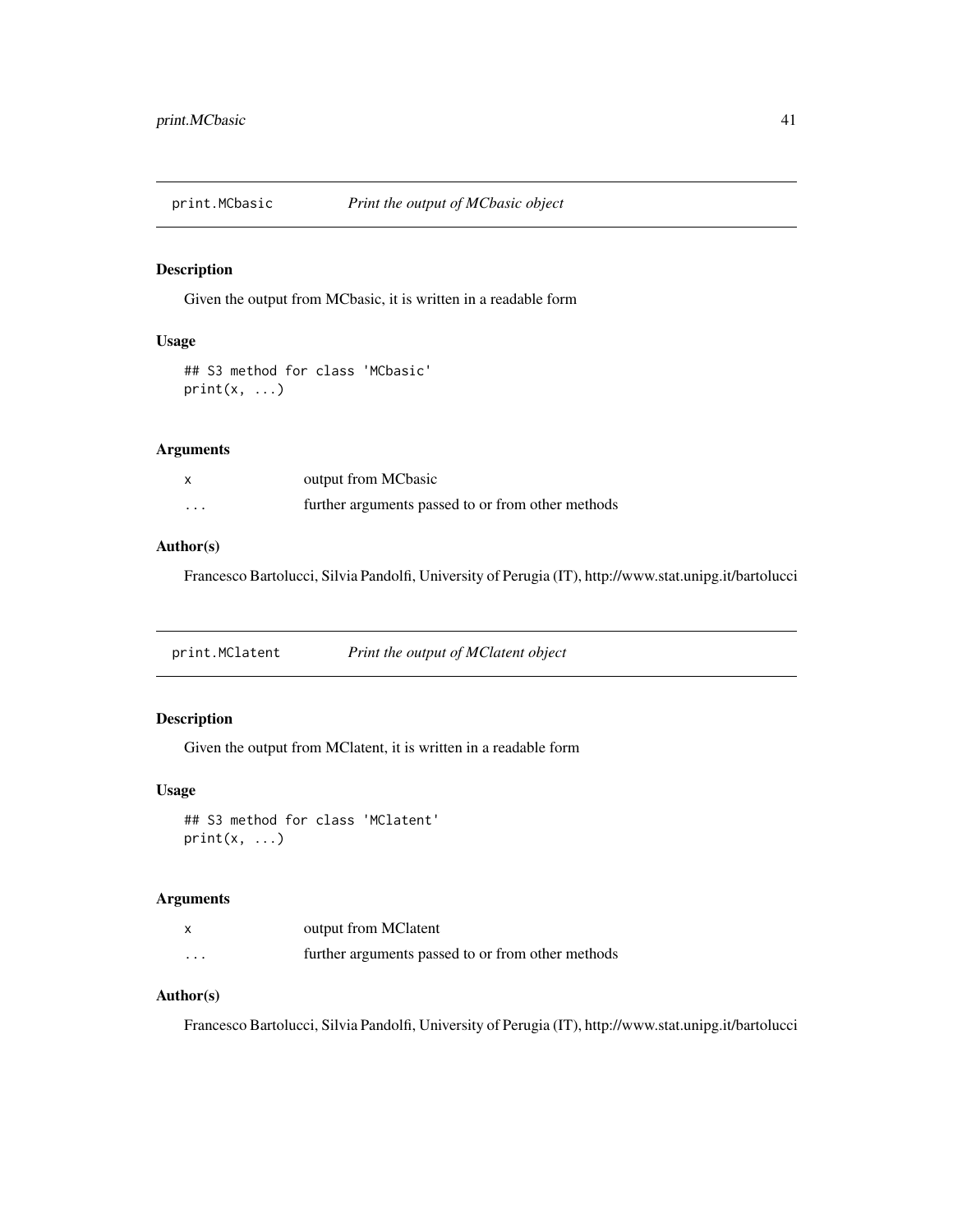<span id="page-41-0"></span>

The function computes multinomial probabilities (internal function).

#### Usage

prob\_multilogit(Xdis, be, label, fort = TRUE,der = FALSE)

## Arguments

| Xdis  | array of all covariates (two- or three-dimensional) |
|-------|-----------------------------------------------------|
| be    | initial value of the parameter vector               |
| label | label associated to every covariate configuration   |
| fort  | to use fortran routines when possible               |
| der   | to compute derivatives                              |
|       |                                                     |

## Value

| P     | estimated matrix of probabilities                             |
|-------|---------------------------------------------------------------|
| Pdis  | estimated matrix of distinct probabilities                    |
| dP    | derivatives of the estimated matrix of probabilities          |
| dPdis | derivatives of the estimated matrix of distinct probabilities |

#### Author(s)

Francesco Bartolucci, Silvia Pandolfi - University of Perugia (IT)

## Description

Function that uses backward recursion to compute posterior probabilities (internal funtion).

## Usage

prob\_post\_cov(S, yv, Psi, Piv, PI, Phi, L, pv, der = FALSE, fort = TRUE,  $dPhi = NULL, dPiv = NULL, dPI = NULL, dIL = NULL, dIL = NULL, dIL2 = NULL, dDv = NULL)$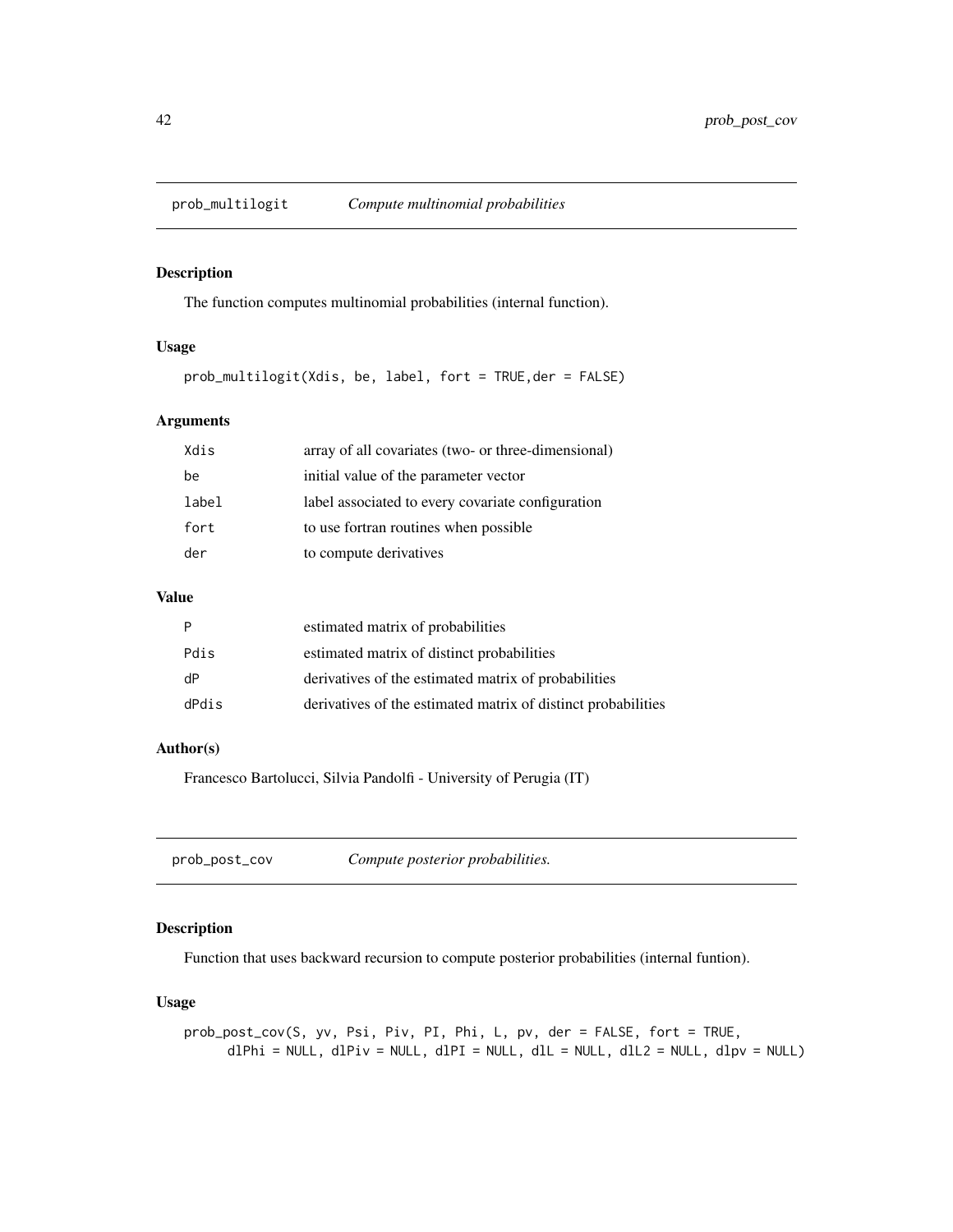# prob\_post\_cov 43

# Arguments

| S     | matrix of distinct response configurations                                                              |
|-------|---------------------------------------------------------------------------------------------------------|
| yv    | corresponding vector of frequencies                                                                     |
| Psi   | conditional response probabilities                                                                      |
| Piv   | initial probability matrix                                                                              |
| PI    | transition probability matrices                                                                         |
| Phi   | matrix of the conditional probabilities of the observed response configurations                         |
| L     | matrix of the forward probabilities                                                                     |
| pv    | vector of marginal probabilities                                                                        |
| der   | to compute derivatives                                                                                  |
| fort  | to use fortran routine when possible                                                                    |
| dlPhi | matrix of derivatives of the log-conditional probabilities of the observed re-<br>sponse configurations |
| dlPiv | matrix of derivatives of the logarithm of the intial probabilities                                      |
| dlPI  | matrix of derivatives of the logarithm of the transition probabilities                                  |
| dlL   | matrix of derivatives of the log-forward probabilities                                                  |
| dll2  | matrix of second derivatives of the log-forward probabilities                                           |
| dlpv  | matrix of derivatives of the log-marginal probabilities                                                 |

# Value

| U   | array containing the posterior distribution of the latent states for each response<br>configuration and each pair of consecutive time occasions |
|-----|-------------------------------------------------------------------------------------------------------------------------------------------------|
| V   | array containing the posterior distribution of the latent states for each response<br>configuration and time occasion                           |
| dlU | matrix of derivatives of the logarithm of U                                                                                                     |
| dlV | matrix of derivatives of the logarithm of V                                                                                                     |

# Author(s)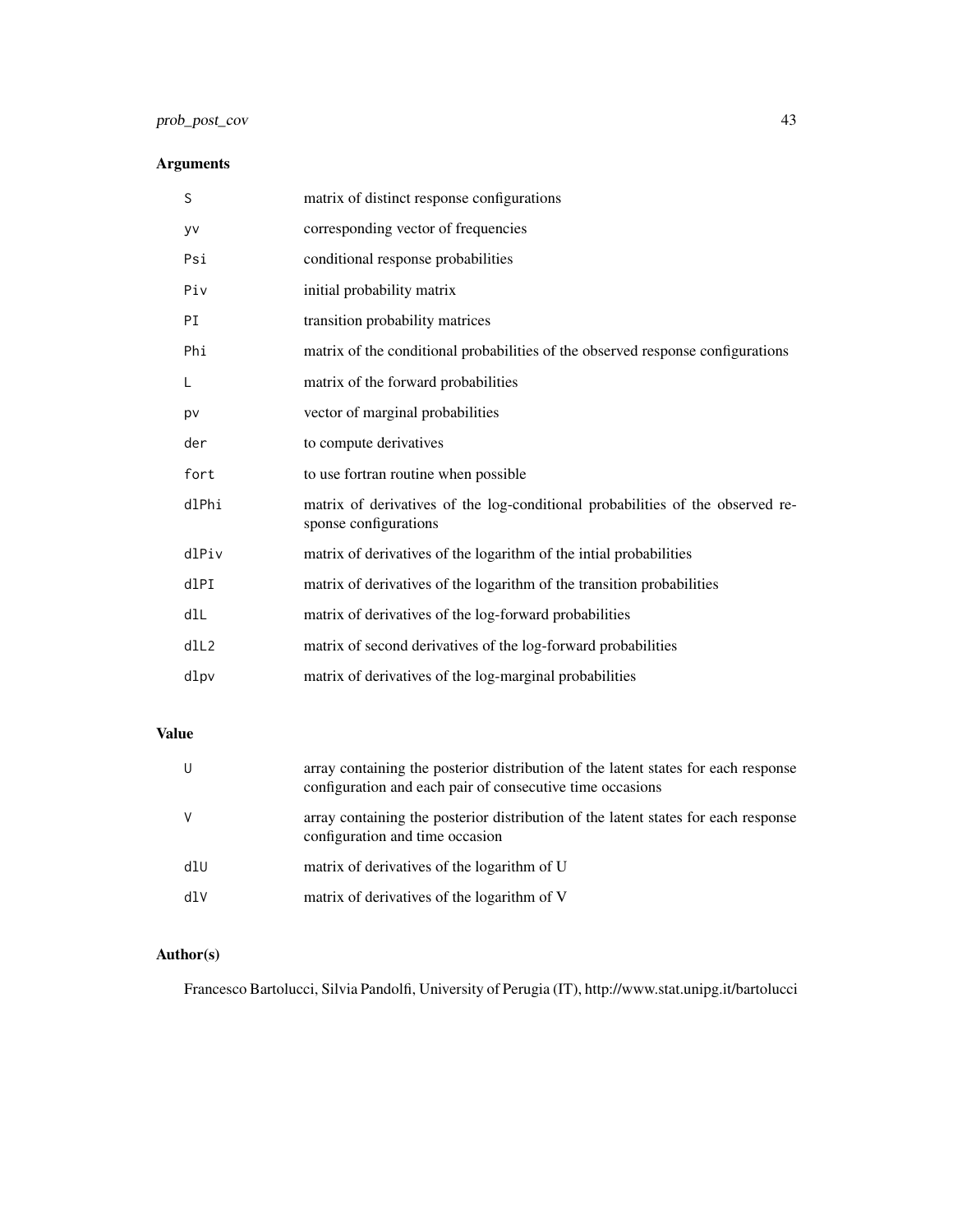<span id="page-43-0"></span>

Function that compute the product of each matrix in X by the vector y (internal funtion).

## Usage

```
prod_array(X, y)
```
## Arguments

| χ | a given array  |
|---|----------------|
| у | a given vector |

# Value

| the resulting matrix |
|----------------------|

# Author(s)

Francesco Bartolucci, Silvia Pandolfi, University of Perugia (IT), http://www.stat.unipg.it/bartolucci

| rec1 | Recursions used by est_lm_cov_manifest |  |
|------|----------------------------------------|--|
|      |                                        |  |

## Description

Implementation of the forward recursions to compute posterior distribution of the latent states (internal function).

## Usage

rec1(Pio, las, PI)

## Arguments

| Pio | matrix of manifest probabilities |
|-----|----------------------------------|
| las | stationary initial probability   |
| PT  | transition probability matrices  |

# Value

|  | matrices of posterior probabilities |
|--|-------------------------------------|
|  |                                     |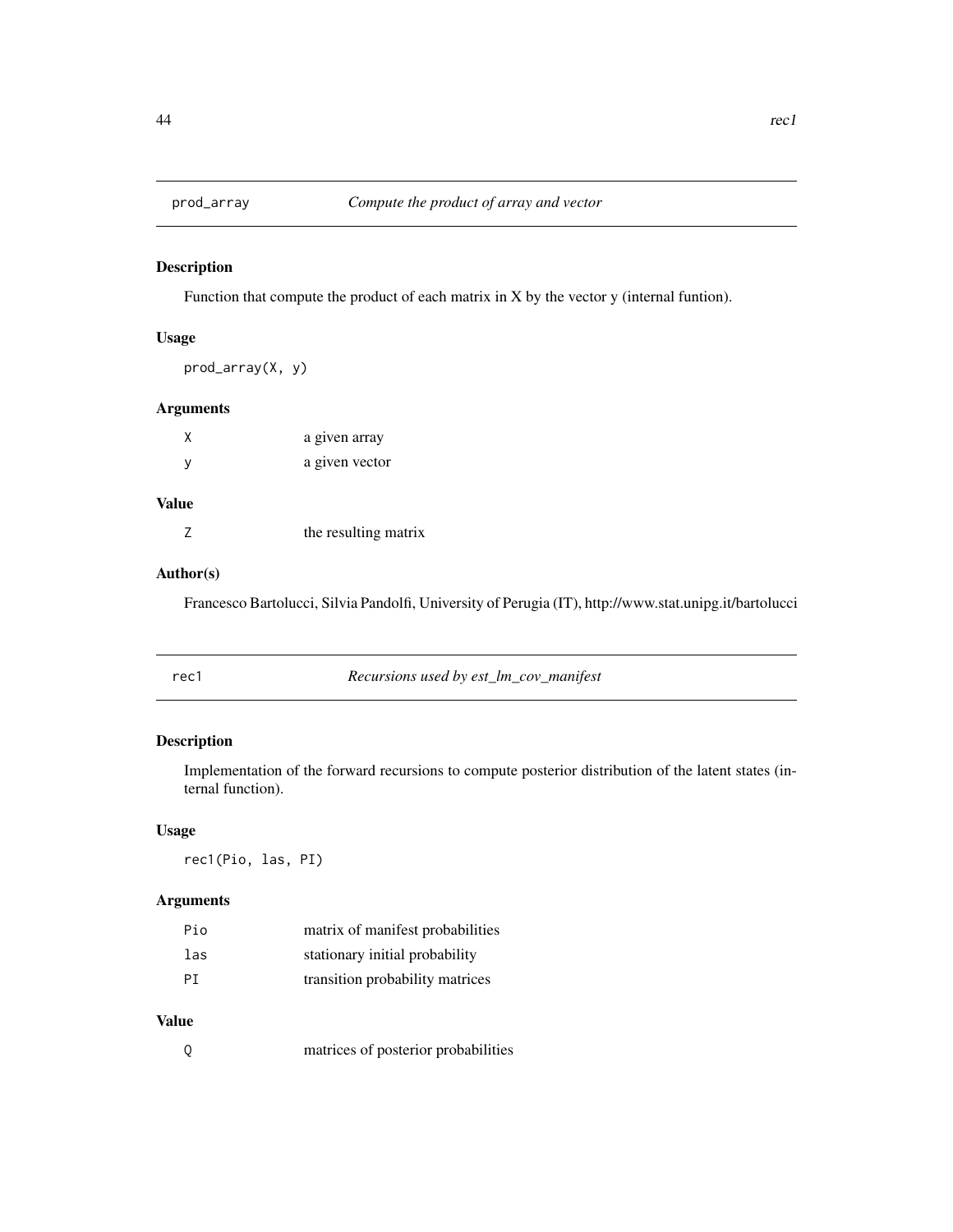#### <span id="page-44-0"></span> $r = 45$

#### Author(s)

Francesco Bartolucci, Silvia Pandolfi, University of Perugia (IT), http://www.stat.unipg.it/bartolucci

#### References

Baum, L. E., Petrie, T., Soules, G., and Weiss, N. (1970). A maximization technique occurring in the statistical analysis of probabilistic functions of Markov chains. Annals of Mathematical Statistics, 41, 164-171.

rec3 *Recursions used by est\_lm\_cov\_manifest*

## Description

Implementation of the backward recursions to compute posterior distribution of the latent states (internal function).

## Usage

rec3(Q, yv, PI, Pio, pim)

#### Arguments

|     | posterior probabilities from the forward recursion |
|-----|----------------------------------------------------|
| yv  | vector of frequencies of response configurations   |
| PT  | transition probability matrices                    |
| Pio | matrix of manifest probabilities                   |
| pim | vector of marginal probabilities                   |
|     |                                                    |

## Value

| U | array containing the posterior distribution of the latent states for each response<br>configuration and time occasion |
|---|-----------------------------------------------------------------------------------------------------------------------|
| V | matrix containing the posterior distribution of the latent states                                                     |

#### Author(s)

Francesco Bartolucci, Silvia Pandolfi - University of Perugia (IT)

#### References

Baum, L. E., Petrie, T., Soules, G., and Weiss, N. (1970). A maximization technique occurring in the statistical analysis of probabilistic functions of Markov chains. Annals of Mathematical Statistics, 41, 164-171.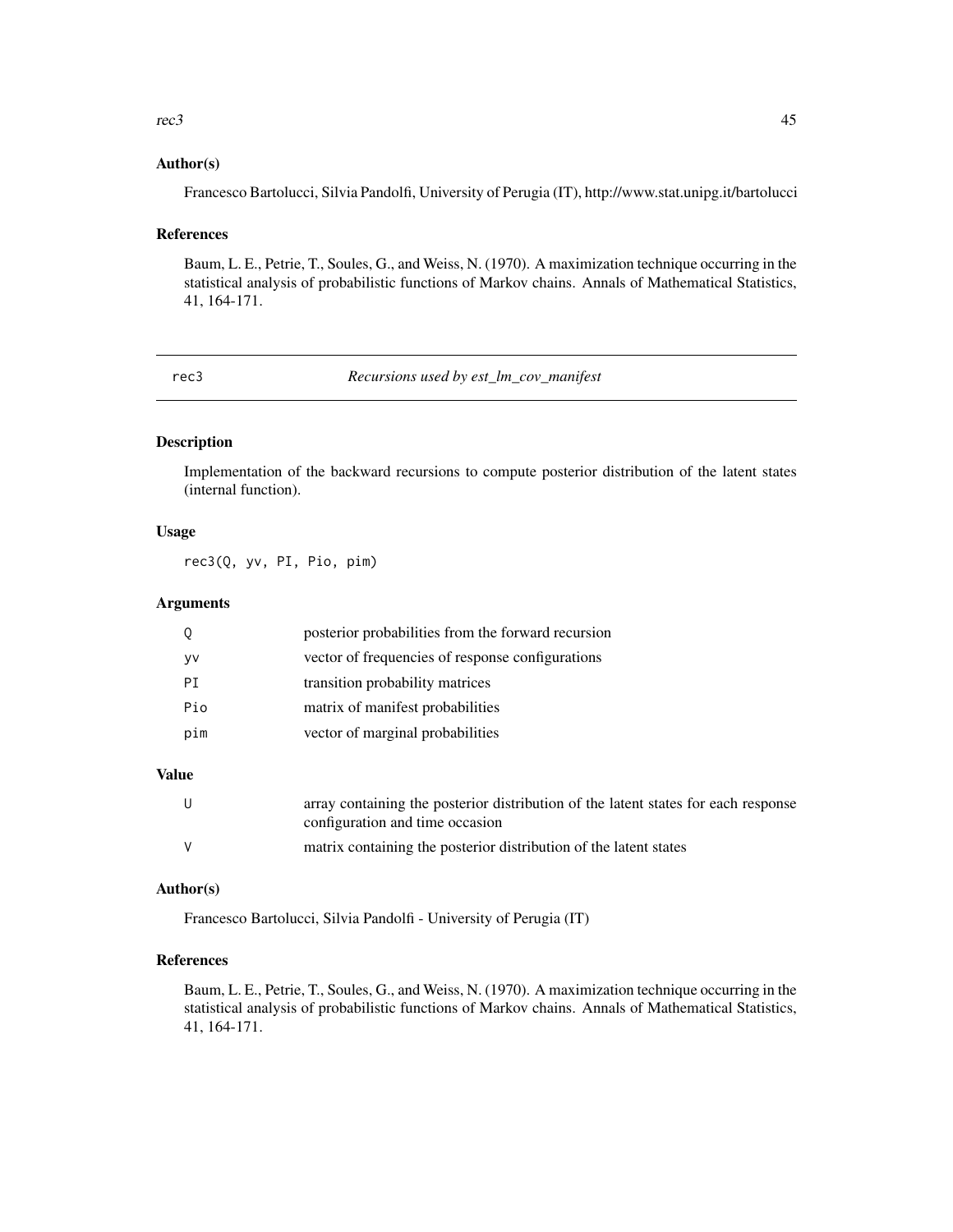<span id="page-45-0"></span>

Implementation of the recursions to compute manifest probability of the responses and posterior distribution of the latent states (internal function).

## Usage

recursions(S, R, yv, Psi, piv, Pi, k, lth, matr, Bm, Cm, bv, mod)

## Arguments

| S    | matrix of distinct response configurations                                                                                    |
|------|-------------------------------------------------------------------------------------------------------------------------------|
| R    | matrix of missing response configurations                                                                                     |
| yv   | corresponding vector of frequencies                                                                                           |
| Psi  | matrix of conditional response probabilities                                                                                  |
| piv  | initial probability vector                                                                                                    |
| Pi   | transition probability matrices                                                                                               |
| k    | number of latent states                                                                                                       |
| lth  | internal argument                                                                                                             |
| matr | internal argument                                                                                                             |
| Bm   | internal argument                                                                                                             |
| Cm   | internal argument                                                                                                             |
| bv   | internal argument                                                                                                             |
| mod  | model on the transition probabilities (0 for time-heter, 1 for time-homog., from<br>2 to (TT-1) partial homog. of that order) |

# Value

| 1k               | log-likelihood    |
|------------------|-------------------|
| SC               | score vector      |
| F1               | internal argument |
| F2               | internal argument |
| F <sub>1</sub> d | internal argument |
| F <sub>2</sub> d | internal argument |

# Author(s)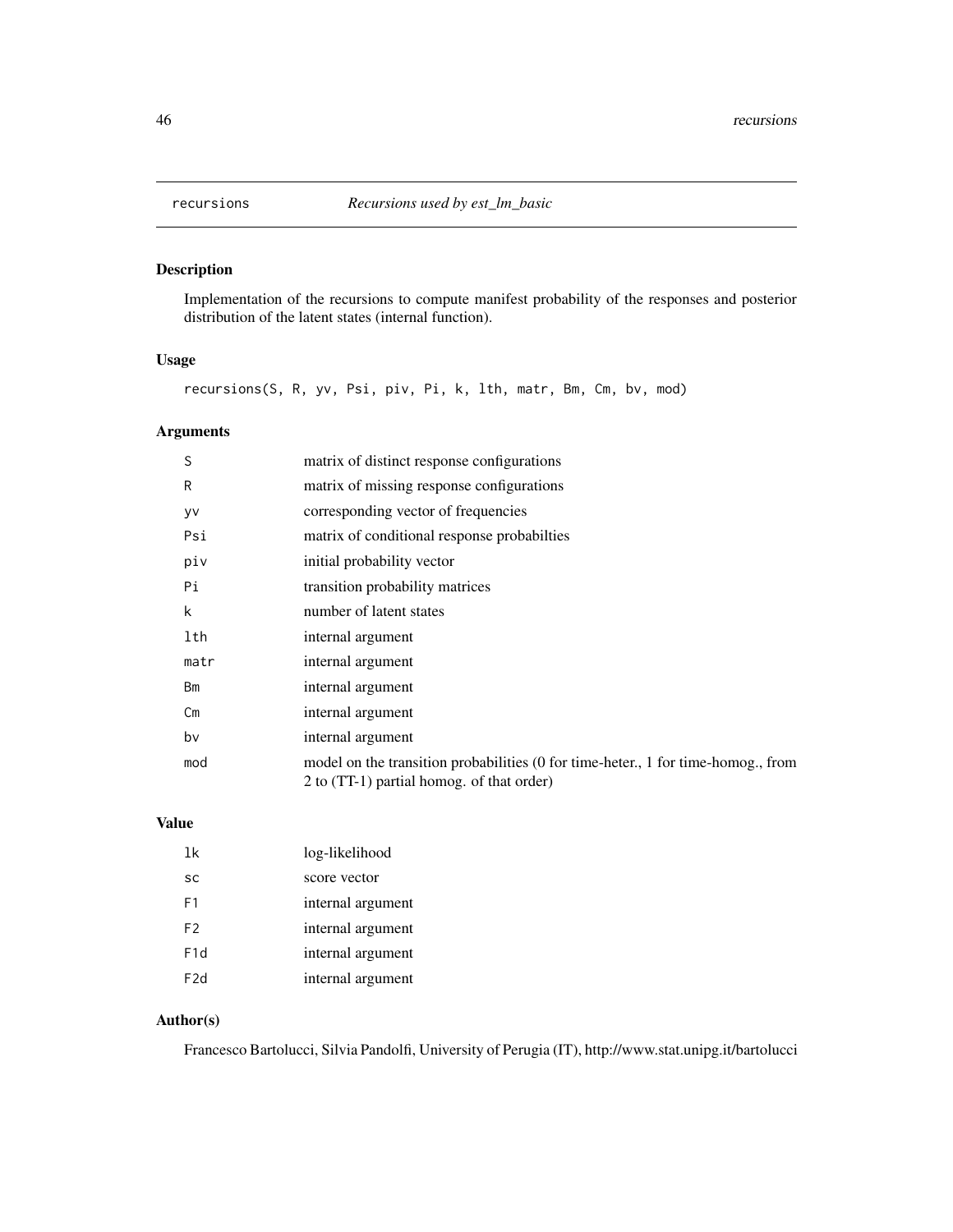#### <span id="page-46-0"></span>RLMSdat 47

#### References

Baum, L. E., Petrie, T., Soules, G., and Weiss, N. (1970). A maximization technique occurring in the statistical analysis of probabilistic functions of Markov chains. Annals of Mathematical Statistics, 41, 164-171.

## RLMSdat *Dataset about job satisfaction*

#### Description

Longitudinal dataset deriving from the Russia Longitudinal Monitoring Survey (RLMS) about job satisfaction measured by an ordinal variable with 5 categories.

#### Usage

data(RLMSdat)

## Format

A data frame with 1718 observations on the following 7 variables.

IKSJQ reported job satisfaction at the 1st occasion

IKSJR reported job satisfaction at the 2nd occasion

IKSJS reported job satisfaction at the 3rd occasion

IKSJT reported job satisfaction at the 4th occasion

IKSJU reported job satisfaction at the 5th occasion

IKSJV reported job satisfaction at the 6th occasion

IKSJW reported job satisfaction at the 7th occasion

#### Source

http://www.cpc.unc.edu/projects/rlms-hse, http://www.hse.ru/org/hse/rlms

#### References

Russia Longitudinal Monitoring survey, RLMS-HSE, conducted by Higher School of Economics and ZAO "Demoscope" together with Carolina Population Center, University of North Carolina at Chapel Hill and the Institute of Sociology RAS

## Examples

data(RLMSdat)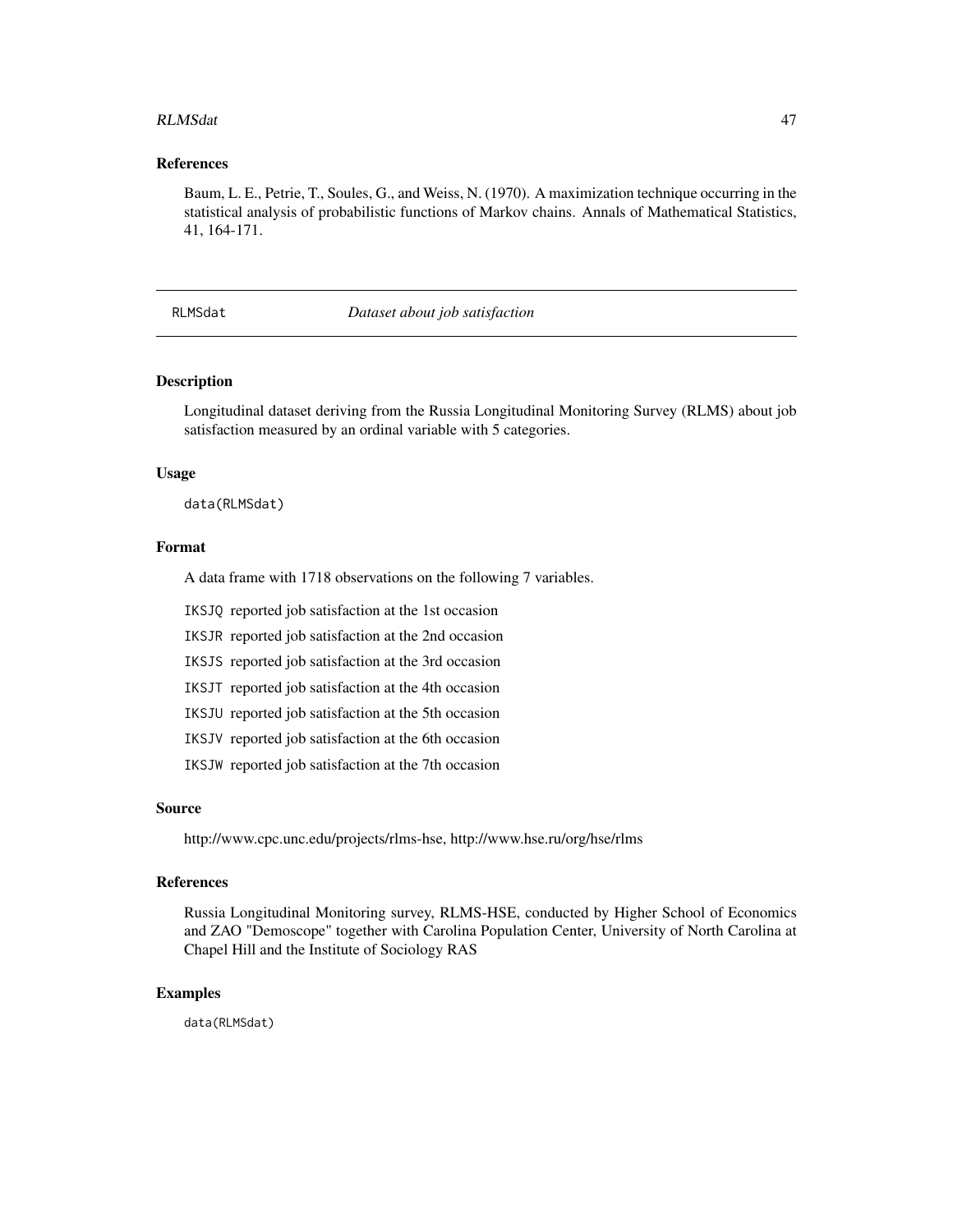<span id="page-47-0"></span>

Function that searches for the global maximum of the log-likelihood of different models given a vector of possible number of states to try for

#### Usage

```
search.model.LM(version = c("basic","latent","manifest"), kv, ..., nrep=2,
       tol1 = 10^-5, tol2 = 10^-10,out_se=FALSE)
```
#### Arguments

| version  | model to be estimated ("basic" = basic LM model (est 1m basic function); "la-<br>tent" = LM model with covariates in the distribution of the latent process (est_lm_cov_latent<br>function); "manifest" = LM model with covariates in the measurement model<br>(est_lm_cov_maifest function)) |
|----------|-----------------------------------------------------------------------------------------------------------------------------------------------------------------------------------------------------------------------------------------------------------------------------------------------|
| kv       | vector of possible number of latent states                                                                                                                                                                                                                                                    |
| $\cdots$ | additional arguments to be passed based on the model to be estimated (see de-<br>tails)                                                                                                                                                                                                       |
| nrep     | number of repetitions of each random initialization                                                                                                                                                                                                                                           |
| tol1     | tolerance level for checking convergence of the algorithm in the random initial-<br>izations                                                                                                                                                                                                  |
| tol2     | tolerance level for checking convergence of the algorithm in the last determinis-<br>tic initialization                                                                                                                                                                                       |
| out_se   | TRUE for computing information matrix and standard errors                                                                                                                                                                                                                                     |
|          |                                                                                                                                                                                                                                                                                               |

## Details

The function combines deterministic and random initializations strategy to reach the global maximum of the model log-likelihood. It uses one deterministic initialization (start=0) and a number of random initializations (start=1) proportional to the number of latent states. The tolerance level is set equal to 10^-5. Starting from the best solution obtained in this way, a final run is performed (start=2) with a default tolerance level equal to  $10^{\text{A}}-10$ .

Arguments in ... depend on the model to be estimated. They match the arguments to be passed to functions est\_lm\_basic, est\_lm\_cov\_latent or est\_lm\_cov\_manifest.

#### Value

| out.single | output of each single model (as from est_lm_basic, est_lm_cov_latent or<br>est_lm_cov_manifest) for each k in kv |
|------------|------------------------------------------------------------------------------------------------------------------|
|            |                                                                                                                  |
| aicv       | value of AIC index for each k in kv                                                                              |
| bicy       | value of BIC index for each k in kv                                                                              |
| lkv        | value of log-likelihood for each k in kv                                                                         |
|            |                                                                                                                  |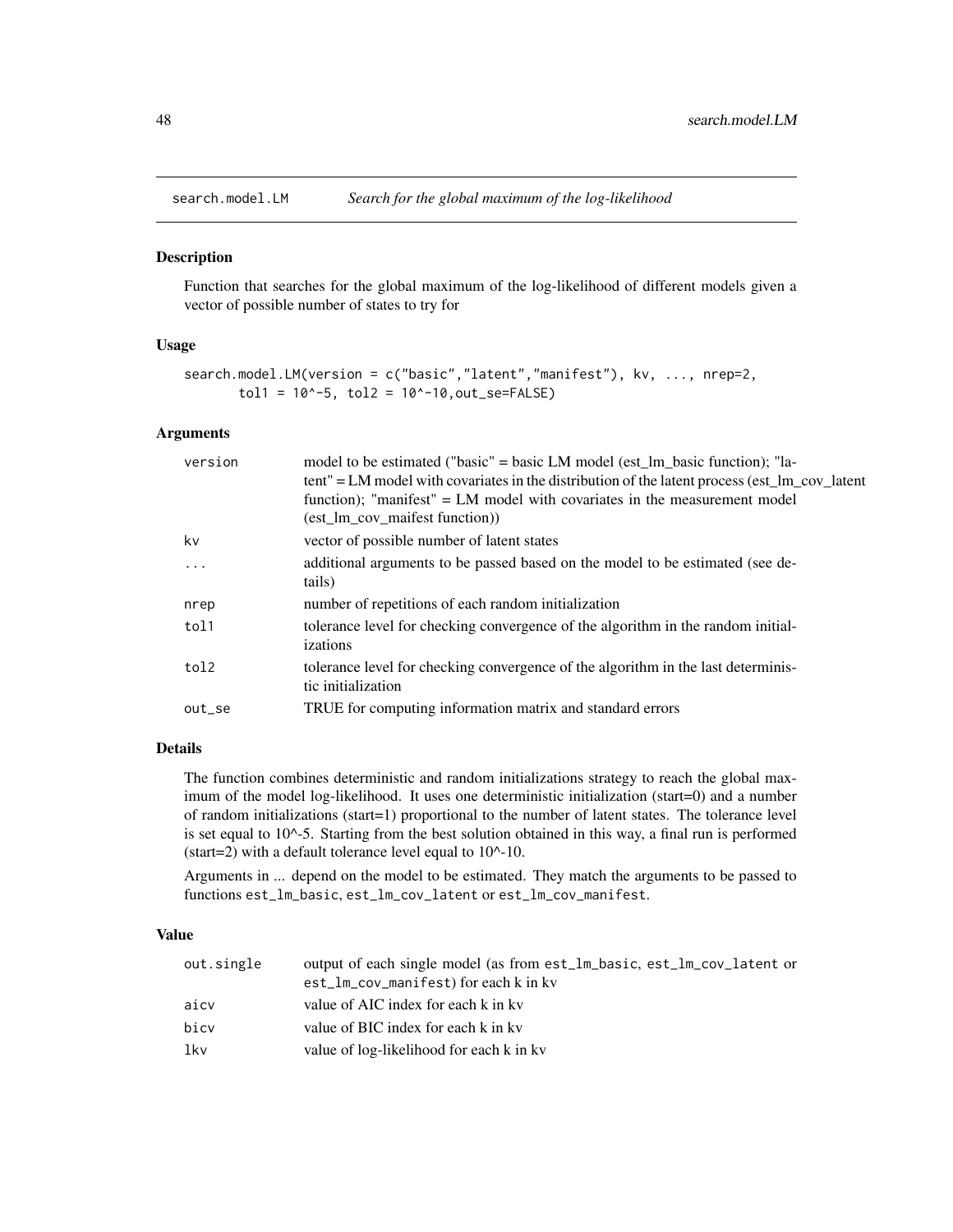<span id="page-48-0"></span>

#### Author(s)

Francesco Bartolucci, Silvia Pandolfi, University of Perugia (IT), http://www.stat.unipg.it/bartolucci

## Examples

```
# example for est_lm_basic
data(data_drug)
data_drug = as.matrix(data_drug)
S = data_drug[, 1:5]-1yv = data_drug[, 6]n = sum(yv)# Search Basic LM model
res = search.model.LM("basic",kv=1:4,S,yv,mod=1)
summary(res)
```
sq *Create a matrix with the combination of vectors of (1,0)*

## Description

Function that creates a matrix with the combination of all possible row vectors with 't' elements equal to 1 and 'J-t' elements equal to 0. If 't' is NULL the function generates all the possible combinations of vectors of length 'J' with elements (1,0).

## Usage

 $sq(J, t = NULL)$ 

## Arguments

| J  | an integer |
|----|------------|
| t. | an integer |

## Value

M the resulting matrix

#### Author(s)

Francesco Bartolucci, Silvia Pandolfi - University of Perugia (IT)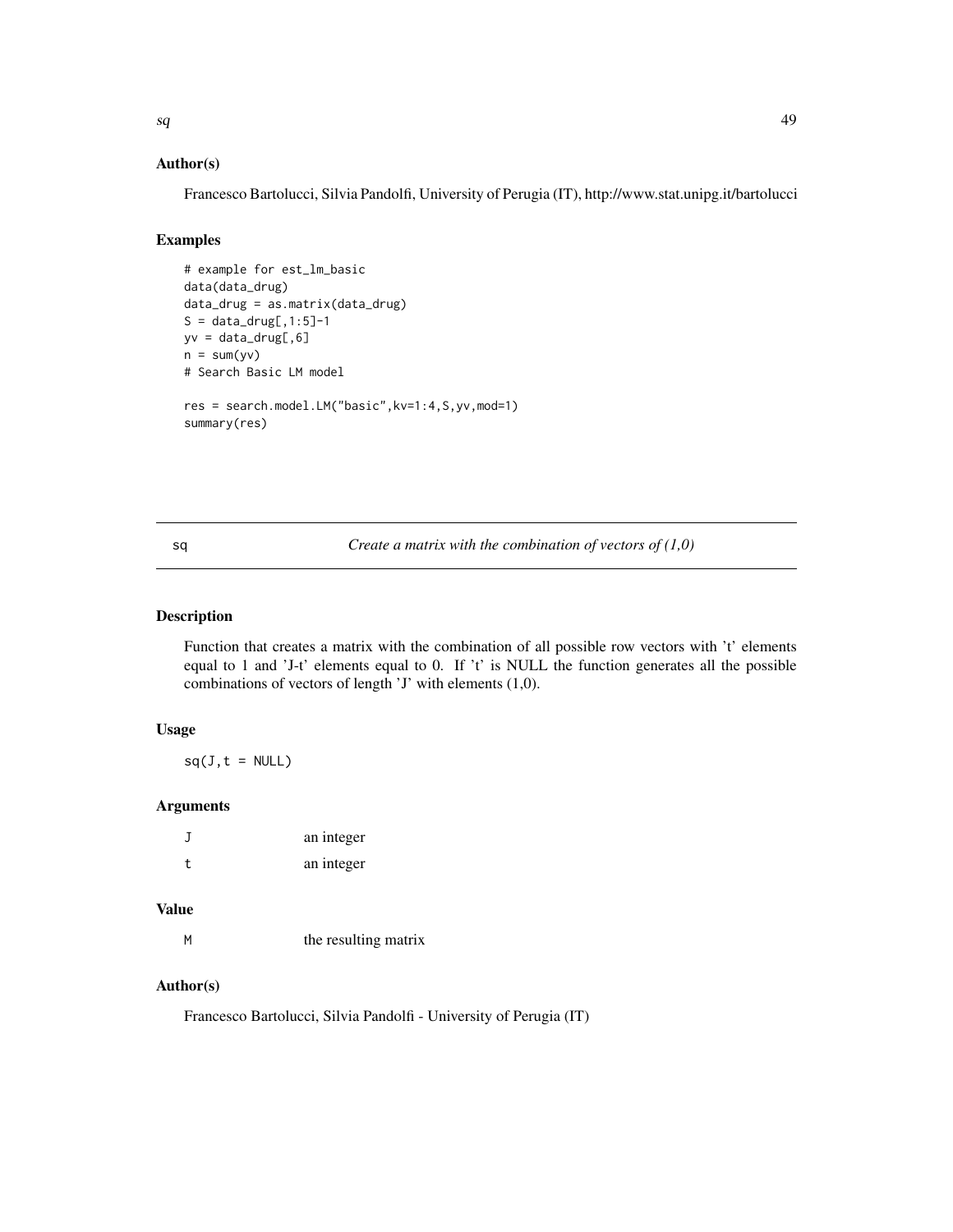<span id="page-49-0"></span>stationary *Stationary*

## Description

Function that computes the derivatives of the log-likelihood of a stationary model (internal function).

## Usage

stationary(tau, k, G2, IPI)

## Arguments

| tau  | regression parameters                   |
|------|-----------------------------------------|
|      | number of latent states                 |
| G2   | internal argument                       |
| TPT. | index of the transition matrix elements |
|      |                                         |

# Value

| d0 | first derivatives of the log-likelihood  |
|----|------------------------------------------|
| d1 | second derivatives of the log-likelihood |

# Author(s)

Francesco Bartolucci, Silvia Pandolfi - University of Perugia (IT)

summary.LMbasic *Print the output of LMbasic object*

## Description

Given the output from LMbasic, it is written in a readable form

## Usage

## S3 method for class 'LMbasic' summary(object, ...)

## Arguments

| object | output from LMbasic                               |
|--------|---------------------------------------------------|
| .      | further arguments passed to or from other methods |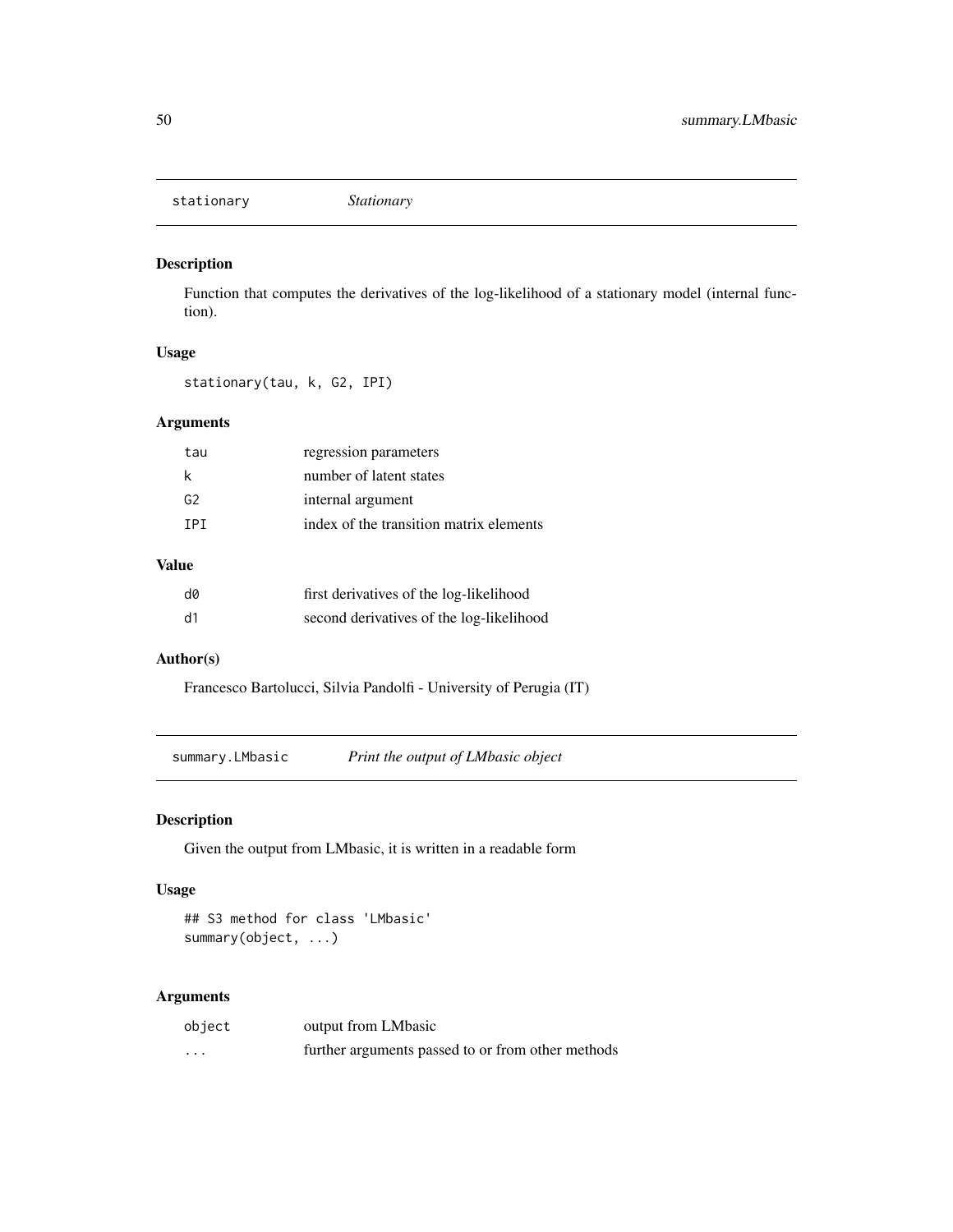## <span id="page-50-0"></span>Value

table summary of all the results

#### Author(s)

Francesco Bartolucci, Silvia Pandolfi, University of Perugia (IT), http://www.stat.unipg.it/bartolucci

summary.LMlatent *Print the output of LMlatent object*

## Description

Given the output from LMlatent, it is written in a readable form

## Usage

```
## S3 method for class 'LMlatent'
summary(object, ...)
```
## Arguments

| object  | output from LM latent                             |
|---------|---------------------------------------------------|
| $\cdot$ | further arguments passed to or from other methods |

## Value

```
table summary of all the results
```
#### Author(s)

Francesco Bartolucci, Silvia Pandolfi, University of Perugia (IT), http://www.stat.unipg.it/bartolucci

summary.LMmanifest *Print the output of LMmanifest object*

# Description

Given the output from LMmanifest, it is written in a readable form

## Usage

```
## S3 method for class 'LMmanifest'
summary(object, ...)
```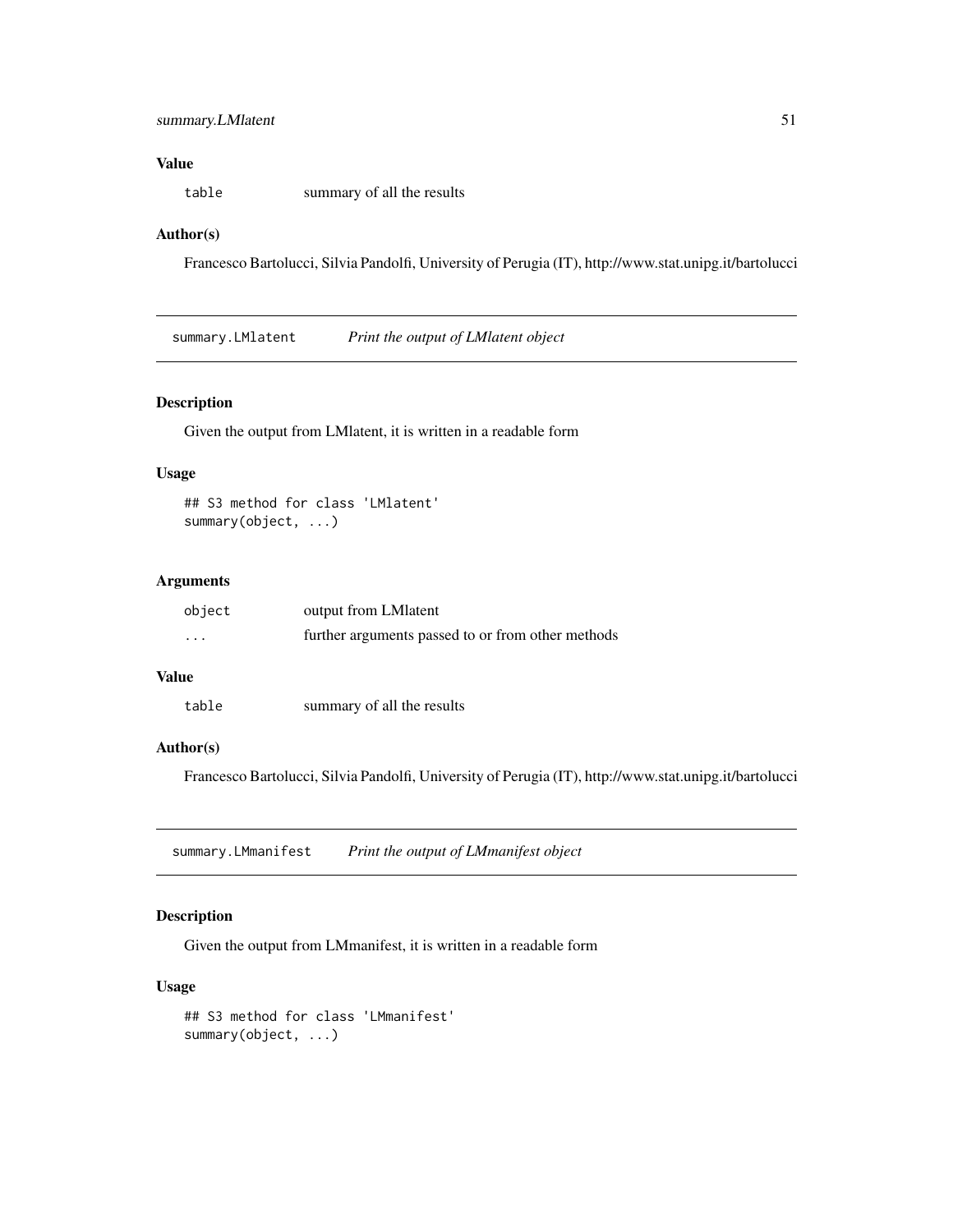## <span id="page-51-0"></span>Arguments

| object                  | output from LMmanifest                            |
|-------------------------|---------------------------------------------------|
| $\cdot$ $\cdot$ $\cdot$ | further arguments passed to or from other methods |

# Value

| table | summary of all the results |
|-------|----------------------------|
|-------|----------------------------|

## Author(s)

Francesco Bartolucci, Silvia Pandolfi, University of Perugia (IT), http://www.stat.unipg.it/bartolucci

summary.LMmixed *Print the output of LMmixed object*

# Description

Given the output from LMmixed, it is written in a readable form

#### Usage

## S3 method for class 'LMmixed' summary(object, ...)

## Arguments

| object   | output from LMmixed                               |
|----------|---------------------------------------------------|
| $\cdots$ | further arguments passed to or from other methods |

## Value

table summary of all the results

## Author(s)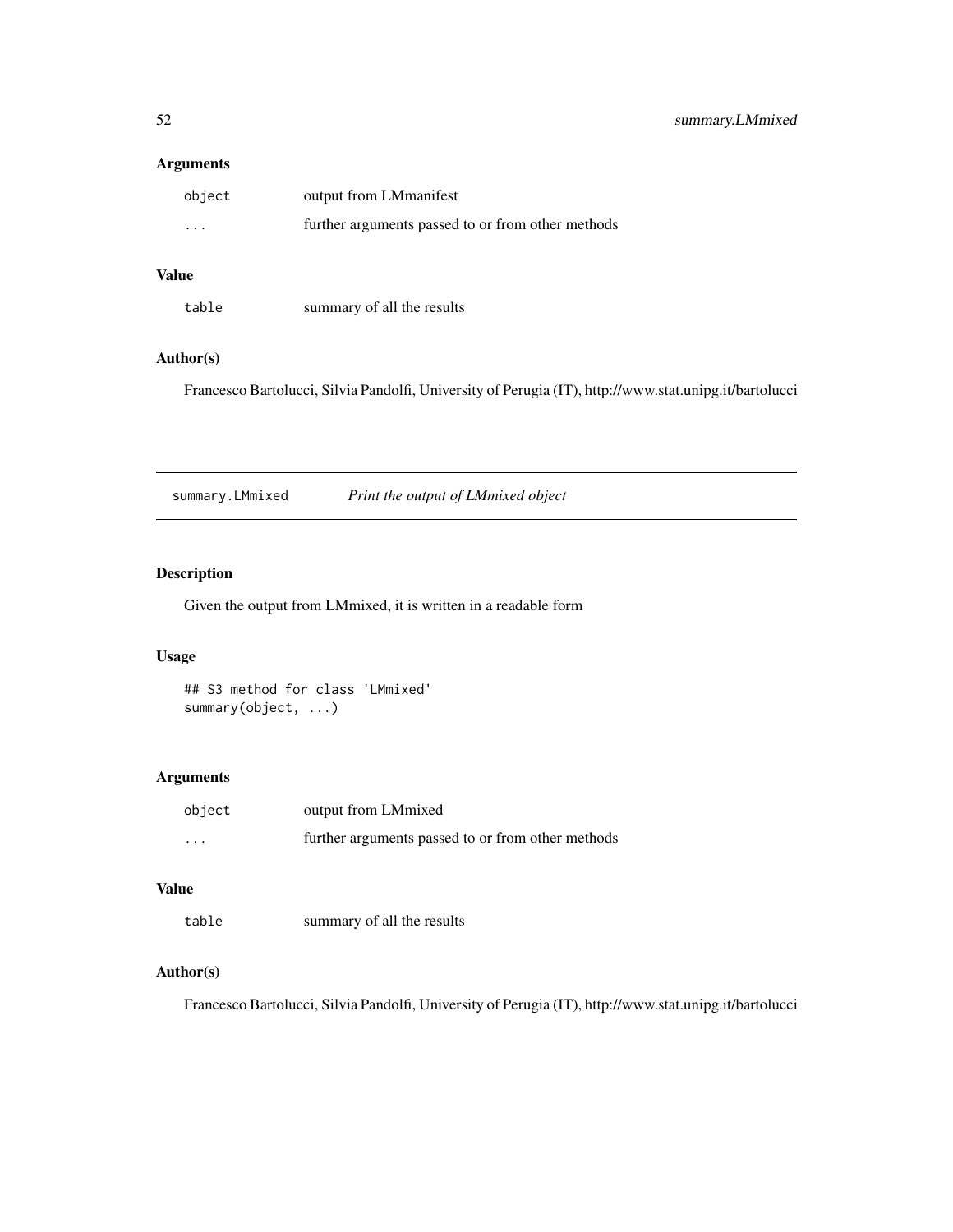<span id="page-52-0"></span>summary.LMsearch *Print the output of LMsearch object*

## Description

Given the output from LMsearch, it is written in a readable form

## Usage

## S3 method for class 'LMsearch' summary(object, ...)

## Arguments

| object               | output from LMsearch                              |
|----------------------|---------------------------------------------------|
| $\ddot{\phantom{0}}$ | further arguments passed to or from other methods |

# Value

table summary of all the results

## Author(s)

Francesco Bartolucci, Silvia Pandolfi, University of Perugia (IT), http://www.stat.unipg.it/bartolucci

summary.MCbasic *Print the output of MCbasic object*

#### Description

Given the output from MCbasic, it is written in a readable form

#### Usage

## S3 method for class 'MCbasic' summary(object, ...)

#### Arguments

| object   | output from MCbasic                               |
|----------|---------------------------------------------------|
| $\cdots$ | further arguments passed to or from other methods |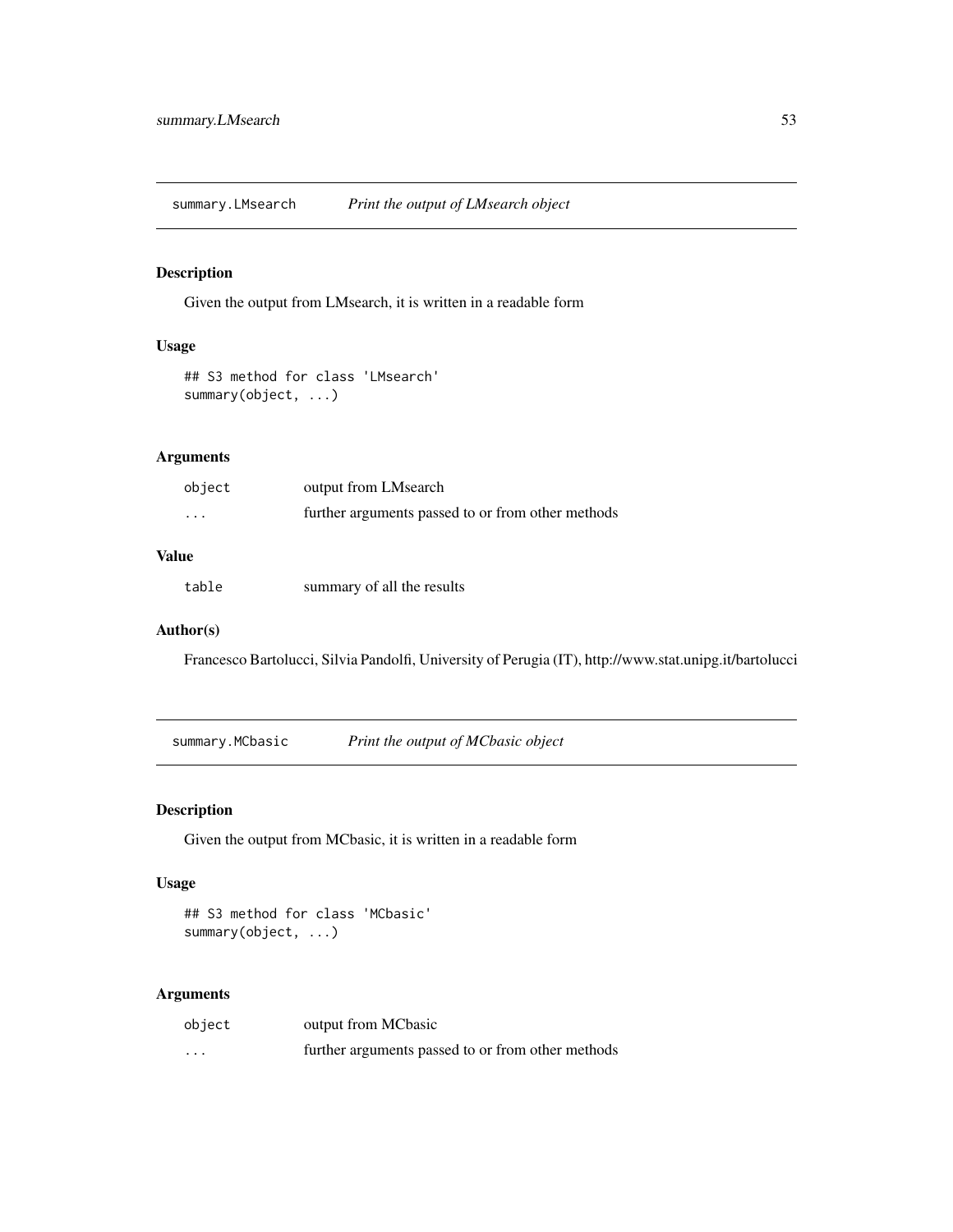## <span id="page-53-0"></span>Value

table summary of all the results

## Author(s)

Francesco Bartolucci, Silvia Pandolfi, University of Perugia (IT), http://www.stat.unipg.it/bartolucci

summary.MClatent *Print the output of MClatent object*

## Description

Given the output from MClatent, it is written in a readable form

## Usage

```
## S3 method for class 'MClatent'
summary(object, ...)
```
## Arguments

| object                  | output from MClatent                              |
|-------------------------|---------------------------------------------------|
| $\cdot$ $\cdot$ $\cdot$ | further arguments passed to or from other methods |

# Value

| table | summary of all the results |
|-------|----------------------------|
|-------|----------------------------|

# Author(s)

Francesco Bartolucci, Silvia Pandolfi, University of Perugia (IT), http://www.stat.unipg.it/bartolucci

trans\_par *Convert matrix parametrization*

## Description

Function that converts matrix parametrization (internal function).

## Usage

trans\_par(par,lev,k,sup,G2,IPI,mod)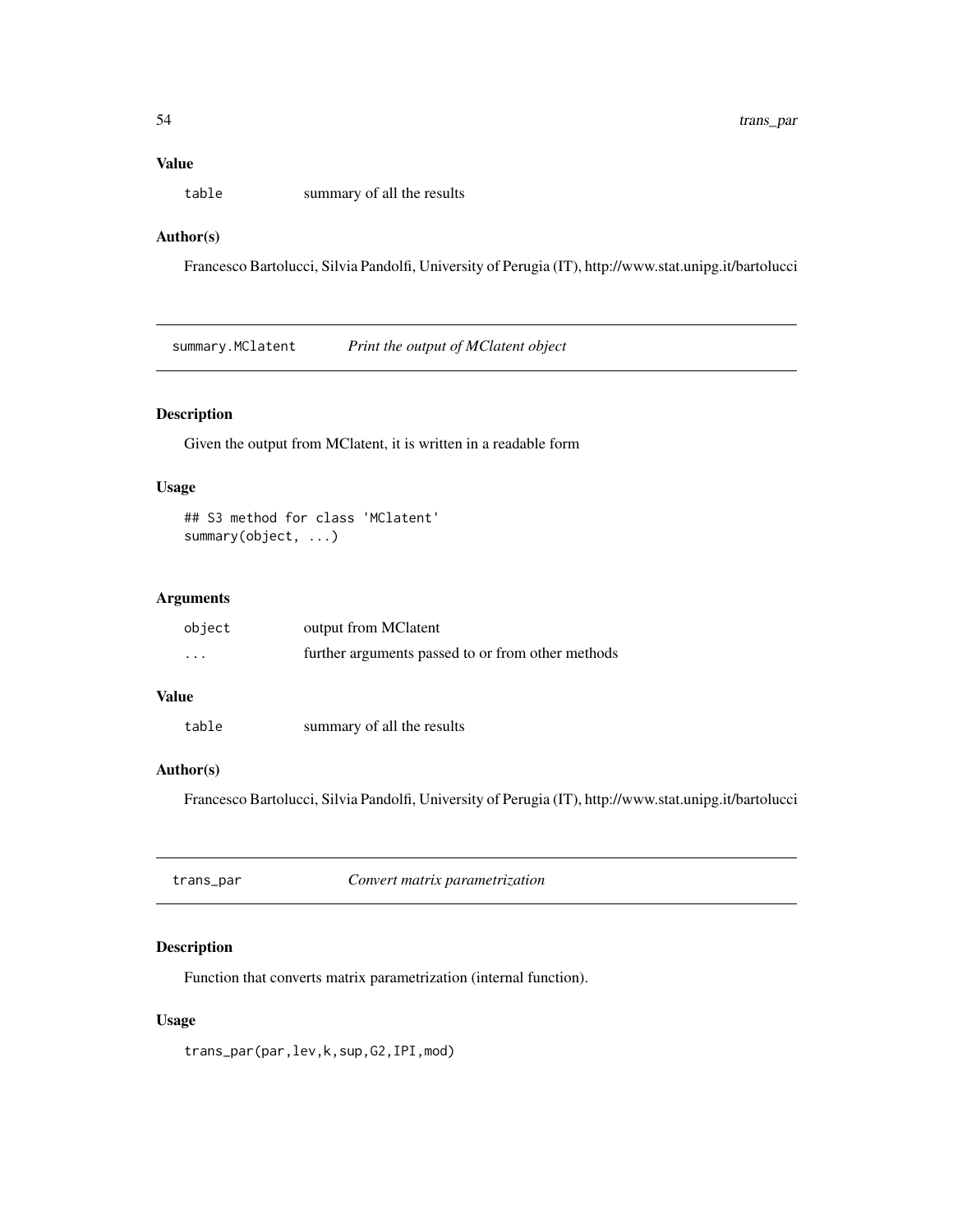#### trans\_par 55

# Arguments

| par            | regression parameters                                              |
|----------------|--------------------------------------------------------------------|
| lev            | vector containing the number of levels of each variable            |
| k              | number of latent states                                            |
| sup            | vectors of support points                                          |
| G <sub>2</sub> | internal argument                                                  |
| <b>IPI</b>     | internal argument                                                  |
| mod            | model ( $0 = LM$ with stationary transition, $1 =$ finite mixture) |

# Value

| la   | vector of initial probabilities                          |
|------|----------------------------------------------------------|
| PI   | transition matrix                                        |
| rho  | parameter vector for AR                                  |
| si   | sigma of the AR process                                  |
| par  | regression parameters                                    |
| lrho | Fisher transformation of the autocorrelation coefficient |
| tau  | regression parameters                                    |

# Author(s)

Francesco Bartolucci, Silvia Pandolfi - University of Perugia (IT)